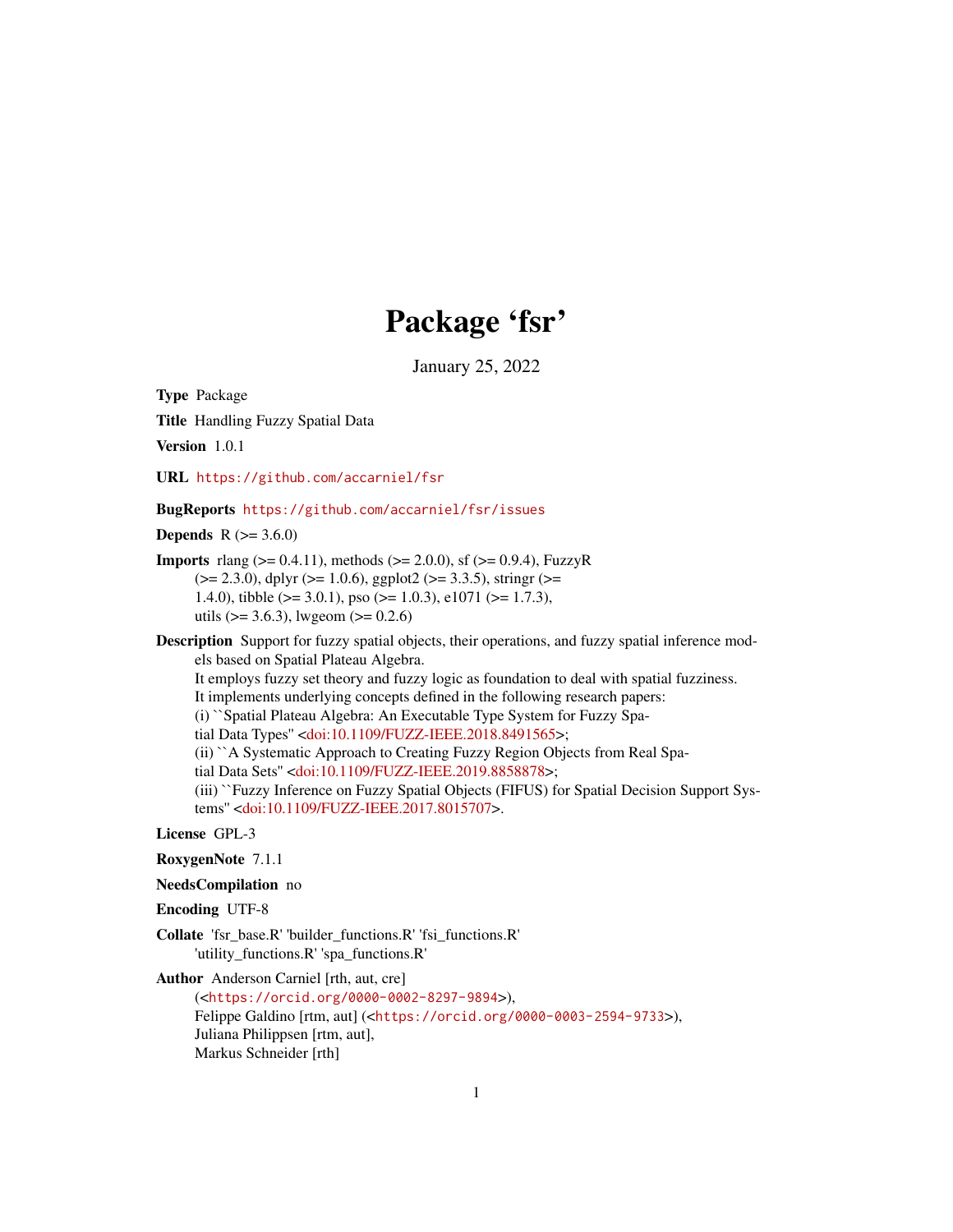Maintainer Anderson Carniel <accarniel@ufscar.br>

Repository CRAN

Date/Publication 2022-01-25 10:02:42 UTC

# R topics documented:

| 3                                                                                                                        |
|--------------------------------------------------------------------------------------------------------------------------|
| $\overline{4}$                                                                                                           |
| 5                                                                                                                        |
| 6                                                                                                                        |
| $\overline{7}$                                                                                                           |
| 8                                                                                                                        |
| 9                                                                                                                        |
| 11                                                                                                                       |
| 12                                                                                                                       |
| 13                                                                                                                       |
| 15                                                                                                                       |
| 18                                                                                                                       |
| 19<br>$fsr\_eval\_modes \dots \dots \dots \dots \dots \dots \dots \dots \dots \dots \dots \dots \dots \dots \dots \dots$ |
| 20                                                                                                                       |
| 22                                                                                                                       |
| 23                                                                                                                       |
| 25                                                                                                                       |
| 28                                                                                                                       |
| 29                                                                                                                       |
| 31                                                                                                                       |
| 33                                                                                                                       |
| 34                                                                                                                       |
| 36                                                                                                                       |
| 37                                                                                                                       |
| 38                                                                                                                       |
| 41                                                                                                                       |
| 42                                                                                                                       |
| 43                                                                                                                       |
| 45                                                                                                                       |
| 46                                                                                                                       |
| 47                                                                                                                       |

**Index a** set of the contract of the contract of the contract of the contract of the contract of the contract of the contract of the contract of the contract of the contract of the contract of the contract of the contrac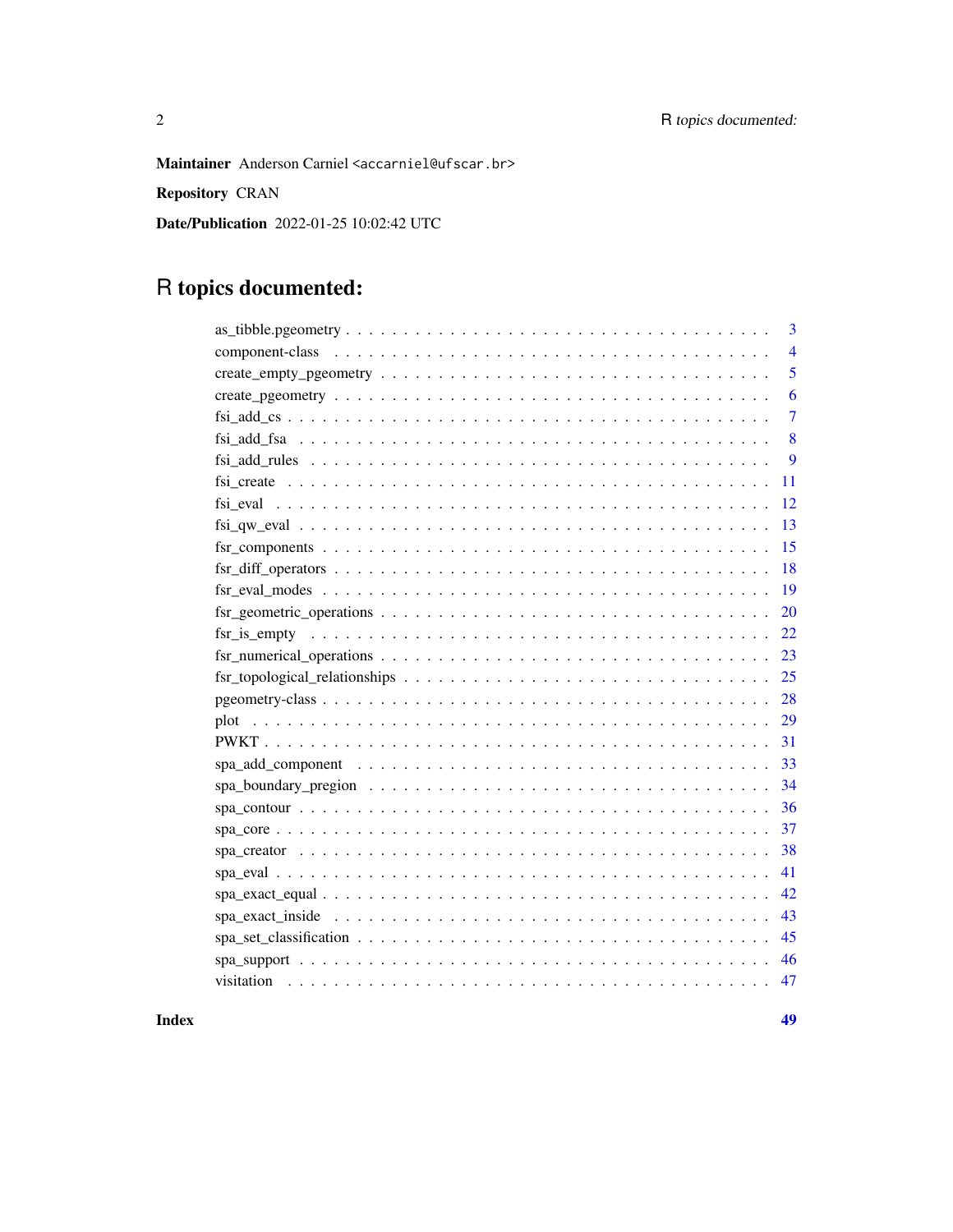<span id="page-2-0"></span>as\_tibble.pgeometry *Converting a* pgeometry *object into tabular data*

#### **Description**

We can convert a pgeometry object into tabular data, such as a tibble or data. frame object, where the components of the pgeometry object compose the rows of the table.

### Usage

```
## S3 method for class 'pgeometry'
as.data.frame(x, ...)
## S3 method for class 'pgeometry'
as\_tible(x, \ldots)
```
### Arguments

| X | A pgeometry object.                  |
|---|--------------------------------------|
| . | <dynamic-dots>Unused.</dynamic-dots> |

# Details

This function is an interface for the S3 generic as\_tibble. Here, it turns a pgeometry object into a tibble, which is a data frame with class tbl\_df. This allows us to get the internal components of the pgeometry object (i.e., spatial features objects and membership degrees) as a data frame with two separate columns - called md (*membership degree*) and geometry (an sfc object).

For each component of the pgeometry object, as\_tibble gets the md and geometry values and allocates them into a row of the new created tibble, in separated columns. Therefore, each row of this tibble represents a component of the original pgeometry object.

It is also possible to call the S3 method as.data.frame to convert a pgeometry object into tabular data.

### Value

A tibble object of size n x 2 where n is the number of components of the pgeometry object and two columns in the format (md, geometry).

```
library(sf)
```

```
# Creating components for our plateau point object
v1 \le - rbind(c(1,2), c(3,4))
v2 \le r \text{bind}(c(1,4), c(2,3), c(4,4))
```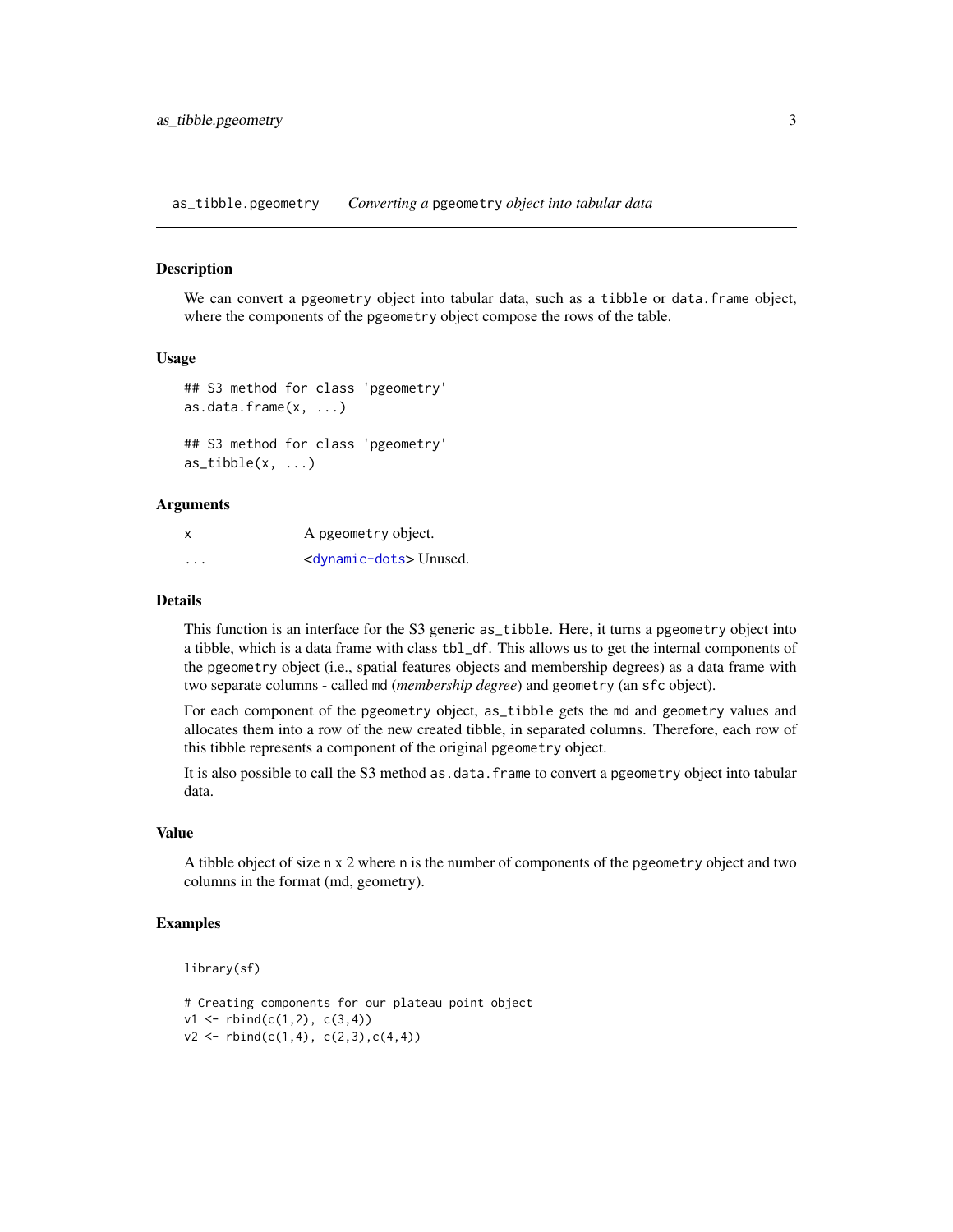```
md1 <- 0.2
md2 < -0.1md3 < -0.4pts1 <- rbind(c(1, 2), c(3, 2))pts2 <- rbind(c(1, 1), c(2, 3), c(2, 1))pts3 \leftarrow \text{rbind}(c(2, 2), c(3, 3))comp1 <- component_from_sfg(st_multipoint(pts1), md1)
comp2 <- component_from_sfg(st_multipoint(pts2), md2)
comp3 <- component_from_sfg(st_multipoint(pts3), md3)
# Creating the plateau point object as a pgeometry object with 3 components
plateau_point <- create_pgeometry(list(comp1, comp2, comp3), "PLATEAUPOINT")
# Converting the pgeometry object into a tibble object
plateau_point_tibble <- as_tibble(plateau_point)
plateau_point_tibble
```
component-class *An S4 Class for representing a component of a spatial plateau object*

# Description

An S4 Class for representing a component of a spatial plateau object

# Details

A component object is composed of two attributes. The first one is a crisp spatial object and the second one a membership degree in  $]0, 1]$  of this component.

#### **Slots**

- obj An sfg object.
- md The membership degree of the component.

# References

[Carniel, A. C.; Schneider, M. Spatial Plateau Algebra: An Executable Type System for Fuzzy](https://ieeexplore.ieee.org/document/8491565) [Spatial Data Types. In Proceedings of the 2018 IEEE International Conference on Fuzzy Systems](https://ieeexplore.ieee.org/document/8491565) [\(FUZZ-IEEE 2018\), pp. 1-8, 2018.](https://ieeexplore.ieee.org/document/8491565)

<span id="page-3-0"></span>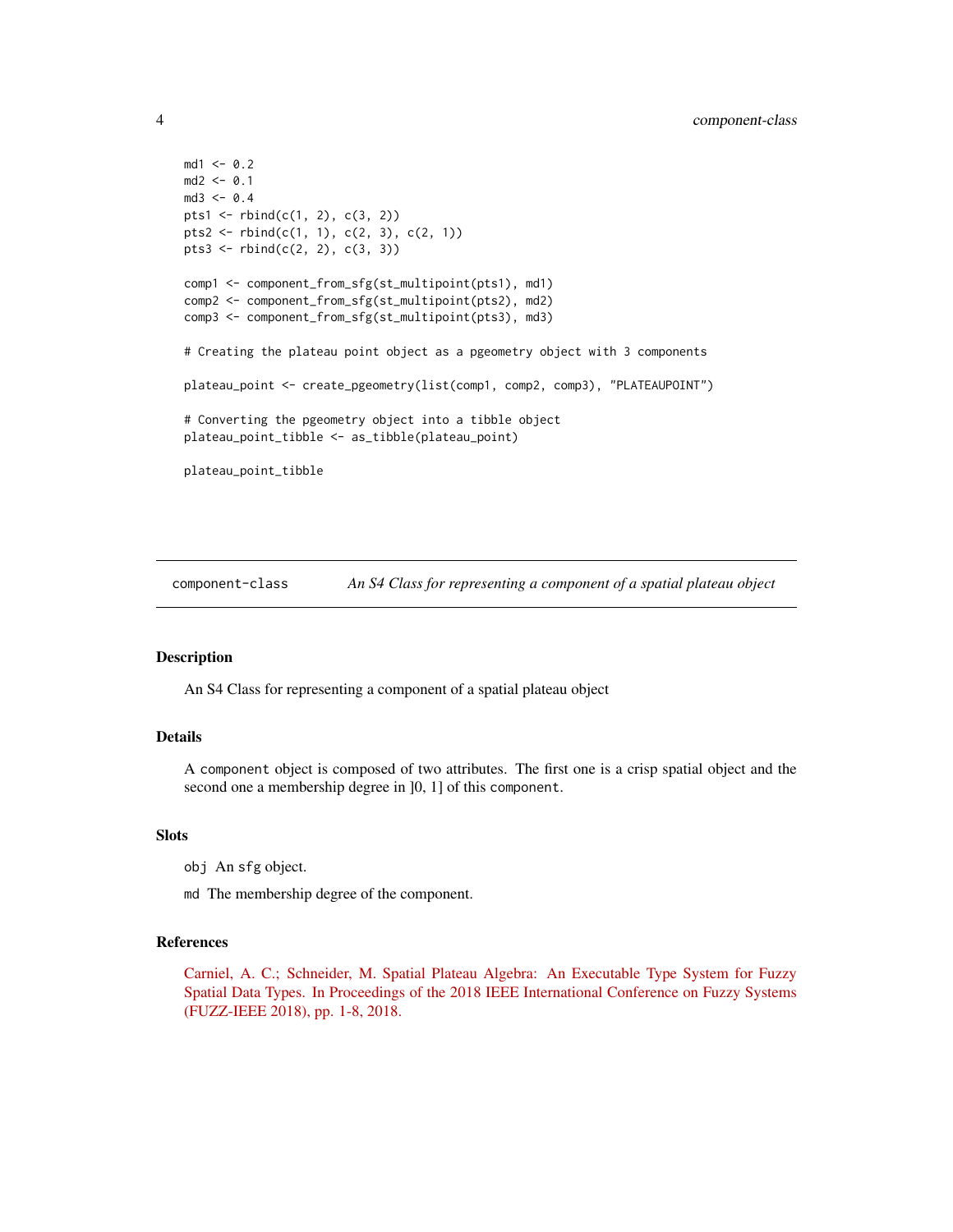<span id="page-4-0"></span>create\_empty\_pgeometry

*Creation of an empty* pgeometry *object*

# Description

This function builds an empty pgeometry object of a specific type.

# Usage

create\_empty\_pgeometry(type)

### Arguments

type A character value indicating the data type of the pgeometry object. It can be either "PLATEAUPOINT", "PLATEAULINE" or "PLATEAUREGION".

# Details

The create\_empty\_pgeometry creates a new pgeometry object with no components. To add new components to this object, you should use spa\_add\_component. The components added to this object must be of same type of the empty pgeometry object.

# Value

A pgeometry object.

```
# Creating an Empty Plateau Point object
empty_plateau_point <- create_empty_pgeometry("PLATEAUPOINT")
# Creating an Empty Plateau Line object
empty_plateau_line <- create_empty_pgeometry("PLATEAULINE")
# Creating an Empty Plateau Region object
empty_plateau_region <- create_empty_pgeometry("PLATEAUREGION")
```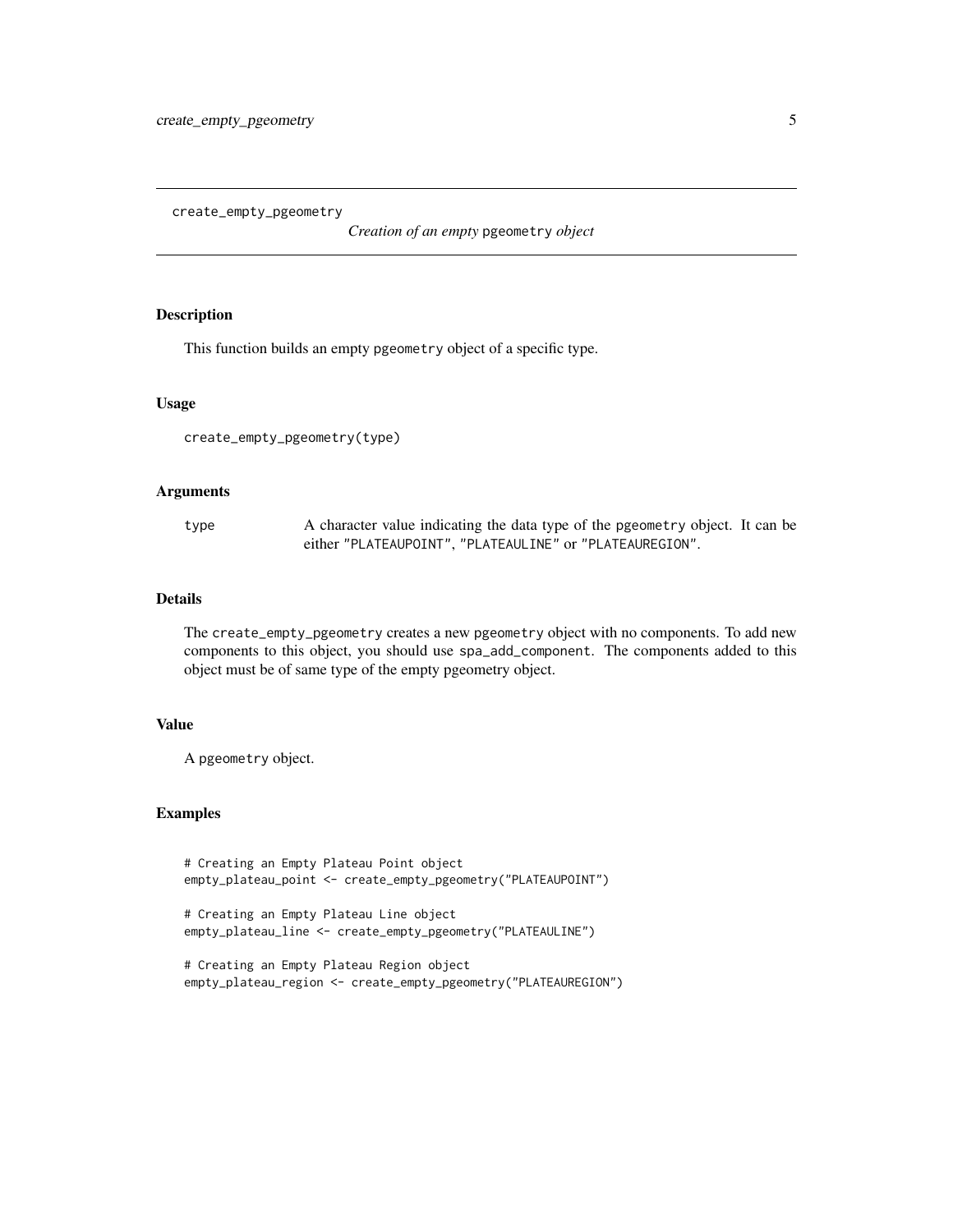<span id="page-5-0"></span>

### Description

This function creates a pgeometry object from a data. frame or a list of components.

### Usage

```
create_pgeometry(components, type)
```
### Arguments

| components | A list of component objects or a data, frame. The type of each component must<br>be the same for all components.                                         |
|------------|----------------------------------------------------------------------------------------------------------------------------------------------------------|
| type       | A character value that indicates the type of the desired present ty object. It<br>should be either "PLATEAUPOINT", "PLATEAULINE", or "PLATEAUREGION". It |
|            | must be compatible with the components given in components parameter.                                                                                    |

# Details

The create\_pgeometry function creates a pgeometry object of a given type. This object is built by using either a list of component objects or a dataframe (or tibble). If a dataframe is given, it must have two columns: the first one is a sfc object and second one indicates the membership degree of each respective object of the sfc column.

### Value

A pgeometry object.

```
library(sf)
# Example 1 - Creating an `PLATEAUPOINT` object.
# Creating components for the plateau point object
v1 \le r \text{bind}(c(1,2), c(3,4))v2 \le r \text{bind}(c(1,4), c(2,3), c(4,4))md1 <- 0.2
md2 < -0.1md3 < -0.4pts1 <- rbind(c(1, 2), c(3, 2))pts2 <- rbind(c(1, 1), c(2, 3), c(2, 1))
pts3 <- rbind(c(2, 2), c(3, 3))comp1 <- component_from_sfg(st_multipoint(pts1), md1)
comp2 <- component_from_sfg(st_multipoint(pts2), md2)
```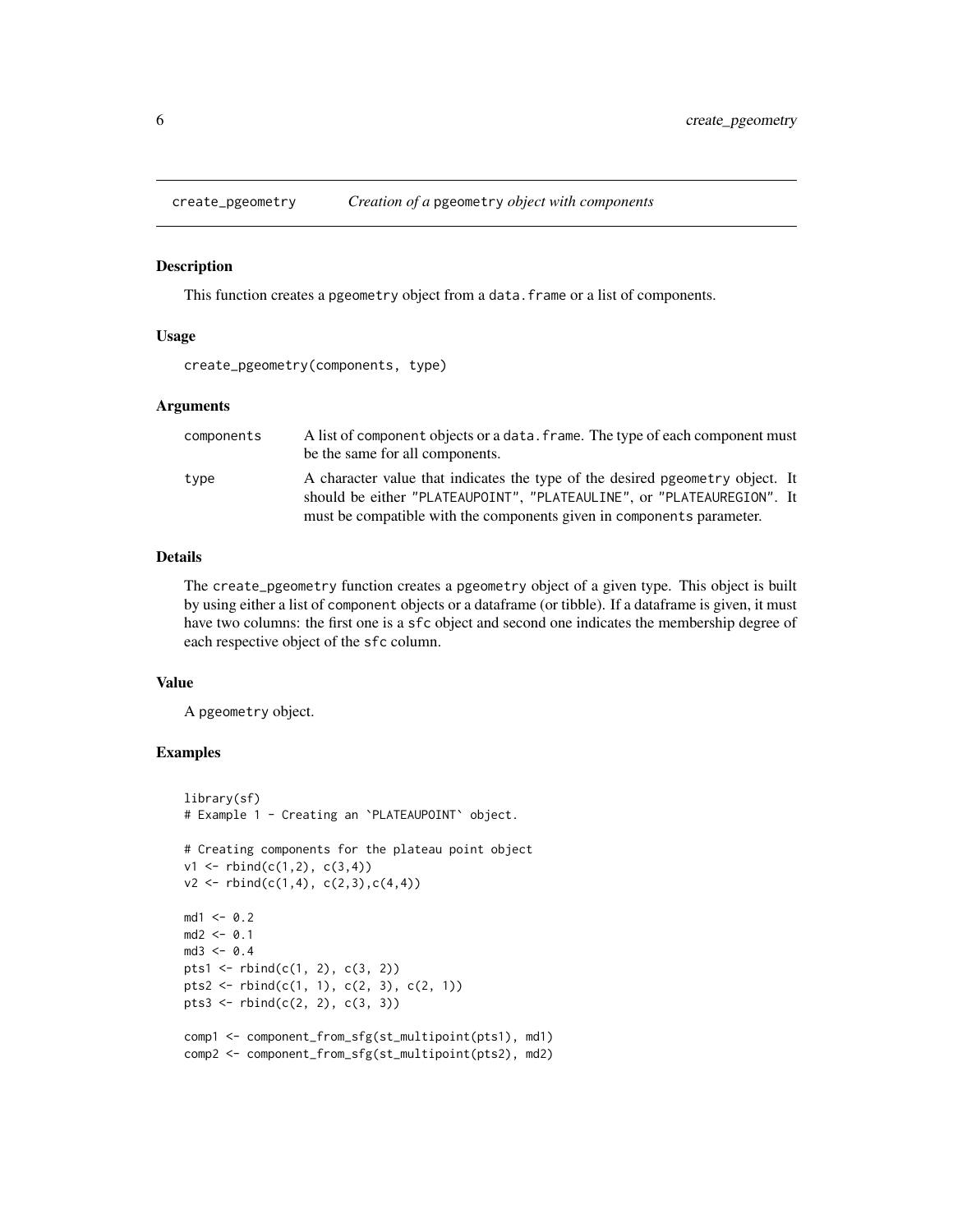# <span id="page-6-0"></span>fsi\_add\_cs 7

```
comp3 <- component_from_sfg(st_multipoint(pts3), md3)
# Creating the plateau point object as a pgeometry object with 3 components
plateau_point_pgeom <- create_pgeometry(list(comp1, comp2, comp3), "PLATEAUPOINT")
# Example 2 - Creating an `PLATEAULINE` object.
lpts1 \leftarrow \text{rbind}(c(0, 0), c(1, 1))lpts2 \leftarrow rbind(c(1, 1), c(1.2, 1.9), c(2, 1))lpts3 \leftarrow \text{rbind}(c(2, 1), c(1.5, 0.5))comp4 <- component_from_sfg(st_linestring(lpts1), 0.4)
comp5 <- component_from_sfg(st_linestring(lpts2), 1)
comp6 <- component_from_sfg(st_linestring(lpts3), 0.7)
plateau_line <- create_pgeometry(list(comp4, comp5, comp6), "PLATEAULINE")
```
### fsi\_add\_cs *Adding the consequent to an FSI model*

#### Description

This function adds the consequent to a fuzzy spatial inference (FSI) model. It consists of a set of membership functions labeled with linguistic values.

### Usage

fsi\_add\_cs(fsi, lvar, lvals, mfs, bounds)

### Arguments

| fsi    | The FSI model instantiated with the fsi_create function.                                              |
|--------|-------------------------------------------------------------------------------------------------------|
| lvar   | A character value that represents a linguistic variable of the consequent.                            |
| lvals  | A character vector that represents linguistic values of the linguistic variable of<br>the consequent. |
| mfs    | A vector of functions created by the genment of the FuzzyR package.                                   |
| bounds | A numeric vector that represents the lower and upper bounds of the consequent<br>domain.              |

### Details

Each linguistic value defined at the lvals parameter has a membership function defined at the mfs parameter. lvals is a character vector containing the names of linguistic values and mfs is vector containing its corresponding membership functions. Thus, the vectors defined for these two parameters must have the same length. For instance, the first value of lvals is the linguistic value for the first membership function in mfs. In bounds, the lower and upper values correspond to the first and second parameter, respectively.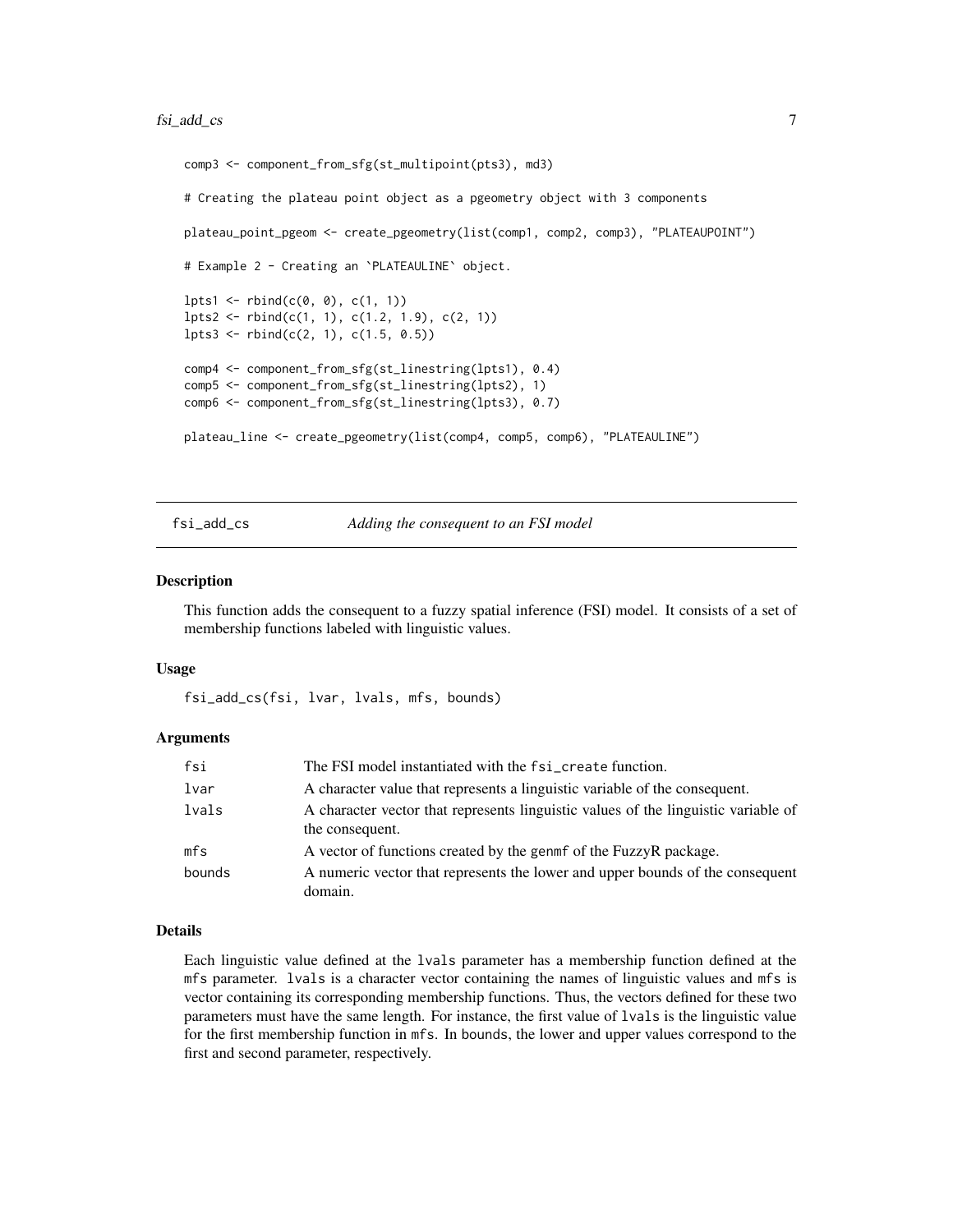# <span id="page-7-0"></span>Value

An FSI model populated with a consequent.

# Examples

```
library(FuzzyR)
```

```
# Create the fsi_model:
fsi <- fsi_create("To visit or not to visit, that is the question",
                  default_conseq = genmf("trimf", c(10, 30, 60)))
```
# Create the vector with the linguistic values of the linguistic variable "visiting experience": lvals\_visiting\_exp <- c("awful", "average", "great")

```
# Define the membership function for each linguistic value:
awful_mf <- genmf("trimf", c(0, 0, 20))
average_mf <- genmf("trimf", c(10, 30, 60))
great_mf <- genmf("trapmf", c(40, 80, 100, 100))
```

```
# Add the consequent to the FSI model:
fsi <- fsi_add_cs(fsi, "visiting experience", lvals_visiting_exp,
                 c(awful_mf, average_mf, great_mf), c(0, 100))
```
fsi\_add\_fsa *Adding an antecedent to an FSI model*

### Description

This function adds a fuzzy spatial antecedent to a fuzzy spatial inference (FSI) model. A fuzzy spatial antecedent corresponds to a layer of fuzzy spatial objects that describe the different characteristics of the problem. The antecedent has a linguistic variable and its fuzzy spatial objects have linguistic values so that they are used in the IF part of fuzzy rules.

### Usage

fsi\_add\_fsa(fsi, lvar, tbl)

# Arguments

| fsi  | The FSI model instantiated with the fsi_create function.                           |
|------|------------------------------------------------------------------------------------|
| lvar | A character value that represents a linguistic variable of the antecedent.         |
| tbl  | A tibble with spatial plateau objects annotated with linguistic values of the lin- |
|      | guistic variable specified by the above 1 var parameter.                           |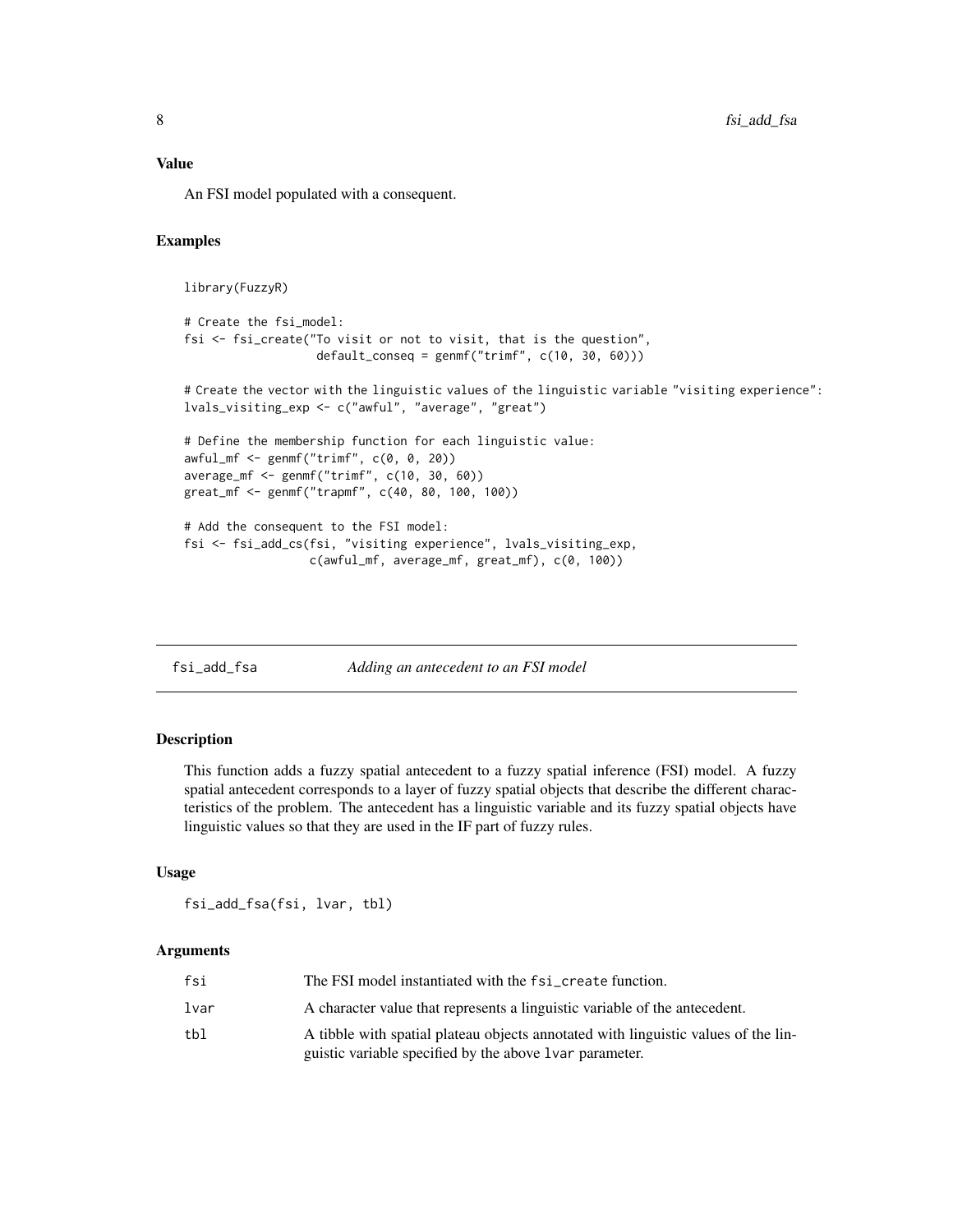# <span id="page-8-0"></span>Details

The fuzzy spatial antecedent added by the fsi\_add\_fsa function is composed of a linguistic variable and its corresponding pgeometry objects annotated by linguistic values. The format of the tbl parameter is the same as the output of the function spa\_creator, allowing the user to directly provides plateau region objects as input when designing FSI models.

### Value

An FSI model populated with a fuzzy spatial antecedent.

#### Examples

```
library(FuzzyR)
library(tibble)
# Create spatial plateau objects for the linguistic variable accomodation_price
lvals_accom_price <- c("cut-rate", "affordable", "expensive")
cut_rate_mf <- genmf("trapmf", c(0, 0, 10, 48))
affordable_mf <- genmf("trapmf", c(10, 48, 80, 115))
expensive_mf <- genmf("trapmf", c(80, 115, 10000, 10000))
# Example of dataset
accom_price <- tibble(
                      'longitude' = c(-74.0, -74.0, -74.0),
                      'latitude' = c(40.8, 40.7, 40.7),
                      'price' = c(150, 76, 60))
accom_price_layer <- spa_creator(accom_price, classes = lvals_accom_price,
                        mfs = c(cut_rate_mf, affordable_mf, expensive_mf))
# Create the fsi_model:
fsi <- fsi_create("To visit or not to visit, that is the question",
                  default\_conseq = gemmf("trimf", c(10, 30, 60)))# Add the fuzzy spatial antecedent to the fsi_model:
fsi <- fsi_add_fsa(fsi, "accommodation price", accom_price_layer)
```
fsi\_add\_rules *Adding fuzzy rules to an FSI model*

### Description

This function adds the fuzzy rules set to a fuzzy spatial inference (FSI) model. A fuzzy rule must contain only linguistic variables and values employed by the added antecedent parts and consequent.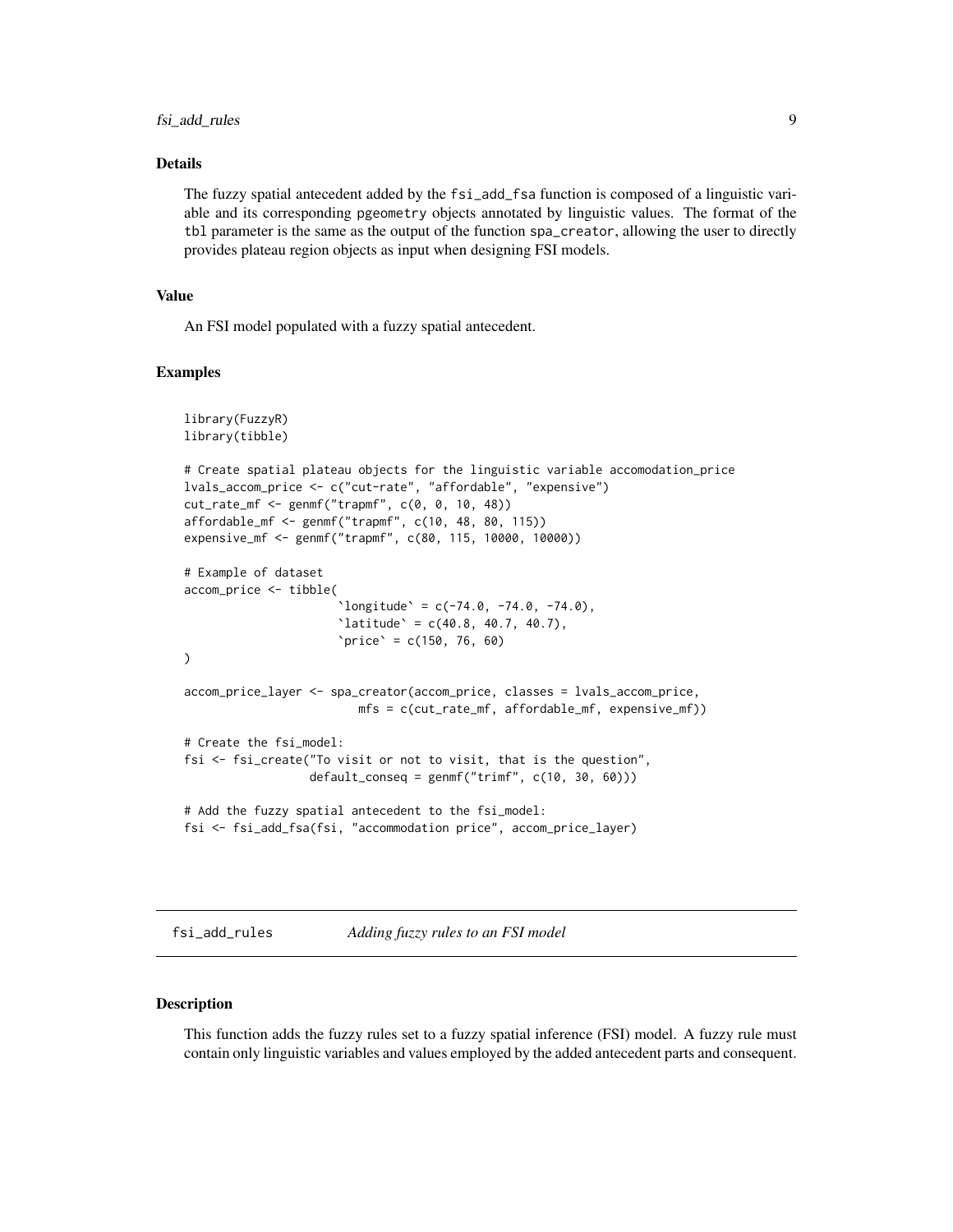### Usage

```
fsi_add_rules(fsi, rules, weights = rep(1, length(rules)))
```
#### Arguments

| fsi     | An FSI model instantiated with the function fsi_create.                                                          |
|---------|------------------------------------------------------------------------------------------------------------------|
| rules   | A character vector containing the rules defined by the user. It follows a specific<br>format, as detailed below. |
| weights | A numeric vector of weight values for each rule. Default values are 1.                                           |

### Details

The definition of a fuzzy rule is user-friendly since users can write it by using the *linguistic variables* and *linguistic values* previously defined and added to the FSI model. A fuzzy rule has the format IF A THEN B, where A is called the antecedent and B the consequent of the rule such that A implies B. Further, A and B are statements that combine fuzzy propositions by using logical connectives like AND or OR. Each fuzzy proposition has the format LVar is LVal where LVal is a linguistic value in the scope of the linguistic variable LVar. To avoid possible contradictions keep in mind the following items when specifying the rules:

- the order of the statements in the antecedent is not relevant;
- each linguistic variable has to appear at most one time in each fuzzy rule;

### Value

An FSI model populated with fuzzy rules set.

```
# Creating the FSI model from an example implemented with the visitation function:
fsi <- visitation()
# Creating a vector of fuzzy rules;
## note that we make use of the linguistic variables and linguistic values previously defined:
rules <- c(
 "IF accommodation review is reasonable AND food safety is low
 THEN visiting experience is awful",
 "IF accommodation price is expensive AND accommodation review is reasonable
  THEN visiting experience is awful",
"IF accommodation price is affordable AND accommodation review is good AND food safety is medium
  THEN visiting experience is average",
 "IF accommodation price is affordable AND accommodation review is excellent
                                                                 AND food safety is high
  THEN visiting experience is great",
"IF accommodation price is cut-rate AND accommodation review is excellent AND food safety is high
  THEN visiting experience is great")
# Adding these rules to the FSI model previously instantiated:
fsi <- fsi_add_rules(fsi, rules)
```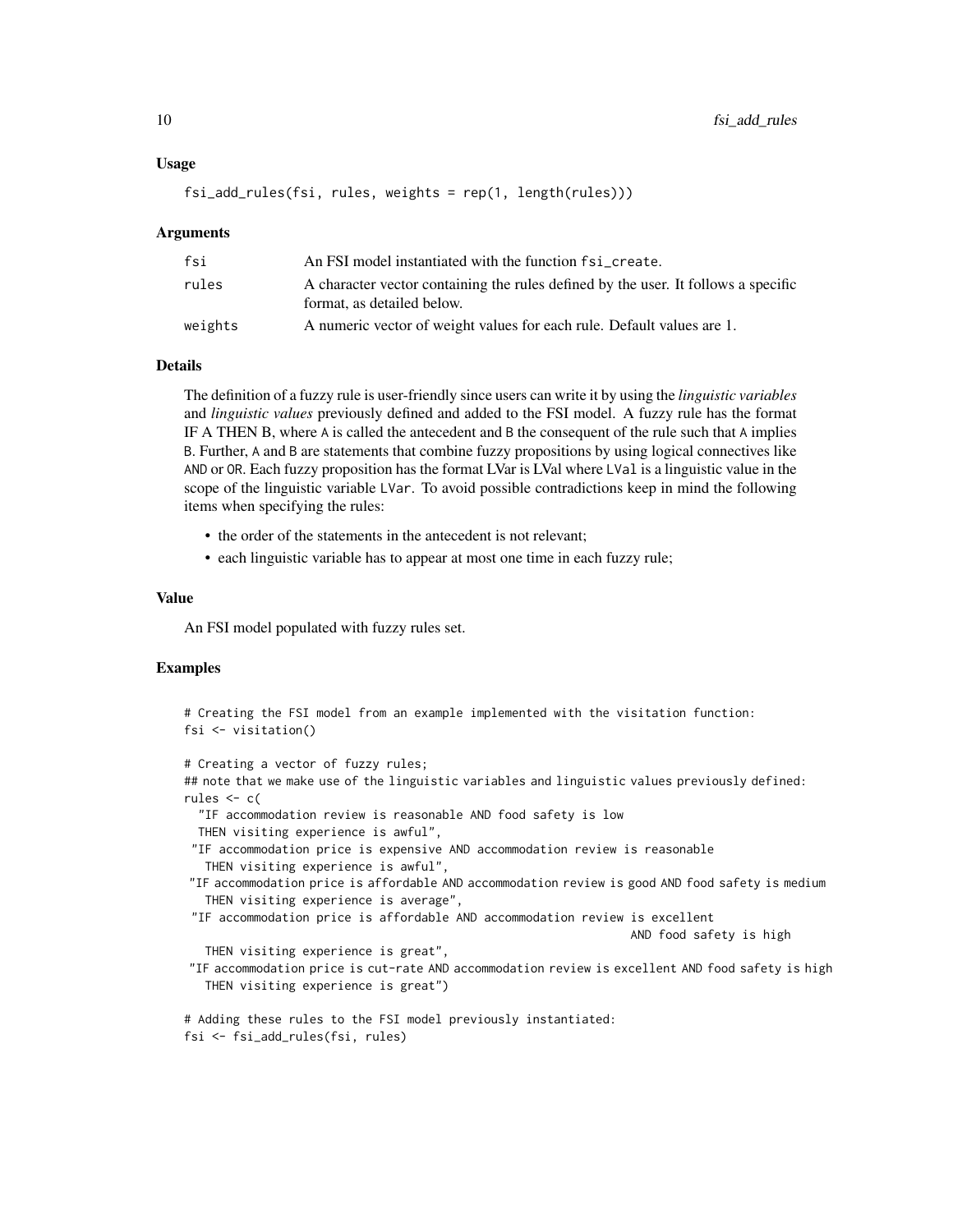<span id="page-10-0"></span>

# **Description**

This function builds a fuzzy spatial inference (FSI) model without elements of the data source component (i.e., spatial plateau objects, fuzzy rules set, and fuzzy sets).

### Usage

```
fsi_create(name, and_method = "min", or_method = "max",
           imp_method = "min", agg_method = "max",
           defuzz_method = "centroid", default_conseq = NULL)
```
# **Arguments**

| name           | A character value that specifies the name of the FSI model.                                                  |
|----------------|--------------------------------------------------------------------------------------------------------------|
| and_method     | A character value that defines the operator name for the logical connective AND.<br>Default value is "min".  |
| or_method      | A character value that defines the operator for the logical connective OR. Default<br>value is "max".        |
| imp_method     | A character value that defines the operator for the implication operator. Default<br>value is "min".         |
| agg_method     | A character value that defines the operator for the aggregation operator. Default<br>value is "max".         |
| defuzz_method  | A character value that determines the defuzzification technique. Default value<br>is the centroid technique. |
| default_conseq | This parameter is a membership function generated by the function genment of the<br>FuzzyR package.          |

# Details

The FSI model created with the function fsi\_create and its default parameter values will implement a model using Mamdani's method. The possible values for the parameters and\_method and imp\_method are: "min", "prod". Other t-norms from the FuzzyR package are also conceivable. The possible value for the parameters or\_method and agg\_method is: "max". Other t-conorms from the FuzzyR package are also conceivable. The possible values for the parameter defuzz\_method include other defuzzification techniques from the FuzzyR package. The parameter default\_conseq defines the default behavior of the FSI model when there is no fuzzy rule with a degree of fulfillment greater than 0 returned by the FSI model.

After creating an empty FSI model, you have to call the functions fsi\_add\_fsa, fsi\_add\_cs, and fsi\_add\_rules to fulfill the FSI model.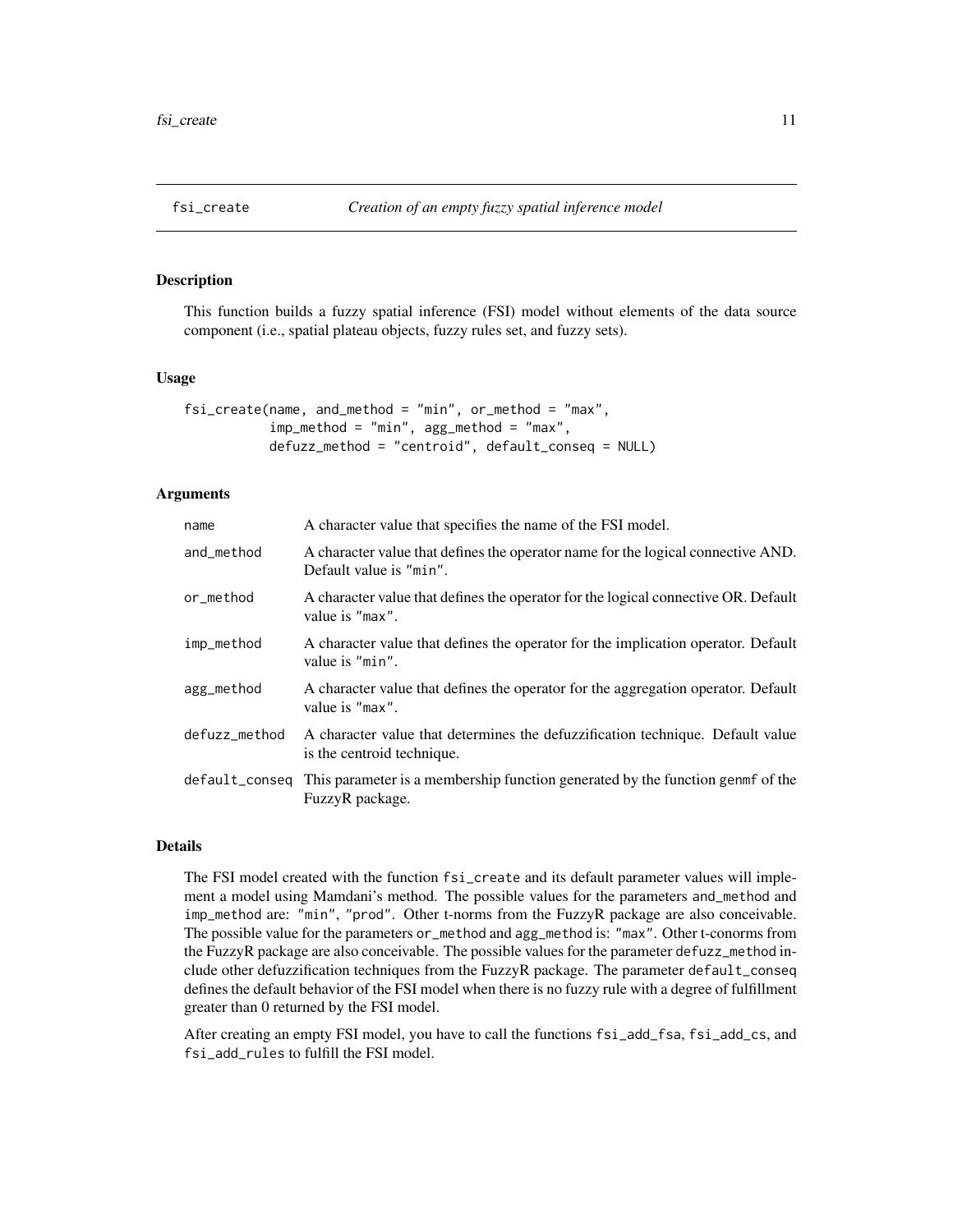# <span id="page-11-0"></span>Value

An empty named FSI model that is ready to be populated with fuzzy rules representing the antecedents and the consequent.

### Examples

```
library(FuzzyR)
# Creating the FSI model
fsi <- fsi_create("To visit or not to visit, that is the question",
                  default_conseq = genmf("trimf", c(10, 30, 60)))
```
fsi\_eval *Evaluating an FSI model for a given point location*

### Description

This function executes the reasoning process of a fuzzy spatial inference (FSI) model for a given point location (i.e., sfg object of the type POINT).

### Usage

fsi\_eval(fsi, point, ...)

### Arguments

| fsi      | An FSI model built with the function fsi_create and populated by the func-                                                                                                                                                                                 |
|----------|------------------------------------------------------------------------------------------------------------------------------------------------------------------------------------------------------------------------------------------------------------|
|          | tions fsi_add_fsa, fsi_add_cs, and fsi_add_rules.                                                                                                                                                                                                          |
| point    | An sfg object of geometry type point, which is created through the function<br>st_point of the sf package.                                                                                                                                                 |
| $\cdots$ | <dynamic-dots>Informs the fsi_eval how the elements of the resulting fuzzy<br/>set should be discretized if the user does not want the default configuration (see<br/>below). Default values: discret_by is 0.5 and discret_length is NULL.</dynamic-dots> |

# Details

This function evaluates an FSI model populated with its fuzzy spatial antecedent, consequent, and fuzzy rules set on a specific point location. This evaluation is based on the algorithm specified by [FIFUS.](https://ieeexplore.ieee.org/document/8015707)

The default behavior of the function fsi\_eval in the parameter ... is to consider a discrete interval of values with an increment of 0.5 between lower and upper values for the consequent domain (i.e., defined at fsi\_add\_cs function with the parameter bounds).

The user can modify the default behavior by using one of the following two ways:

- define a value for the parameter discret\_by by changing the incremental value.
- define a desired length for the sequence of values domain of the consequent discret\_length.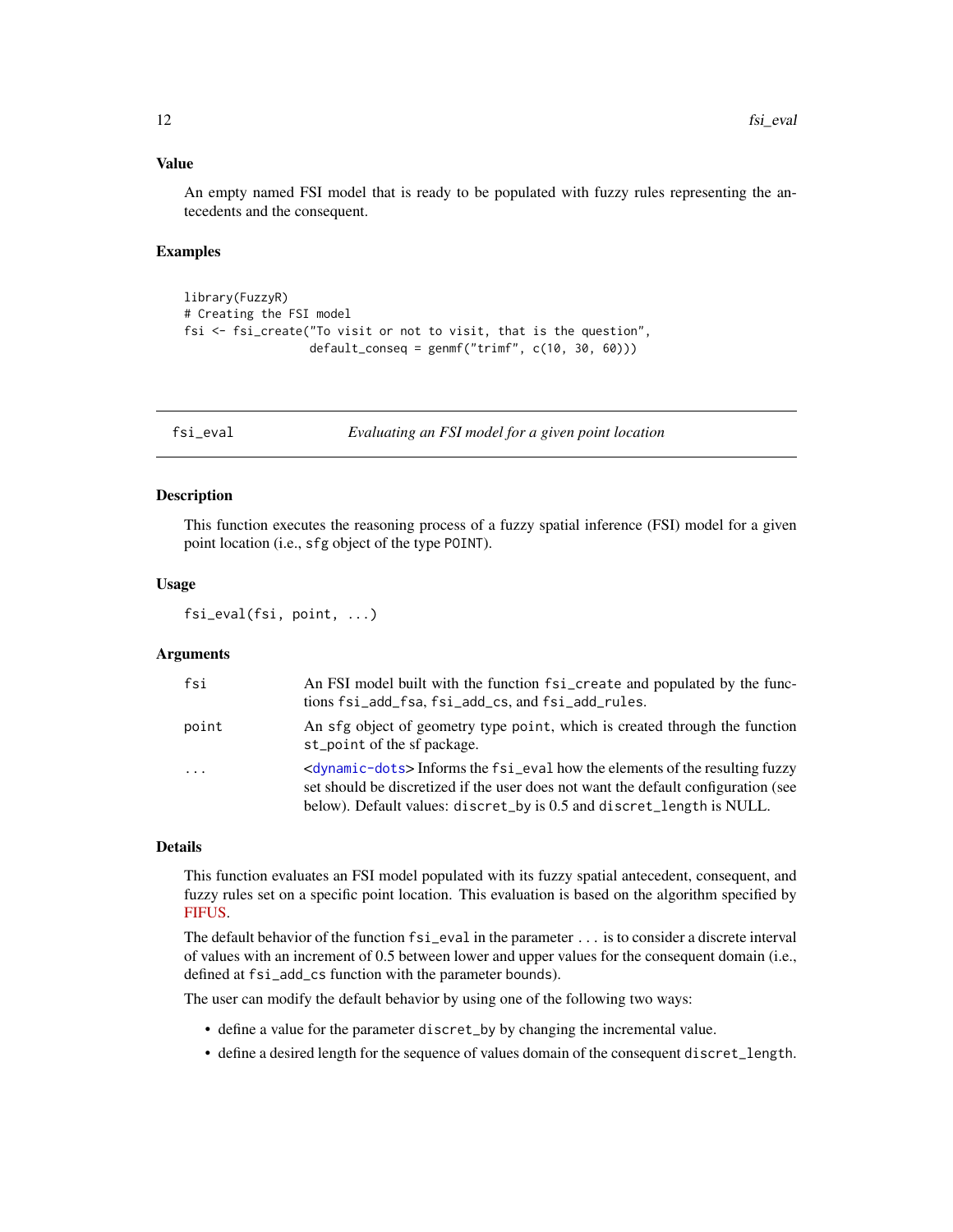### <span id="page-12-0"></span>fsi\_qw\_eval 13

### Value

A numeric value that belongs to the domain of the consequent (i.e., as specified by fsi\_add\_cs) and represents the result of the reasoning process in a particular point location.

# References

[Carniel, A. C.; Schneider, M. Fuzzy inference on fuzzy spatial objects \(FIFUS\) for spatial decision](https://ieeexplore.ieee.org/document/8015707) [support systems. In Proceedings of the 2017 IEEE International Conference on Fuzzy Systems](https://ieeexplore.ieee.org/document/8015707) [\(FUZZ-IEEE 2017\), pp. 1-6, 2017.](https://ieeexplore.ieee.org/document/8015707)

```
library(sf)
# Creating the FSI model from an example implemented with the visitation function:
fsi <- visitation()
# Creating a vector of fuzzy rules;
## note that we make use of the linguistic variables and linguistic values previously defined:
rules <-c("IF accommodation review is reasonable AND food safety is low
  THEN visiting experience is awful",
 "IF accommodation price is expensive AND accommodation review is reasonable
   THEN visiting experience is awful",
 "IF accommodation price is affordable AND accommodation review is good AND food safety is medium
   THEN visiting experience is average",
 "IF accommodation price is affordable AND accommodation review is excellent
                                                                 AND food safety is high
   THEN visiting experience is great",
"IF accommodation price is cut-rate AND accommodation review is excellent AND food safety is high
   THEN visiting experience is great")
# Adding these rules to the FSI model previously instantiated:
fsi <- fsi_add_rules(fsi, rules)
# Using the default configuration:
res <- fsi_eval(fsi, st_point(c(-74.0, 40.7)))
# Change the default discretization by modifying the default step value:
res <- fsi_eval(fsi, st_point(c(-74.0, 40.7)), discret_by=0.8)
# Change the default discretization by choosing the quantity of values
## between the lower and upper values for the consequent domain:
res <- fsi_eval(fsi, st_point(c(-74.0, 40.7)), discret_length=200)
```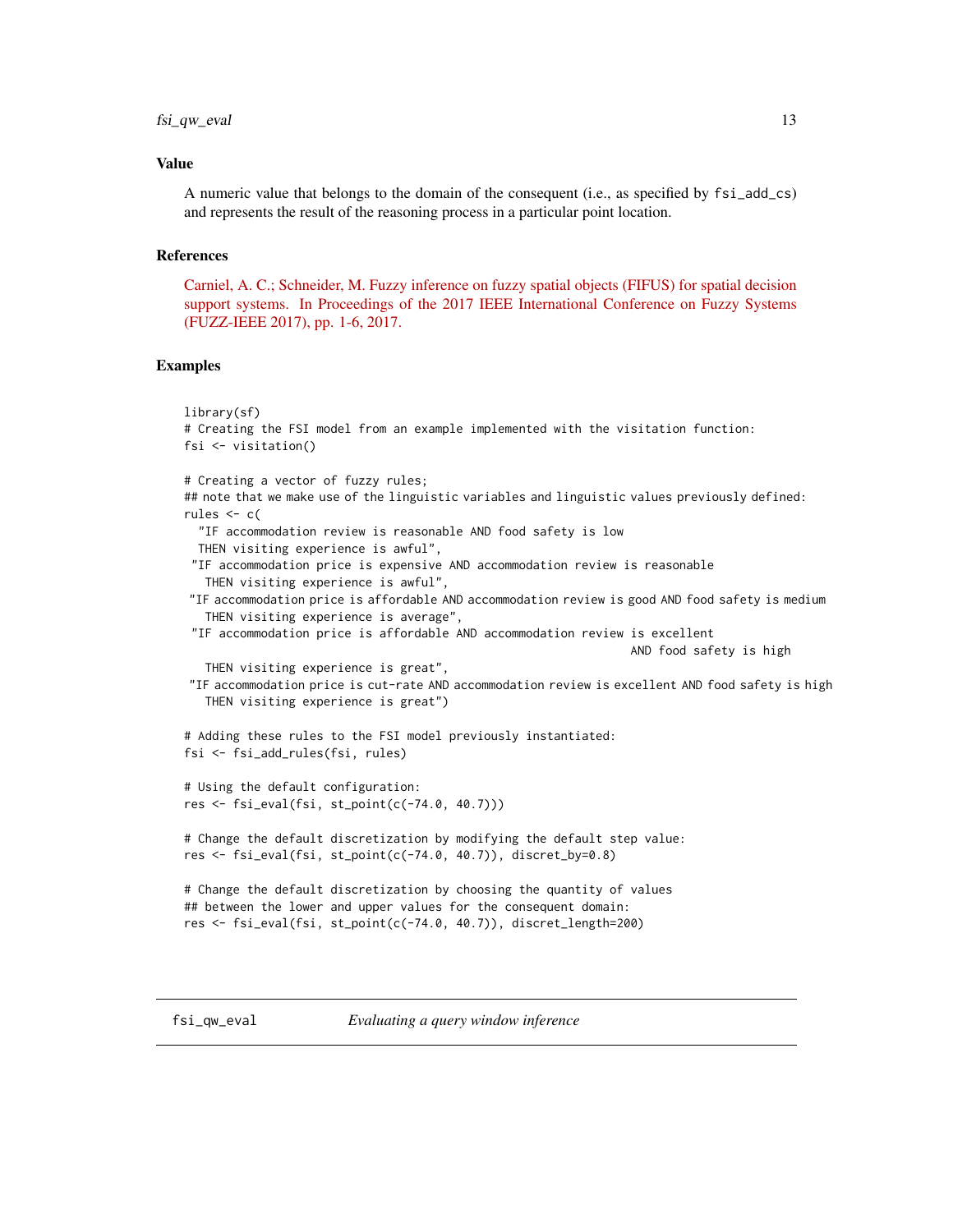### Description

This function implements two approaches for evaluating the query window inference on a fuzzy spatial inference (FSI) model. Given a query window (i.e., a rectangular object), it returns a set of inferred points inside this window that satisfy a specific condition (e.g., target linguistic value, or maximum/minimum inferred values).

# Usage

```
fsi_qw_eval(fsi, qw, approach = "discretization", ...)
```
# Arguments

| fsi                     | An FSI model built with the fsi_create function that is populated by the fol-<br>lowing functions fsi_add_fsa, fsi_add_cs, and fsi_add_rules.                                                                                                                                 |
|-------------------------|-------------------------------------------------------------------------------------------------------------------------------------------------------------------------------------------------------------------------------------------------------------------------------|
| qw                      | An sfg object storing the query window that is supposed to be used as input<br>for the inference. It has to be an axis-aligned rectangle represented by a simple<br>polygon object of 5 points (since the last coordinate pair closes the external ring<br>of the rectangle). |
| approach                | Defines which approach is employed to perform the query window inference:<br>"discretization" or "pso". Default value is "discretization""                                                                                                                                    |
| $\cdot$ $\cdot$ $\cdot$ | <dynamic-dots> Different set of parameters required depending on the chosen<br/>approach (see more in details below).</dynamic-dots>                                                                                                                                          |

### Details

For the *discretization* approach, two additional parameters are needed and they have to be informed by using the three-dots parameter ...:

- target\_lval: A character value that indicates the target linguistic value from the linguistic variable of the consequent.
- k: A numeric value that defines the number of points that will be captured from the query window and evaluated by the function fsi\_eval. Its square root has to an integer value. Alternatively, you can inform the number of columns and rows of the regular grid to be performed on the query window by informing numeric values for n\_col and n\_row, respectively. Thus, these parameters can be given instead of the number k.

For the *pso* approach, it is necessary to set the following parameters:

- what: A character value that defines the user's goal, which can be either **maximize** or **mini**mize inferred values. Thus, this parameter can be "max" and "min", respectively. The default value is "max".
- max\_depth: A numeric value that refers to the number of times the user wants to split the query window. The default value is equal to 2. For instance, a max\_depth  $= 2$  results in the query window split into four sub quadrants, where the particle swarm optimization (PSO) algorithm will be applied to each one as its search space. In addition, the PSO algorithm has its own set of parameters:
- maxit: A numeric value that defines the maximum number of iterations. Default value is 50.
- population: A numeric value that defines the number of particles. Default value is 10.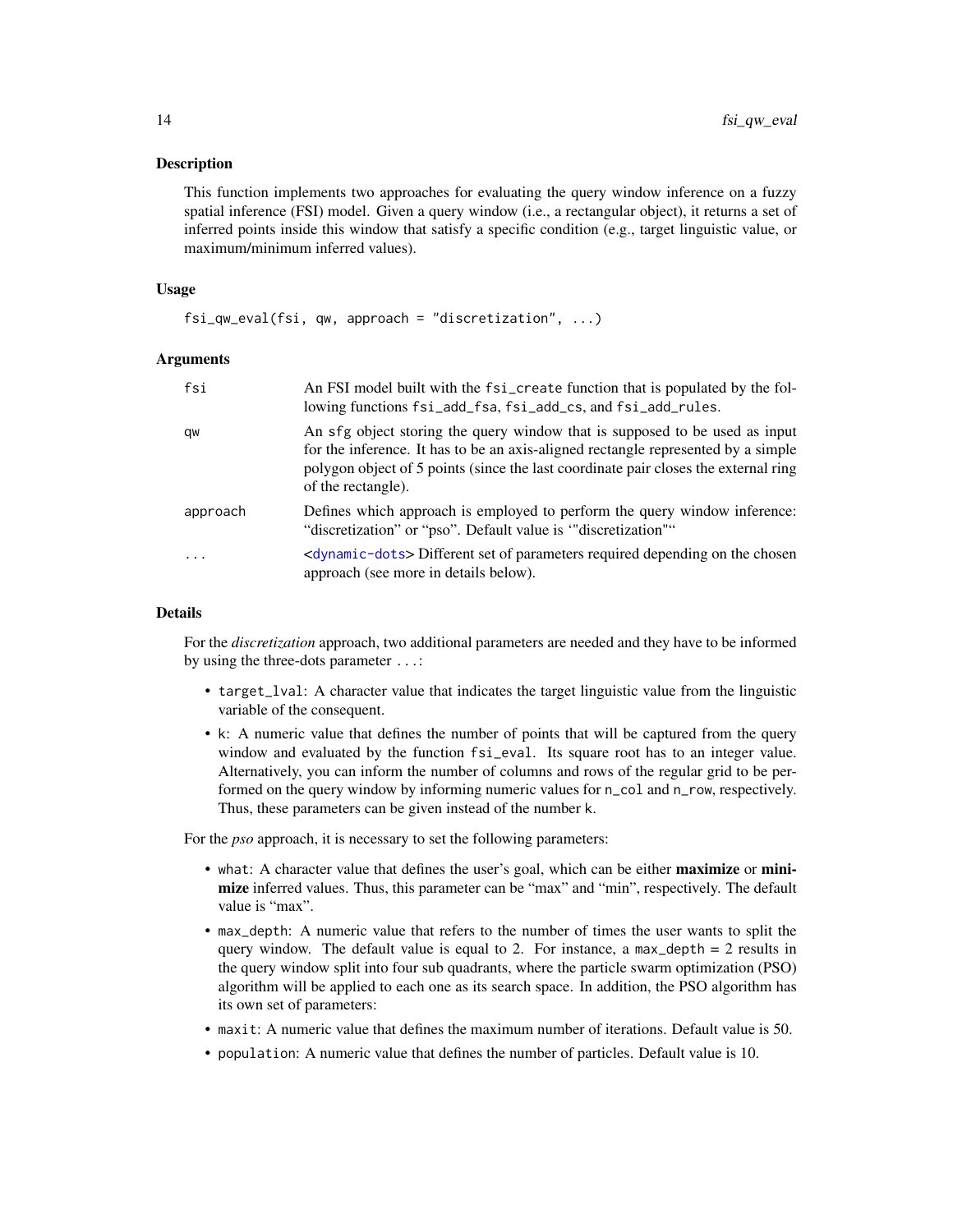### <span id="page-14-0"></span>fsr\_components 15

# Value

A tibble in the format (points, inferred\_values), where points is an sfc object (i.e., a list of sfg objects of geometry type POINT) and inferred\_values are inferred values in the domain of the consequent of the FSI model.

# Examples

```
library(sf)
# Creating the FSI model from an example implemented with the visitation function:
fsi <- visitation()
# Creating a vector of fuzzy rules;
## note that we make use of the linguistic variables and linguistic values previously defined:
rules <-c("IF accommodation review is reasonable AND food safety is low
 THEN visiting experience is awful",
 "IF accommodation price is expensive AND accommodation review is reasonable
   THEN visiting experience is awful",
 "IF accommodation price is affordable AND accommodation review is good AND food safety is medium
   THEN visiting experience is average",
 "IF accommodation price is affordable AND accommodation review is excellent
                                                                 AND food safety is high
   THEN visiting experience is great",
 "IF accommodation price is cut-rate AND accommodation review is excellent AND food safety is high
   THEN visiting experience is great")
# Adding these rules to the FSI model previously instantiated:
fsi <- fsi_add_rules(fsi, rules)
# Defining the query window that is defined over an application domain
pts_qw1 <- rbind(c(-73.92, 40.68527), c(-73.75, 40.68527),
                 c(-73.75, 40.75), c(-73.92, 40.75), c(-73.92, 40.68527))
qw1 <- st_polygon(list(pts_qw1))
# Example using the discretization approach:
dis_res <- fsi_qw_eval(fsi, qw1, approach = "discretization", target_lval = "great", k = 25)
## Example using the pso approach in two levels:
## Not run:
pso_res <- fsi_qw_eval(fsi, qw1, approach = "pso", max_depth = 2)
## End(Not run)
```
fsr\_components *Creation of a component*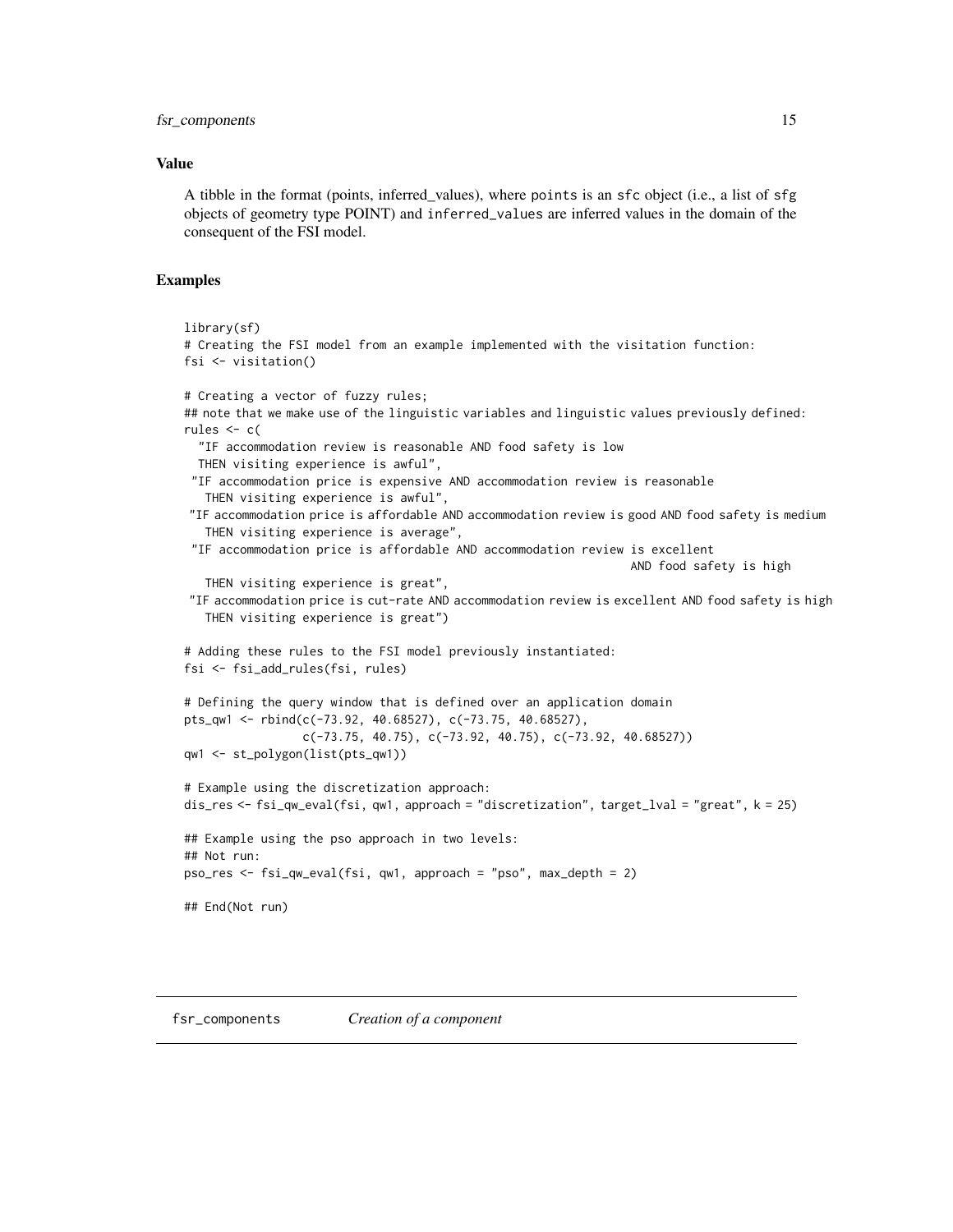### Description

There are two functions that build a component from coordinate pairs or a single sfg object labeled with a membership degree. This component can be added to a spatial plateau object. A component consists of an sfg object and an associated membership degree. A component can be built in two different ways. By using the function create\_component, the component is formed by the means of a numeric vector, list or matrix that represents a pair of coordinates. By using the function component\_from\_sfg, the component is created from an sfg object.

### Usage

create\_component(raw\_obj, md, type)

component\_from\_sfg(sfg, md)

### Arguments

| raw_obi | A vector, list or matrix containing the pairs of coordinates to create the sfg<br>object of the component.                                                          |
|---------|---------------------------------------------------------------------------------------------------------------------------------------------------------------------|
| md      | A numeric value indicating the membership degree of the component. It has to<br>be a value in $[0, 1]$ .                                                            |
| type    | A character value that indicates the type of the desired sfg object. It should be<br>either "POINT", "LINE", or "REGION".                                           |
| sfg     | An sfg object. It should be either POINT, MULTIPOINT, LINESTRING, MULTILINESTRING,<br>POLYGON or MULTIPOLYGON type. Other types of spatial objects are not allowed. |

# Details

These functions create a component object, which is a pair of an sfg object and a membership degree in  $[0, 1]$ .

The function create\_component receives three parameters: raw\_obj, md and type. The use of raw\_obj is similar to the parameter of the family of functions of the sf package (st family) that creates spatial objects from a numeric vector, matrix or list (e.g., the functions st\_point, st\_multipoint, etc.). The spatial data type (i.e., the type of the sfg object) indicated by the parameter type represents simple and complex objects. For instance, "POINT" may refer to simple or complex point objects (internally, we can create a POINT or MULTIPOINT object).

The component\_from\_sfg builds a component object by using the specification of two parameters that directly represents the pair of an sfg object and its corresponding membership degree (i.e., md value).

### Value

A component object that can be added to a spatial plateau object (i.e., a pgeometry object).

```
# Creating two components of the type POINT
v1 = \text{rbind}(c(1,2), c(3,4))
```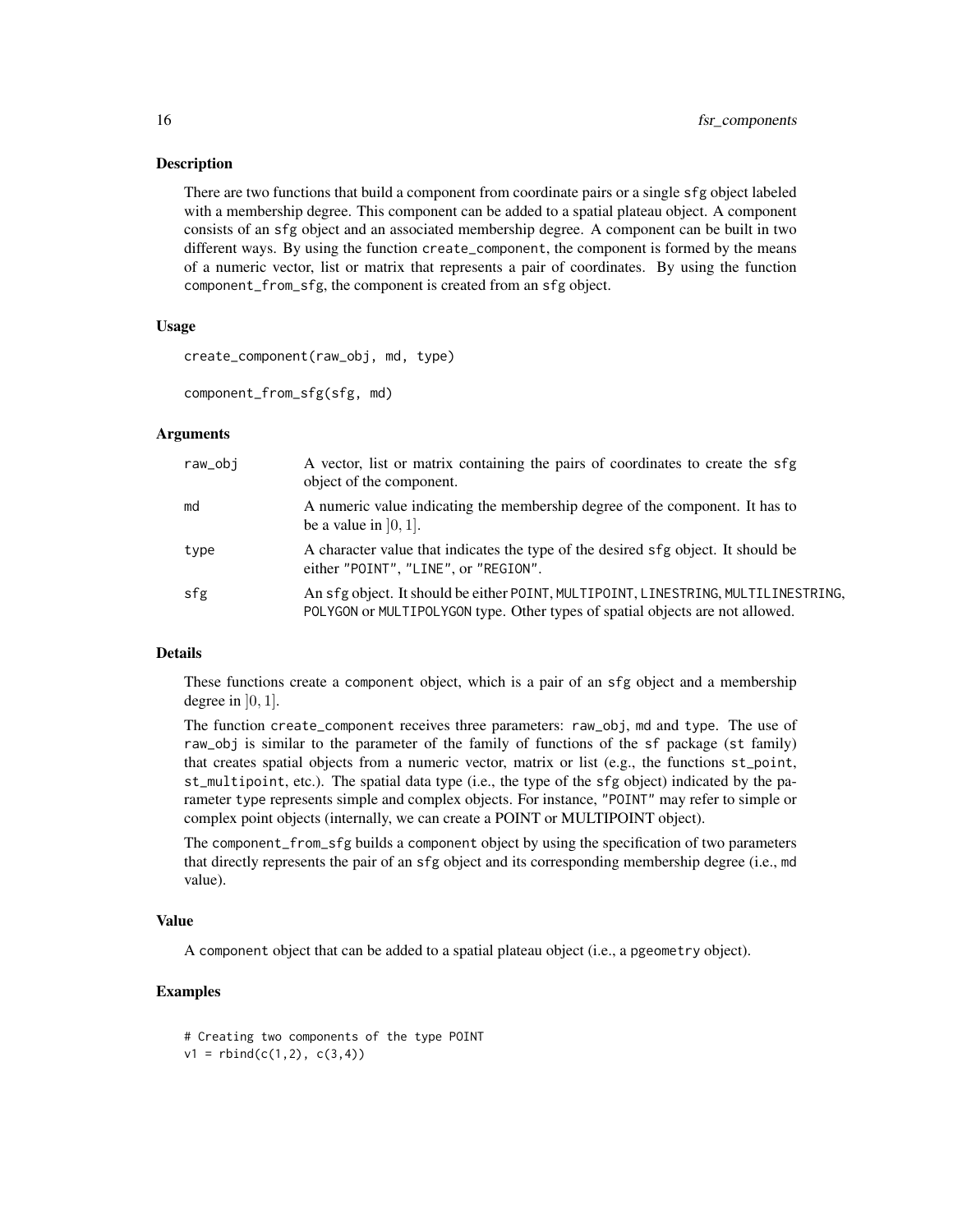```
v2 = \text{rbind}(c(1,4), c(2,3), c(4,4))md1 = 0.2md2 = 0.1comp1 <- create_component(v1, md1, type="POINT")
comp2 <- create_component(v2, md2, type="POINT")
# Creating two components of the type LINE
md3 = 0.45md4 = 0.32v3 = \text{rbind}(c(2,2), c(3,3))v4 = rbind(c(1,1), c(3,2))comp3 <- create_component(v3, md3, type="LINE")
comp4 <- create_component(v4, md4, type="LINE")
# Creating two components of the type REGION
p1 \le - \text{rbind}(c(0,0), c(1,0), c(3,2), c(2,4), c(1,4), c(0,0))p2 \leftarrow \text{rbind}(c(1,1), c(1,2), c(2,2), c(1,1))list_pols_1 <- list(p1,p2)
p3 \leq r \text{bind}(c(1,0), c(2,0), c(4,2), c(3,4), c(2,4), c(1,0))p4 \leftarrow \text{rbind}(c(2,2), c(2,3), c(3,4), c(2,2))list_pols_2 <- list(p3,p4)
comp_pol1 <- create_component(list_pols_1, 0.4, "REGION")
comp_pol2 <- create_component(list_pols_2, 0.6, "REGION")
# Creating components with an sfg object
library(sf)
# POINT
md1 <- 0.2
pts1 <- rbind(c(1, 2), c(3, 2))
comp1 <- component_from_sfg(st_multipoint(pts1), md1)
# LINE
md2 < -0.1pts2 <- rbind(c(2, 2), c(3, 3))
comp2 <- component_from_sfg(st_linestring(pts2), md2)
# REGION
md3 < -0.4matrix\_object = matrix(c(1, 1, 8, 1, 8, 8, 1, 8, 1, 1), ncol=2, by row=TRUE)pts3 = list(matrix_object)
comp3 = component_from_sfg(st_polygon(pts3), md3)
```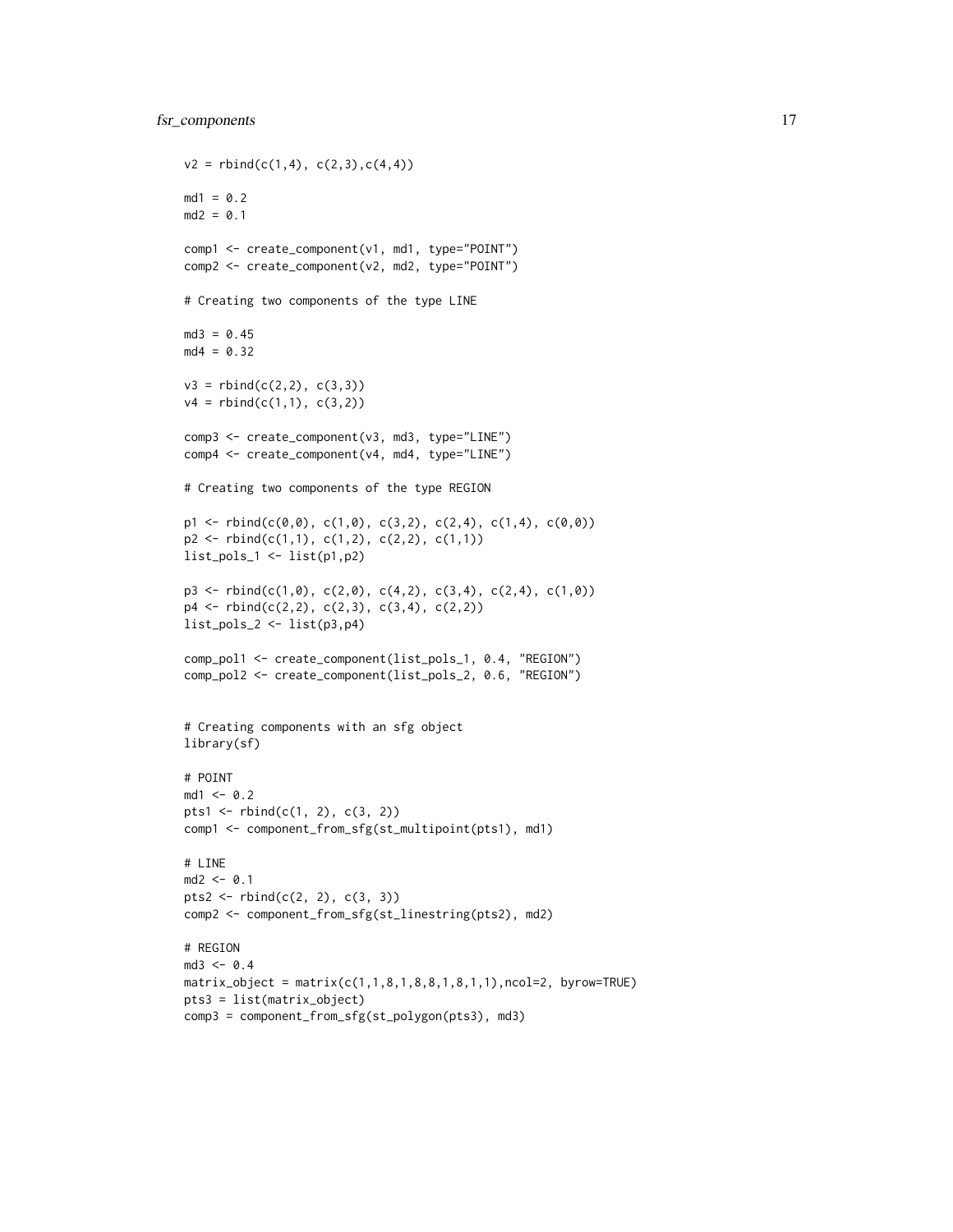### <span id="page-17-0"></span>Description

Fuzzy difference operations are set operations that generalize Boolean difference operations. This family of functions implements some operators that help us to define different fuzzy difference operations. These operators receive two numerical values in [0, 1] as input and calculates another numerical value in [0, 1] as output.

### Usage

 $f$ <sub>diff</sub> $(x, y)$ f\_bound\_diff(x, y) f\_symm\_diff(x, y)  $f_abs\_diff(x, y)$ 

### Arguments

| $\boldsymbol{\mathsf{x}}$ | A numerical vector whose values are in $[0, 1]$ . |
|---------------------------|---------------------------------------------------|
| <b>V</b>                  | A numerical vector whose values are in $[0, 1]$ . |

# Details

These functions calculate the resulting membership degree of a fuzzy difference operator applied on two numerical values in the interval [0, 1]. The following fuzzy difference operators are available:

- f\_diff: The standard *fuzzy set difference* operator defined as the intersection of x and the complement of y, that is,  $min(x, 1 - y)$ .
- f\_bound\_diff: The *fuzzy bounded difference* operator defined as x minus y with upper bound equal to 0, that is,  $max(0, x -y)$ .
- f\_symm\_diff: The *fuzzy symmetric difference* operator defined as the union of the difference of x and y and the difference of y and x, that is,  $max(f_diff(x,y), f_diff(y,x))$ .
- f\_abs\_diff: The *fuzzy absolute difference* operator defined as the absolute difference of x and y, that is,  $abs(x - y)$ .

These operators are useful to process the function spa\_difference since one of them can be informed as a parameter for this function.

### Value

A numerical vector.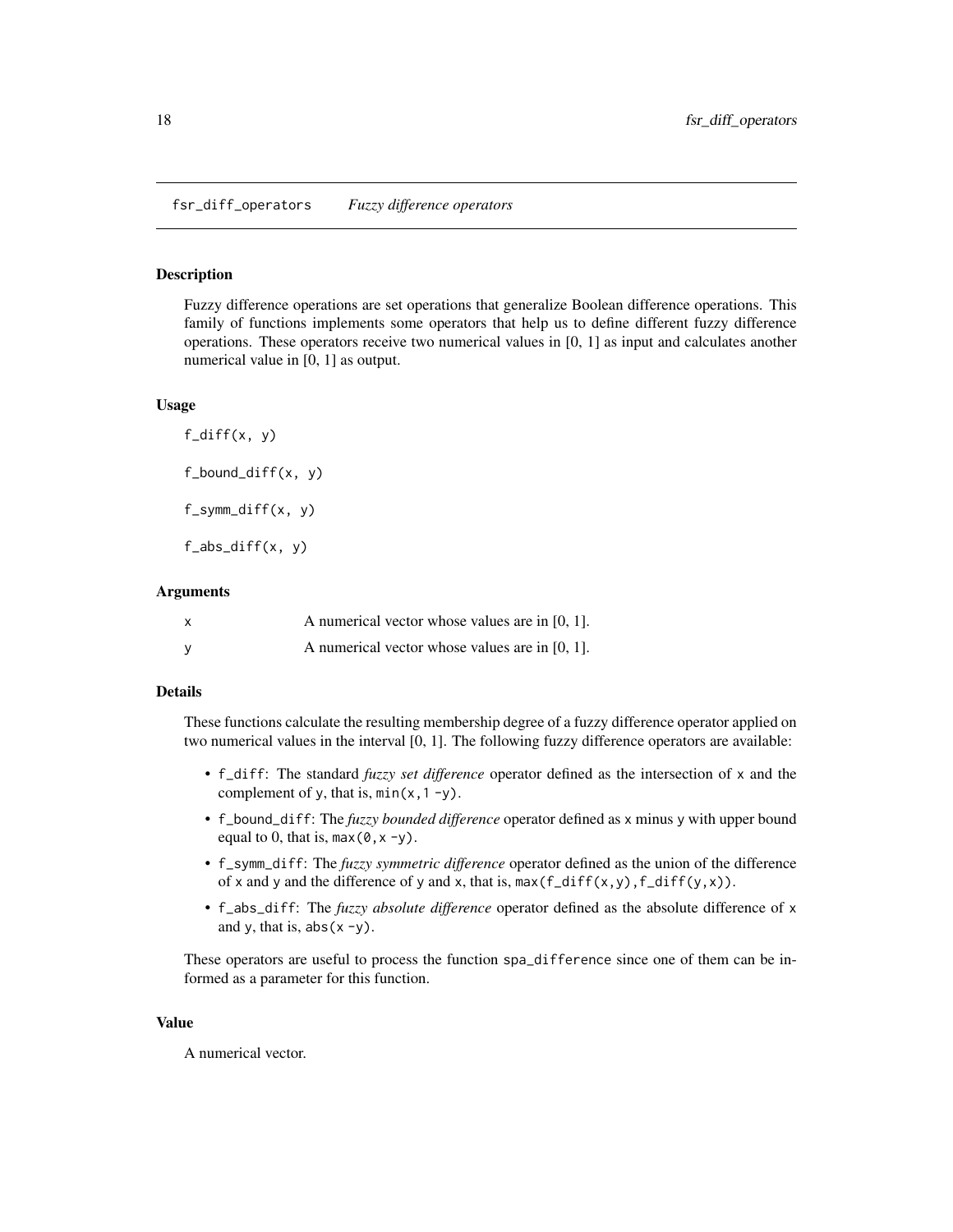# <span id="page-18-0"></span>fsr\_eval\_modes 19

### Examples

 $x \leq -c(0.1, 0.3, 0.6, 0.8)$ y <- c(0.9, 0.7, 0.4, 0.2) f\_diff(x, y) f\_bound\_diff(x, y) f\_symm\_diff(x, y) f\_abs\_diff(x, y)

fsr\_eval\_modes *Evaluation modes*

# Description

This family of functions implements evaluation modes that returns a Boolean value for a given degree in [0, 1] obtained from a membership function of a linguistic value.

#### Usage

```
soft_eval(degree)
strict_eval(degree)
alpha_eval(degree, alpha)
soft_alpha_eval(degree, alpha)
```
# Arguments

| degree | A numerical vector whose values are in $[0, 1]$ . |
|--------|---------------------------------------------------|
| alpha  | A single numeric value in $[0, 1]$ .              |

## Details

These functions yield a Boolean value that express the meaning of a degree returning from an evaluation of a membership function. That is, the parameter degree is a value in [0, 1] resulting from evaluation a value in a membership degree. Then, an evaluation mode "translate" the meaning of this degree of truth as a Boolean value.

There some different ways to make this kind of translation:

- soft\_eval: It returns TRUE if degree is greater than 0.
- strict\_eval: It returns TRUE if degree is equal to 0.
- alpha\_eval: It returns TRUE if degree is greater than or equal to another value (named alpha).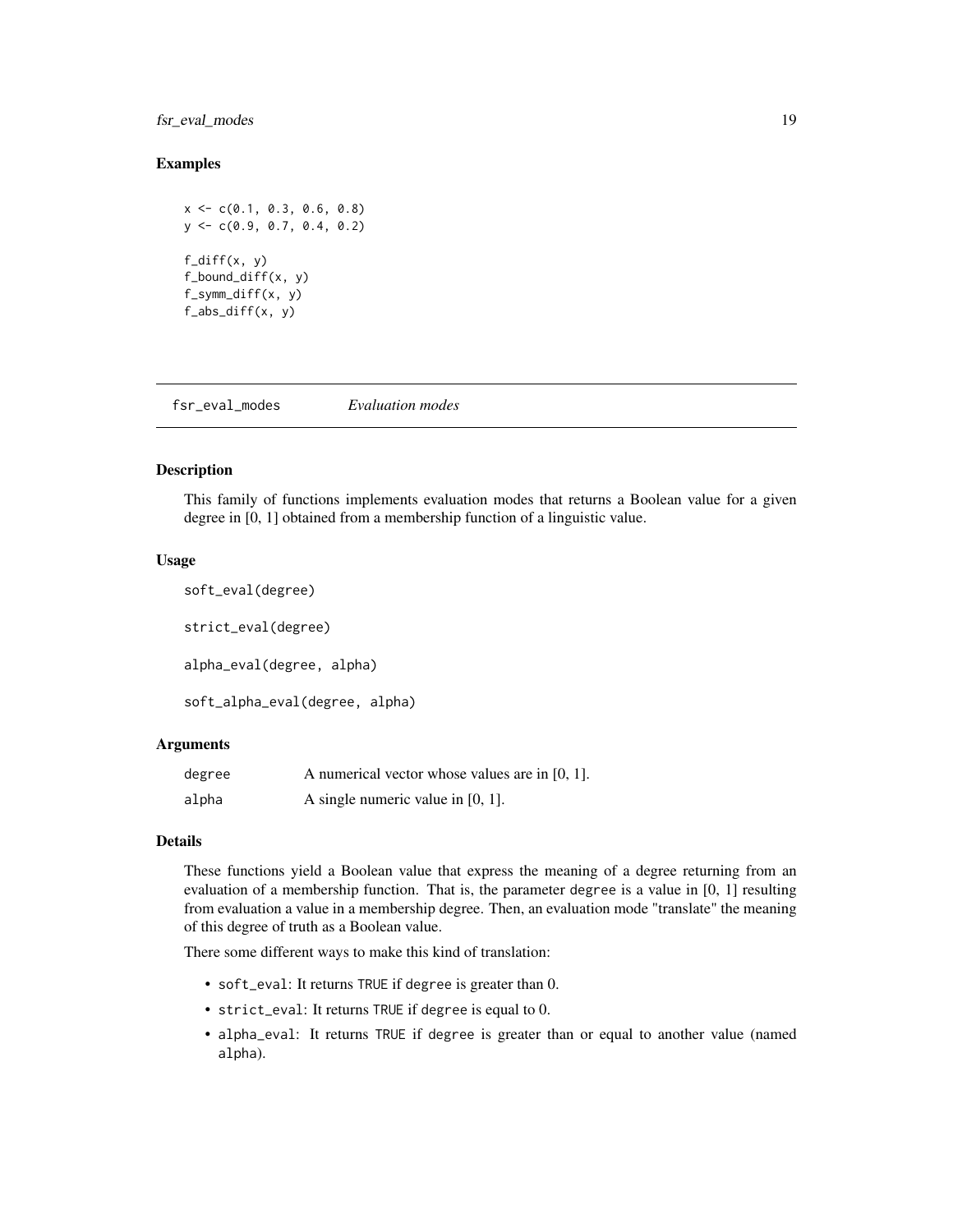<span id="page-19-0"></span>• soft\_alpha\_eval: It returns TRUE if degree is greater than another value (named alpha).

These operators are employed to process the evaluation modes of fuzzy topological relationships that are processed as Boolean predicates.

### Value

A Boolean vector.

# Examples

```
x \leq -c(0.1, 0.3, 0.6, 0.8)soft_eval(x)
strict_eval(x)
alpha_eval(x, 0.3)
soft_alpha_eval(x, 0.3)
```
fsr\_geometric\_operations *Fuzzy geometric set operations*

# Description

Fuzzy geometric set operations are given as a family of functions that implements spatial plateau set operations. These functions yield a spatial plateau object from a specific combination of other two spatial plateau objects, such as the intersection of two plateau region objects.

# Usage

```
spa_intersection(pgo1, pgo2, itype = "min")
spa_union(pgo1, pgo2, utype = "max")
spa_difference(pgo1, pgo2, dtype = "f_diff")
spa_common_points(pline1, pline2, itype = "min")
```
# Arguments

| pgo1  | A pgeometry object of any type.                                                                                                                                   |
|-------|-------------------------------------------------------------------------------------------------------------------------------------------------------------------|
| pgo2  | A pgeometry object of the same type of pgo1.                                                                                                                      |
| itype | A character value that indicates the name of a function implementing a t-norm.<br>The default value is "min", which is the standard operator of the intersection. |
| utype | A character value that refers to a t-conorm. The default value is "max", which is<br>the standard operator of the union.                                          |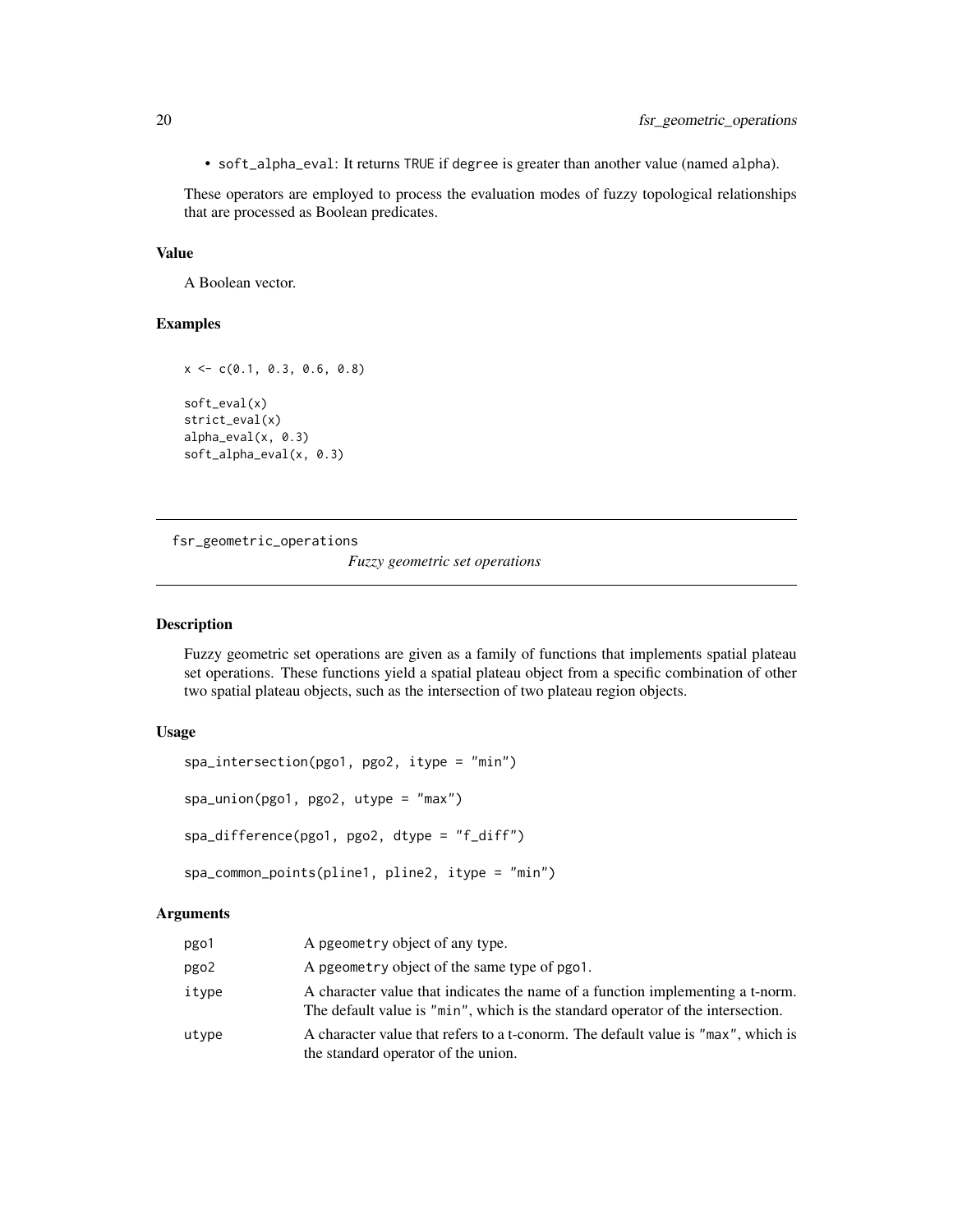| dtvpe  | A character value that indicates the name of a difference operator. The default<br>value is "f_diff", which implements the standard fuzzy difference. |
|--------|-------------------------------------------------------------------------------------------------------------------------------------------------------|
| pline1 | A pgeometry object of the type PLATEAULINE.                                                                                                           |
| pline2 | A pgeometry object of the type PLATEAULINE.                                                                                                           |

#### Details

These functions implement geometric operations of the spatial plateau algebra. They receive two pgeometry objects of the *same type* together with an operation as inputs and yield another pgeometry object as output. The output object has *the same* type of the inputs. The family of fuzzy geometric set operations consists of the following functions:

- spa\_intersection computes the geometric intersection of two spatial plateau objects. The membership degree of common points are calculated by using a t-norm operator given by the parameter itype. Currently, it can assume "min" (default) or "prod".
- spa\_union computes the geometric union of two spatial plateau objects. The membership degree of common points are calculated by using a t-conorm operator given by the parameter utype. Currently, it can assume "max" (default).
- spa\_difference computes the geometric difference of two spatial plateau objects. The membership degree of common points are calculated by using a diff operator given by the parameter dtype. Currently, it can assume "f\_diff" (default fuzzy difference), "f\_bound\_diff" (fuzzy bounded difference), "f\_symm\_diff" (fuzzy symmetric difference), and "f\_abs\_diff" (fuzzy absolute difference).

Another related geometric function is:

• spa\_common\_points which gets the common points of two plateau line objects by using a t-norm to compute their membership degrees. It is different from the other functions since it gets two plateau line objects as input and yields a plateau point object as output.

Other t-norms, t-conorms, and diff operators can be implemented and given as values for the "itype", "utype", and "dtype", respectively. For this, the following steps should be performed:

1 - implement your function that accepts two numeric values as inputs and yields another numeric value as output. All values should be between 0 and 1. Recall that t-norms and t-conorms must have some specific properties according to the fuzzy set theory. 2 - use the name of your function as the character value of the corresponding "itype", "utype", or "dtype".

An example of operator is the source code of f\_bound\_diff:

 $f_{bound\_diff} < -function(x,y) \{ max(0,(x-y)) \}$ 

### Value

A pgeometry object that is the result of the geometric manipulation between two spatial plateau objects.

# References

[Carniel, A. C.; Schneider, M. Spatial Plateau Algebra: An Executable Type System for Fuzzy](https://ieeexplore.ieee.org/document/8491565) [Spatial Data Types. In Proceedings of the 2018 IEEE International Conference on Fuzzy Systems](https://ieeexplore.ieee.org/document/8491565) [\(FUZZ-IEEE 2018\), pp. 1-8, 2018.](https://ieeexplore.ieee.org/document/8491565)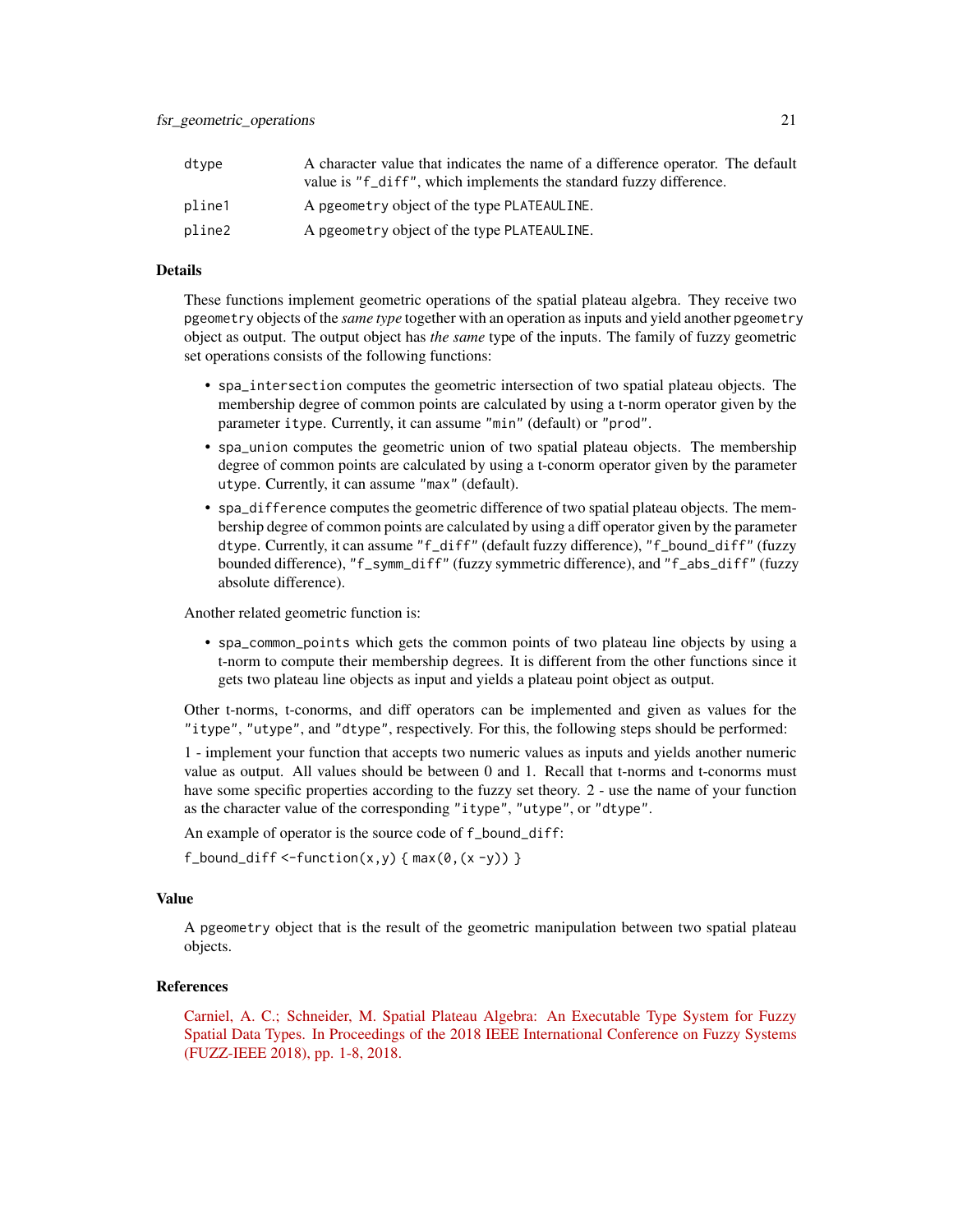# Examples

library(sf)

```
pts1 <- rbind(c(1, 2), c(3, 2))
pts2 <- rbind(c(1, 1), c(2, 3), c(2, 1))pts3 \leftarrow rbind(c(2, 2), c(3, 3))cp1 <- component_from_sfg(st_multipoint(pts1), 0.3)
cp2 <- component_from_sfg(st_multipoint(pts2), 0.6)
cp3 <- component_from_sfg(st_multipoint(pts3), 1)
pp1 <- create_pgeometry(list(cp1, cp2, cp3), "PLATEAUPOINT")
pts4 <- rbind(c(0, 0), c(1, 1))
pts5 <- rbind(c(2, 3), c(1.2, 1.9), c(2, 1))
pts6 <- rbind(c(3, 1), c(1.5, 0.5))
cp4 <- component_from_sfg(st_multipoint(pts4), 0.4)
cp5 <- component_from_sfg(st_multipoint(pts5), 1)
cp6 <- component_from_sfg(st_multipoint(pts6), 0.7)
pp2 <- create_pgeometry(list(cp4, cp5, cp6), "PLATEAUPOINT")
pp1
pp2
spa_intersection(pp1, pp2)
spa_intersection(pp1, pp2, itype = "prod") #changing the t-norm
spa_union(pp1, pp2)
spa_difference(pp1, pp2)
```
fsr\_is\_empty *Checking whether a* pgeometry *object is empty*

### Description

This function checks whether a pgeometry object is empty (i.e., if it does not contain components).

#### Usage

fsr\_is\_empty(pgo)

#### Arguments

pgo A pgeometry object.

<span id="page-21-0"></span>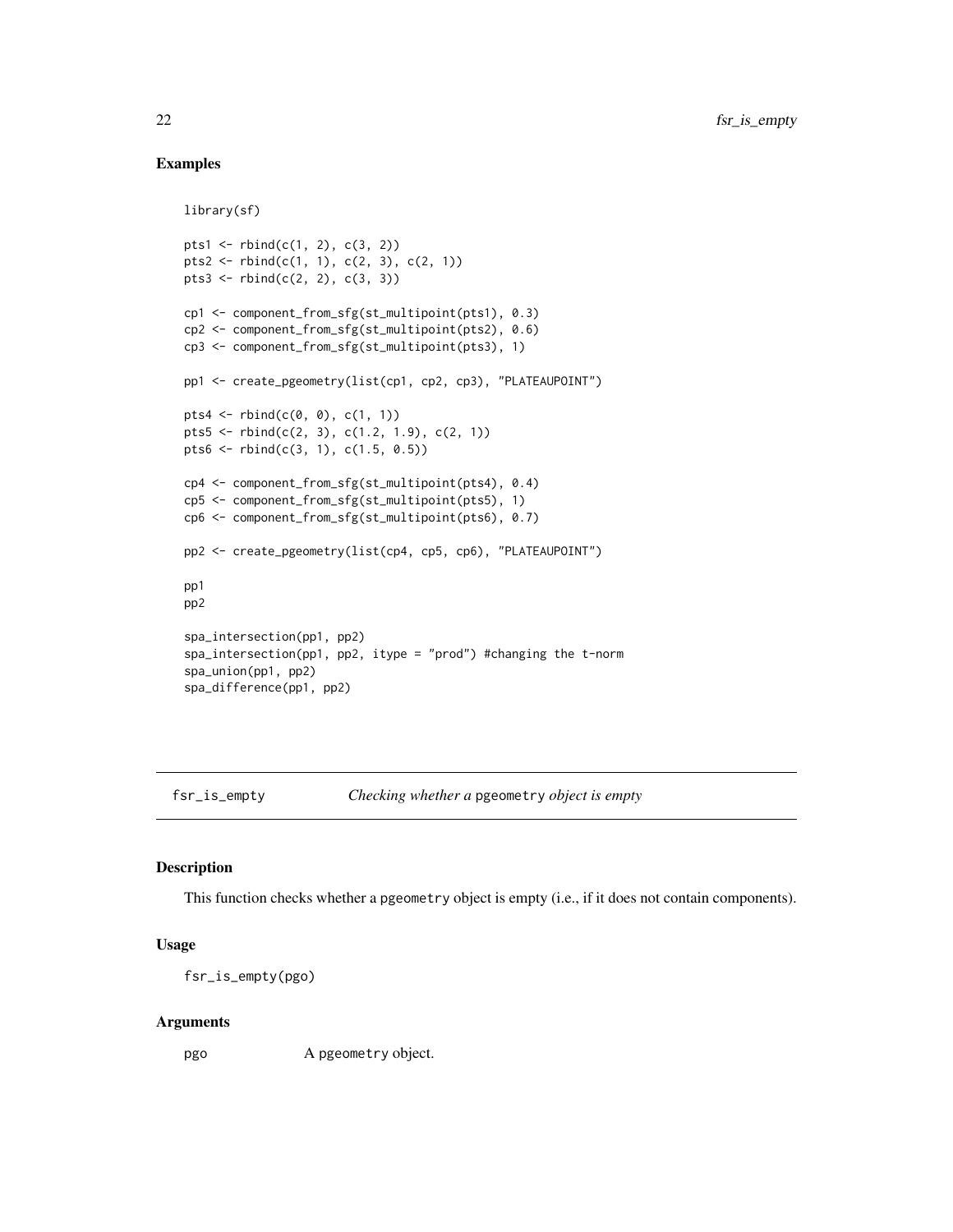# <span id="page-22-0"></span>Details

It checks if a pgeometry object has any component or not. If the number of components of a pgeometry object is equal to 0, then it returns TRUE. Otherwise, it returns FALSE.

### Value

A Boolean value that indicates if a pgeometry is empty.

# Examples

```
# Creating an empty pgeometry object
pgo1 <- create_empty_pgeometry("PLATEAULINE")
# Checking if it is empty
fsr_is_empty(pgo1)
# Creating a component to populate the pgeometry object
library(sf)
md < -0.4pts \le rbind(c(1, 1), c(2, 3), c(2, 1))
comp <- component_from_sfg(st_multipoint(pts), md)
# Adding the component to the pgeometry object
pgo1 <- spa_add_component(pgo1, comp)
# Checking if it is still empty
fsr_is_empty(pgo1)
```
fsr\_numerical\_operations *Fuzzy numerical operations*

# Description

Fuzzy numerical operations are given as a family of functions that implements spatial plateau metric operations. These functions extract metric properties from spatial plateau objects, such as the area of a plateau region object and the length of a plateau line object.

# Usage

spa\_avg\_degree(pgo)

spa\_ncomp(pgo)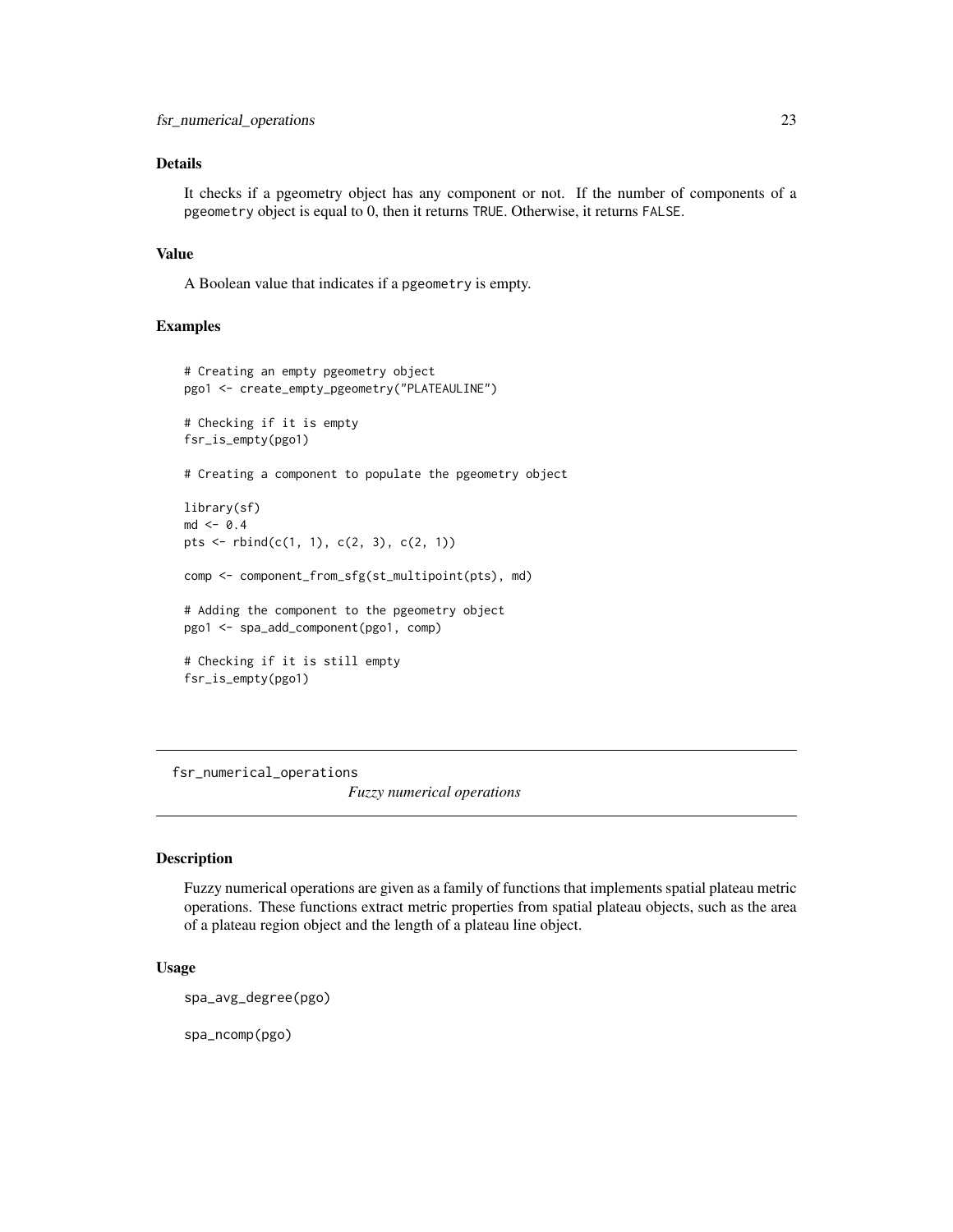```
spa_area(pr)
spa_perimeter(pr)
spa_length(pl)
```
### **Arguments**

| pgo | A pgeometry object of any type.                                                                   |
|-----|---------------------------------------------------------------------------------------------------|
| рr  | A pgeometry object of the type PLATEAUREGION. It throws an error if a different<br>type is given. |
| рl  | A pgeometry object of the type PLATEAULINE. It throws an error if a different<br>type is given.   |

# Details

These functions calculate numerical properties from spatial plateau objects (i.e., pgeometry objects). Some of them are *type-independent*. This means that the parameter can be a pgeometry object of any type. The type-independent functions are:

- spa\_avg\_degree calculates the average membership degree of a spatial plateau object.
- spa\_ncomp returns the number of components of a spatial plateau object.

The remaining functions are *type-dependent*. This means that the parameter have to be of a specific type. The type-dependent functions are:

- spa\_area computes the area of a plateau region object. Thus, its parameter has to be a PLATEAUREGION object.
- spa\_perimeter computes the perimeter of a plateau region object. Thus, its parameter has to be a PLATEAUREGION object.
- spa\_length computes the length of a plateau line object. Thus, its parameter has to be a PLATEAULINE object.

# Value

A numerical value.

# References

[Carniel, A. C.; Schneider, M. Spatial Plateau Algebra: An Executable Type System for Fuzzy](https://ieeexplore.ieee.org/document/8491565) [Spatial Data Types. In Proceedings of the 2018 IEEE International Conference on Fuzzy Systems](https://ieeexplore.ieee.org/document/8491565) [\(FUZZ-IEEE 2018\), pp. 1-8, 2018.](https://ieeexplore.ieee.org/document/8491565)

# Examples

library(sf) library(tibble)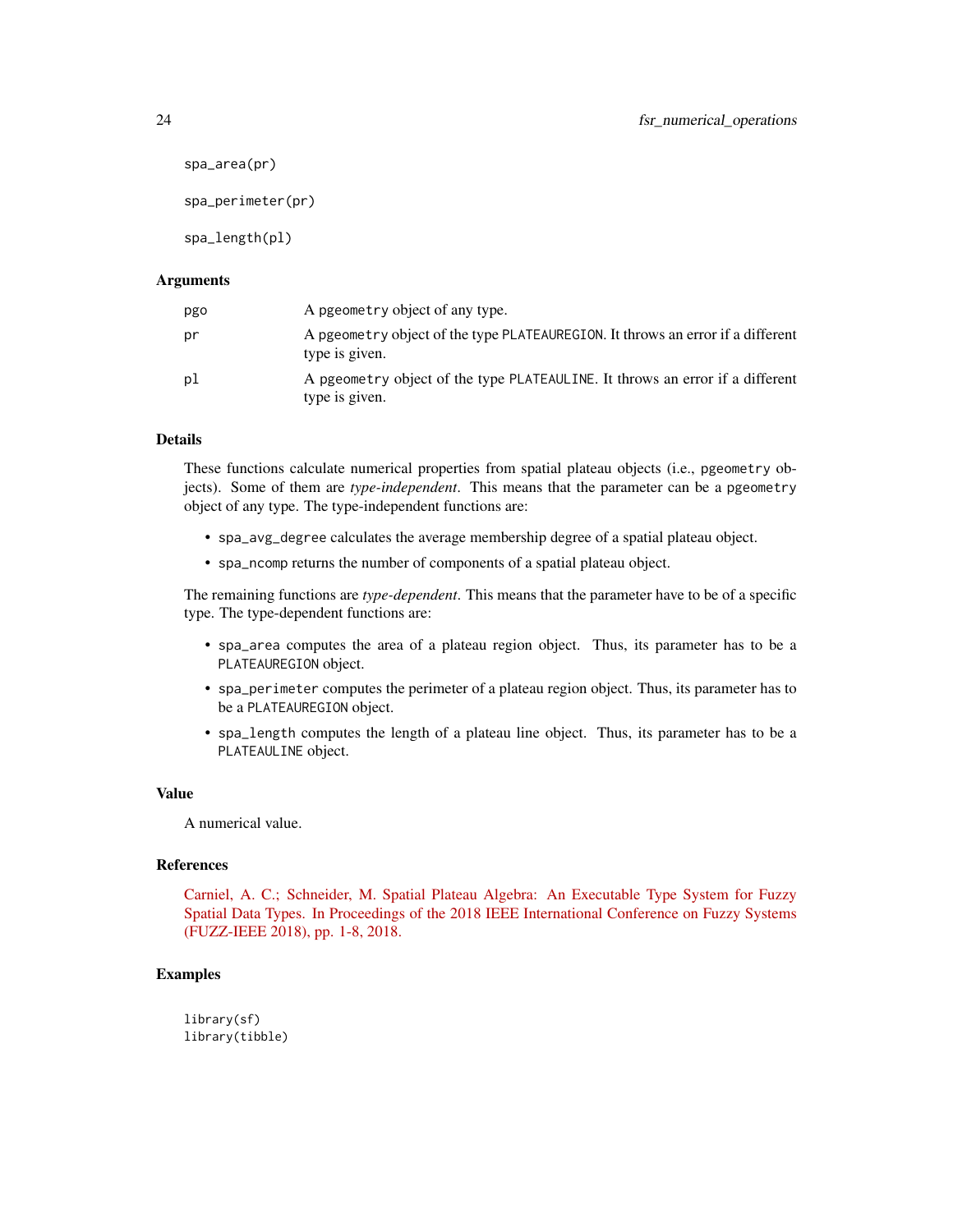<span id="page-24-0"></span>fsr\_topological\_relationships 25

```
pts1 <- rbind(c(1, 2), c(3, 2))comp1 <- component_from_sfg(st_multipoint(pts1), 0.2)
comp2 <- component_from_sfg(st_point(c(1, 5)), 0.8)
pp <- create_pgeometry(list(comp1, comp2), "PLATEAUPOINT")
# calculating the average degree and number of components of pp
spa_avg_degree(pp)
spa_ncomp(pp)
# calculating the area and perimeter
set.seed(345)
# some random points to create plateau region objects by using the function spa_creator
\text{thl} = \text{tible}(x = \text{runif}(10, \text{ min} = 0, \text{ max} = 20),y = runif(10, min = 0, max = 30),
             z = runif(10, min = 0, max = 100)#getting the convex hull on the points to clip the construction of plateau region objects
pts \le st_as_sf(tbl, coords = c(1, 2))
ch <- st_convex_hull(do.call(c, st_geometry(pts)))
pregions <- spa_creator(tbl, fuzz_policy = "fcp", k = 2, base_poly = ch)
spa_area(pregions$pgeometry[[1]])
spa_area(pregions$pgeometry[[2]])
spa_perimeter(pregions$pgeometry[[1]])
spa_perimeter(pregions$pgeometry[[2]])
# calculating the length of a plateau line object
lpts1 \leftarrow \text{rbind}(c(0, 0), c(1, 1))lpts2 <- rbind(c(1, 1), c(1.2, 1.9), c(2, 1))
lpts3 \leftarrow \text{rbind}(c(2, 1), c(1.5, 0.5))cp1 <- component_from_sfg(st_linestring(lpts1), 0.4)
cp2 <- component_from_sfg(st_linestring(lpts2), 1)
cp3 <- component_from_sfg(st_linestring(lpts3), 0.7)
pline <- create_pgeometry(list(cp1, cp2, cp3), "PLATEAULINE")
spa_length(pline)
```
fsr\_topological\_relationships *Fuzzy topological relationships*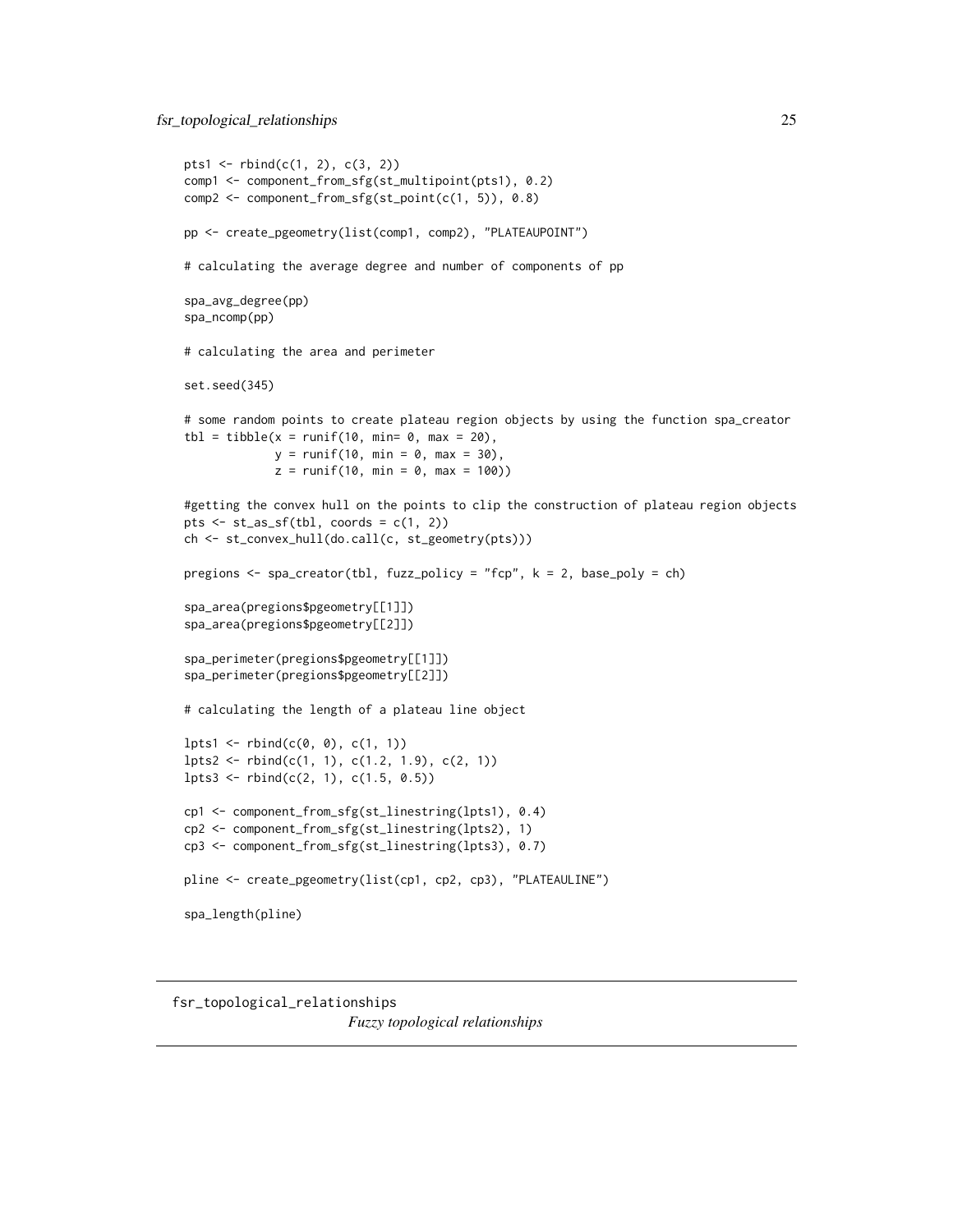### Description

Fuzzy topological relationships are given as a family of functions that implements spatial plateau topological relationships. A fuzzy topological relationship expresses a particular relative position of two spatial plateau objects. Since the spatial objects are fuzzy, their topological relationships are also fuzzy. Hence, a fuzzy topological relationship determines the degree to which a relation holds for any two spatial plateau objects by a real value in the interval [0, 1]. The key idea of these relationships is to consider point subsets resulting from the combination of spatial plateau set operations and spatial plateau metric operations on the spatial plateau objects for computing the resulting degree. The resulting degree can be also interpreted as a linguistic value.

# Usage

```
spa_overlap(pgo1, pgo2, itype = "min", ret = "degree", ...)spa_meet(pgo1, pgo2, itype = "min", ret = "degree", ...)spa\_disjoint(pgo1, pgo2, itype = "min", ret = "degree", ...)spa\_equal(pgo1, pgo2, utype = "max", ret = 'degree', ...)spa\_inside(pgo1, pgo2, utype = "max", ret = 'degree', ...)spa_{\text{const}}(pgo1, pgo2, utype = "max", ret = 'degree', ...)
```
# Arguments

| pgo1       | A pgeometry object of the type PLATEAUREGION.                                                                                                                                  |
|------------|--------------------------------------------------------------------------------------------------------------------------------------------------------------------------------|
| pgo2       | A pgeometry object of the type PLATEAUREGION.                                                                                                                                  |
| itype      | A character value that indicates the name of a function implementing a t-norm.<br>The default value is "min", which is the standard operator of the intersection.              |
| ret        | A character value that indicates the return type of the fuzzy topological relation-<br>ship. The default value is "degree" and other possible values are "list" and<br>"bool". |
| $\ddots$ . | $\langle$ dynamic-dots> If ret = "bool", two additional parameters have to be in-<br>formed, as described below.                                                               |
| utype      | A character value that indicates the name of a function implementing a t-conorm.<br>The default value is "max", which is the standard operator of the union.                   |

# Details

These functions implement topological relationships of the spatial plateau algebra. They receive two pgeometry objects of the type PLATEAUREGION together with some additional parameters (as detailed below). The family of fuzzy topological relationships consists of the following functions:

• spa\_overlap computes the overlapping degree of two plateau region objects. Since it uses the intersection operation, a t-norm operator can be given by the parameter itype. Currently, it can assume "min" (default) or "prod".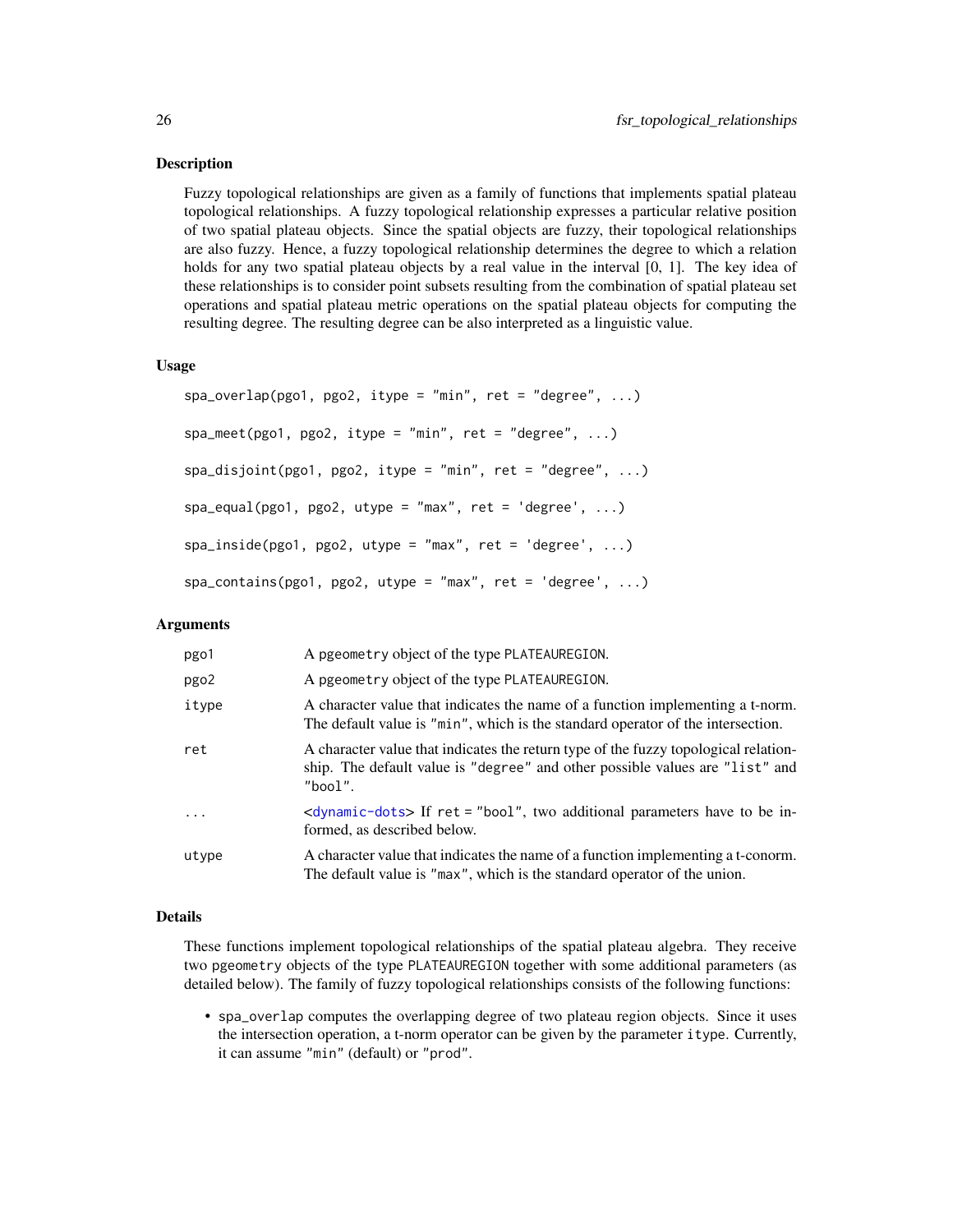- spa\_meet computes the meeting degree of two plateau region objects. Similarly to spa\_overlap, a t-norm operator can be given by the parameter itype.
- spa\_disjoint computes the disjointedness degree of two plateau region objects. Similarly to spa\_overlap and spa\_meet, a t-norm operator can be given by the parameter itype.
- spa\_equal computes how equal are two plateau region objects. Since it uses the union operation, a t-conorm operator can be given by the parameter utype. Currently, it can assume "max" (default).
- spa\_inside computes the containment degree of pgo1 in pgo2. Similarly to spa\_equal, a t-conorm operator can be given by the parameter utype.
- spa\_contains it is the same of spa\_inside but changing the order of the operands pgo1 and pgo2.

The parameter ret determines the returning value of a fuzzy topological relationship. The default value is the following:

• "degree" (default) - it indicates that the function will return a value in [0, 1] that represents the degree of truth of a given topological relationships.

For the remainder possible values, the functions make use of a set of linguistic values that characterize the different situations of topological relationships. Each linguistic value has an associated membership function defined in the domain [0, 1]. The fsr package has a default set of linguistic values. You can use the function spa\_set\_classification to change this set of linguistic values.

The remainder possible values for the parameter ret are:

- "list" it indicates that the function will return a named list containing how much the result of the predicate belongs to each linguistic value (i.e., it employs the membership functions of the linguistic values).
- "bool" it indicates that the function will return a Boolean value indicating whether the degree returned by the topological relationship matches a given linguistic value according to an *evaluation mode*. The evaluation mode and the linguistic values have to be informed by using the parameters eval\_mode and lval, respectively. The possible values for eval\_mode are: "soft\_eval", "strict\_eval", "alpha\_eval", and "soft\_alpha\_eval". They have different behavior in how computing the Boolean value from the membership function of a linguistic value. See their documentations for more details. Note that the parameter lval only accept a character value belonging to the set of linguistic values that characterize the different situations of topological relationships.

### Value

The returning value is determined by the parameter ret, as described above.

# References

[Carniel, A. C.; Schneider, M. Spatial Plateau Algebra: An Executable Type System for Fuzzy](https://ieeexplore.ieee.org/document/8491565) [Spatial Data Types. In Proceedings of the 2018 IEEE International Conference on Fuzzy Systems](https://ieeexplore.ieee.org/document/8491565) [\(FUZZ-IEEE 2018\), pp. 1-8, 2018.](https://ieeexplore.ieee.org/document/8491565)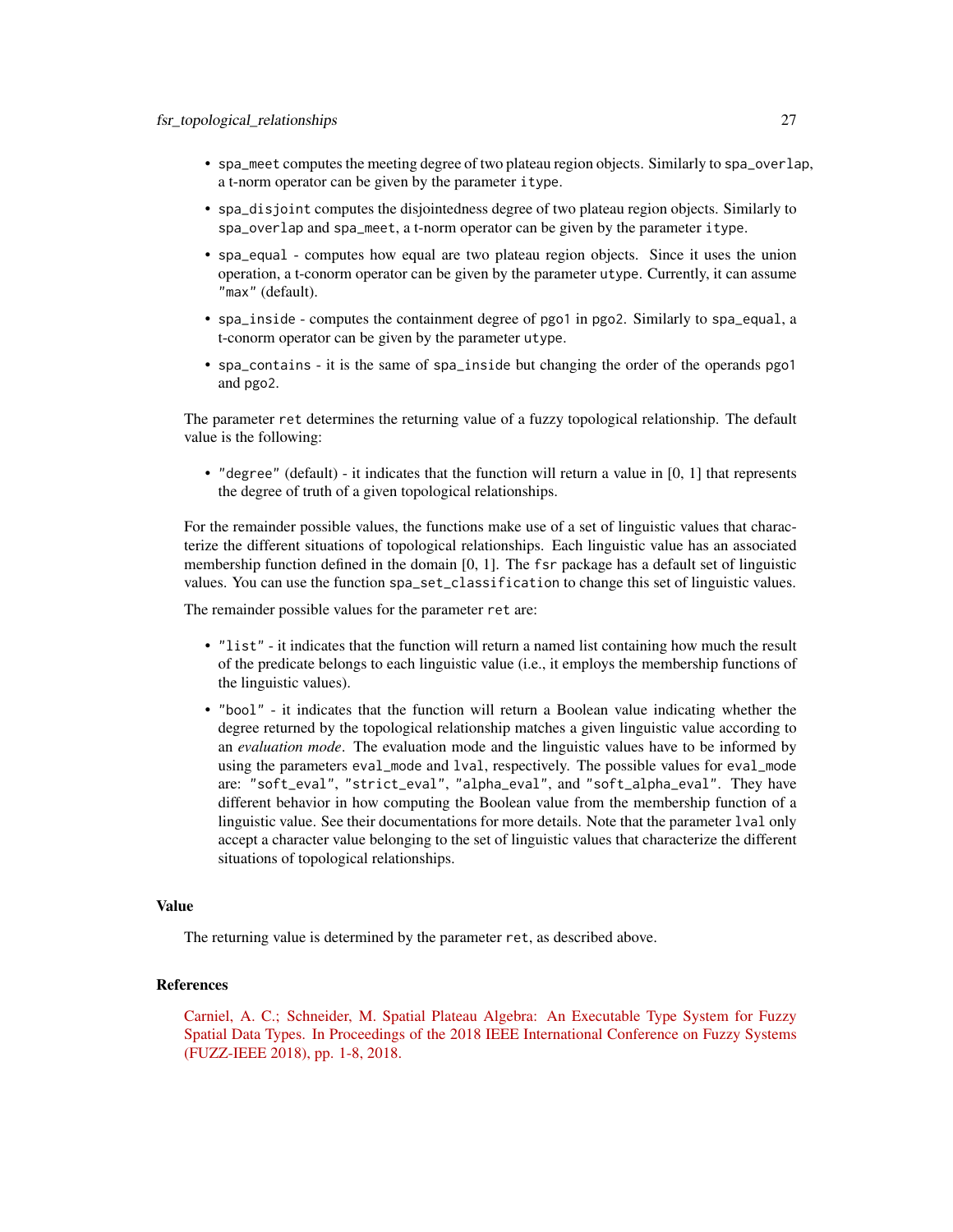# Examples

```
library(tibble)
library(sf)
library(FuzzyR)
set.seed(456)
# some random points to create pgeometry objects by using the function spa_creator
tb1 = tibble(x = runif(10, min= 0, max = 30),y = runif(10, min = 0, max = 30),
             z = runif(10, min = 0, max = 50)#getting the convex hull on the points to clipping the construction of plateau region objects
pts \le st_as_sf(tbl, coords = c(1, 2))
ch <- st_convex_hull(do.call(c, st_geometry(pts)))
pregions <- spa_creator(tbl, base_poly = ch, fuzz_policy = "fcp", k = 2)
# Showing the different types of returning values
spa_overlap(pregions$pgeometry[[1]], pregions$pgeometry[[2]])
spa_overlap(pregions$pgeometry[[1]], pregions$pgeometry[[2]], ret = "list")
spa_overlap(pregions$pgeometry[[1]], pregions$pgeometry[[2]], ret = "bool",
           eval_mode = "soft_eval", lval = "mostly")
## Examples for evaluating the other fuzzy topological relationships
## Not run:
spa_meet(pregions$pgeometry[[1]], pregions$pgeometry[[2]], ret = "list")
spa_disjoint(pregions$pgeometry[[1]], pregions$pgeometry[[2]], ret = "list")
spa_equal(pregions$pgeometry[[1]], pregions$pgeometry[[2]], ret = "list")
spa_inside(pregions$pgeometry[[1]], pregions$pgeometry[[2]], ret = "list")
spa_contains(pregions$pgeometry[[1]], pregions$pgeometry[[2]], ret = "list")
## End(Not run)
```
pgeometry-class *An S4 Class for representing a spatial plateau object*

# Description

An S4 Class for representing a spatial plateau object

### Details

A pgeometry object is composed of a list of component objects, an sfg object that represents the union of all crisp spatial objects of its components (i.e., the support), and its data type, which can be either PLATEAUPOINT, PLATEAULINE, or PLATEAUREGION.

<span id="page-27-0"></span>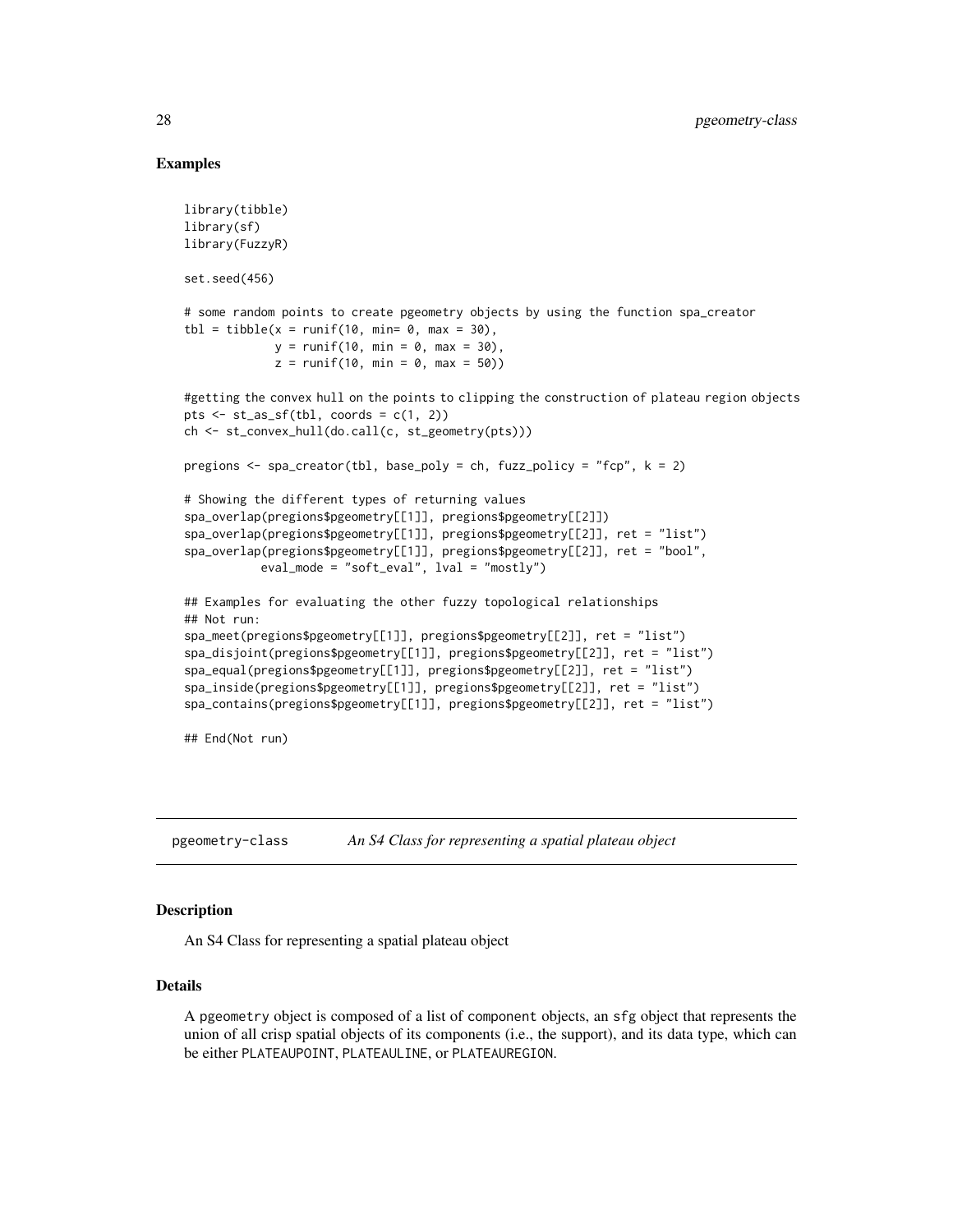# <span id="page-28-0"></span>Slots

component A list of components.

supp An sfg object that stores the union of the spatial objects of the components of the spatial plateau object.

type The data type of the spatial plateau object.

# References

[Carniel, A. C.; Schneider, M. Spatial Plateau Algebra: An Executable Type System for Fuzzy](https://ieeexplore.ieee.org/document/8491565) [Spatial Data Types. In Proceedings of the 2018 IEEE International Conference on Fuzzy Systems](https://ieeexplore.ieee.org/document/8491565) [\(FUZZ-IEEE 2018\), pp. 1-8, 2018.](https://ieeexplore.ieee.org/document/8491565)

### plot *Visualization of* pgeometry *objects*

# Description

This function plots a pgeometry object.

# Usage

```
## S4 method for signature 'pgeometry,missing'
plot(x, y, ...)
```

| fsr_plot(pgo, base_poly = NULL, add_base_poly = TRUE, |  |                                              |  |  |
|-------------------------------------------------------|--|----------------------------------------------|--|--|
|                                                       |  | $low = "white", high = "black", crs = NA, )$ |  |  |

# Arguments

| X             | A pgeometry object of any type.                                                                                                               |
|---------------|-----------------------------------------------------------------------------------------------------------------------------------------------|
| y             | Not applicable.                                                                                                                               |
|               | <dynamic-dots> Optional parameters. They can be the same as the parameters<br/>of geom_sf function.</dynamic-dots>                            |
| pgo           | A pgeometry object of any type.                                                                                                               |
| base_poly     | An sfg object of the type POLYGON or MULTIPOLYGON. It can also be an sfc<br>object with only one element of the type POLYGON or MULTIPOLYGON. |
| add_base_poly | A Boolean value that indicates whether base_poly will added to the visualiza-<br>tion.                                                        |
| low           | A character value that indicates the color for the lower mds limit value (0). De-<br>fault is "white".                                        |
| high          | A character value that indicates the color for the higher mds limit value (1).<br>Default is "black".                                         |
| crs           | A numerical value that denotes the coordinate reference system (i.e., EPSG<br>code) of the visualization. Default is NA.                      |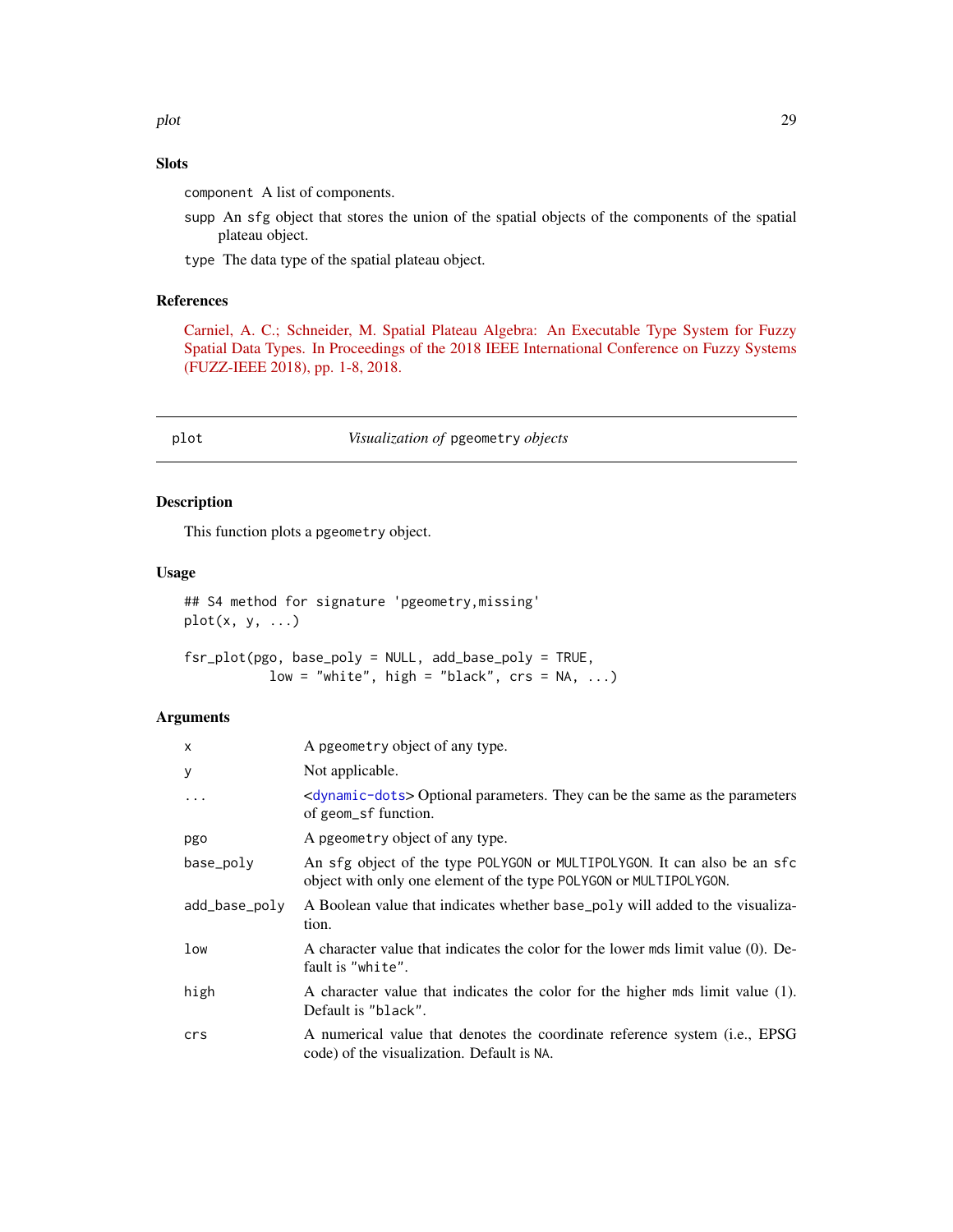# Details

The fsr\_plot uses a ggplot method to construct the plot. It receives a pgeometry object (if it is empty, an empty graphics in obtained).

The low and high parameters are the colors for the minimum and maximum limits of the membership degrees. The default colors are "white" and "black", respectively. Other colors can be given in the same way that colors are informed to visualizations produced by the ggplot package.

It is possible to clip the geometric format of the components by using the parameter base\_poly. The boundaries of this object can also be included in the visualization if the parameter add\_base\_poly is TRUE.

# Value

A ggplot object.

```
library(sf)
### Example 1
# Creating components for the plateau point object
v1 \le r \text{bind}(c(1,2), c(3,4))v2 \le r \text{bind}(c(1,4), c(2,3), c(4,4))md1 <- 0.2
md2 < -0.1md3 < -0.4pts1 <- rbind(c(1, 2), c(3, 2))
pts2 <- rbind(c(1, 1), c(2, 3), c(2, 1))
pts3 \leftarrow rbind(c(2, 2), c(3, 3))comp1 <- component_from_sfg(st_multipoint(pts1), md1)
comp2 <- component_from_sfg(st_multipoint(pts2), md2)
comp3 <- component_from_sfg(st_multipoint(pts3), md3)
# Creating the plateau point object as a pgeometry object with 3 components
ppoint <- create_pgeometry(list(comp1, comp2, comp3), "PLATEAUPOINT")
fsr_plot(ppoint) # with default colors
fsr_plot(ppoint, low="blue",high = "red") # with custom limit colors
# Example 2 - PLATEAULINE PLOT
lpts1 \leftarrow rbind(c(0, 0), c(1, 1))lpts2 \leftarrow rbind(c(1, 1), c(1.2, 1.9), c(2, 1))lpts3 \leftarrow \text{rbind}(c(2, 1), c(1.5, 0.5))comp4 <- component_from_sfg(st_linestring(lpts1), 0.4)
comp5 <- component_from_sfg(st_linestring(lpts2), 1)
```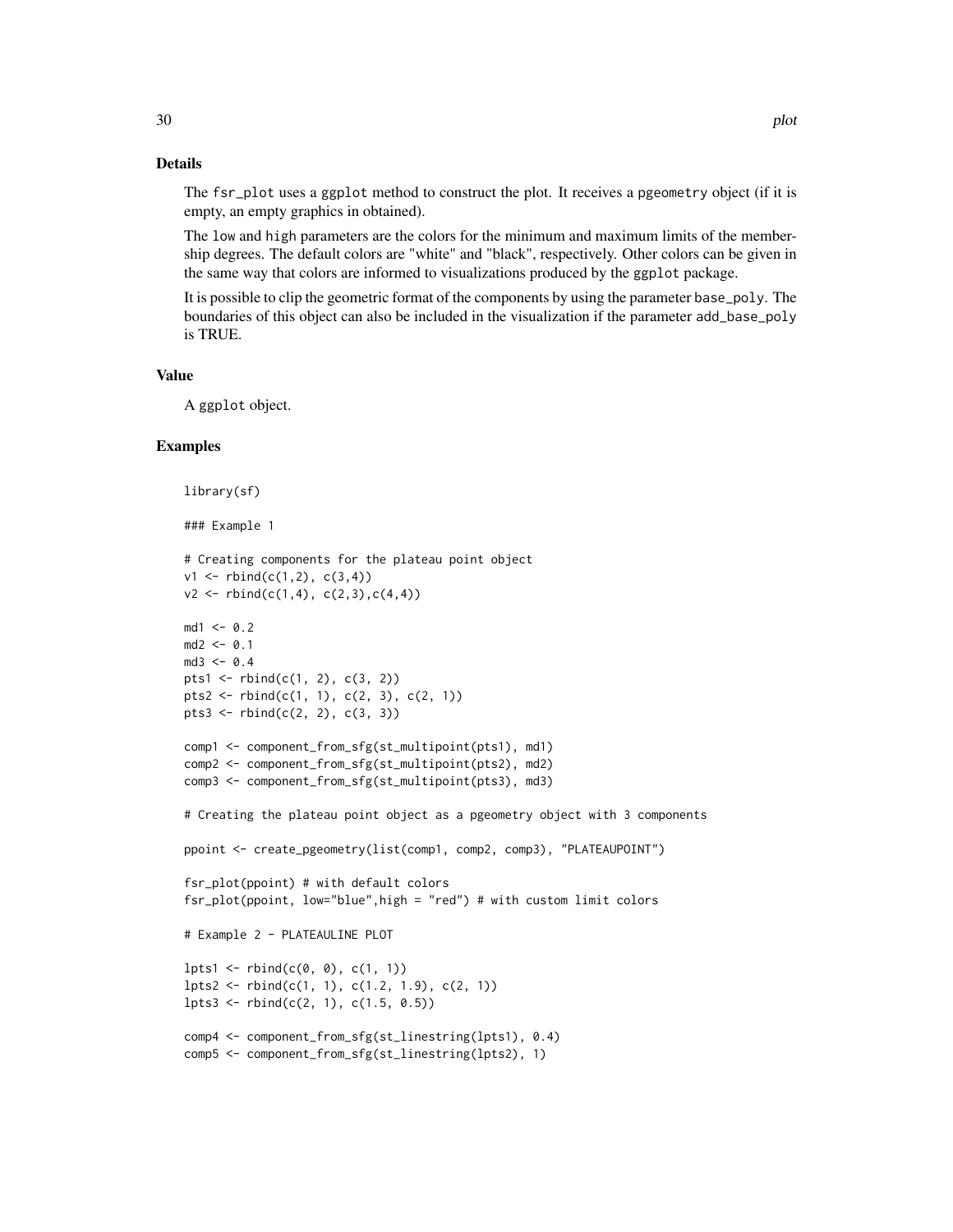### <span id="page-30-0"></span> $PWKT$  31

```
comp6 <- component_from_sfg(st_linestring(lpts3), 0.7)
pline <- create_pgeometry(list(comp4, comp5, comp6), "PLATEAULINE")
fsr_plot(pline) # Default values
fsr_plot(pline, low="green", high="blue") # Custom colors ...
# Example 3 - PLATEAUREGION PLOT
p1 \leq r \text{bind}(c(0,0), c(1,0), c(3,2), c(2,4), c(1,4), c(0,0))p2 \leq -rbind(c(1,1), c(1,2), c(2,2), c(1,1))pol1 <-st_polygon(list(p1,p2))
p3 \leq r \text{bind}(c(3,0), c(4,0), c(4,1), c(3,1), c(3,0))p4 <- rbind(c(3.3,0.3), c(3.8,0.3), c(3.8,0.8), c(3.3,0.8), c(3.3,0.3))[5:1,]
pol2 <- st_polygon(list(p3,p4))
pol3 <- st_polygon(list(rbind(c(3,3), c(4,2), c(4,3), c(3,3))))
comp1 <- component_from_sfg(pol1, 0.2)
comp2 <- component_from_sfg(pol2, 0.4)
comp3 <- component_from_sfg(pol3, 0.7)
pregion <- create_pgeometry(list(comp1, comp2, comp3), "PLATEAUREGION")
fsr_plot(pregion)
fsr_plot(pregion, low = "blue", high = "red")
```
PWKT *The PWKT of a spatial plateau object*

### Description

This function gives the Plateau Well-Known Text (PWKT) representation of a pgeometry object.

# Usage

```
spa_pwkt(pgo)
## S3 method for class 'pgeometry'
format(x, \ldots)## S4 method for signature 'pgeometry'
show(object)
## S4 method for signature 'pgeometry'
as.character(x, ...)
```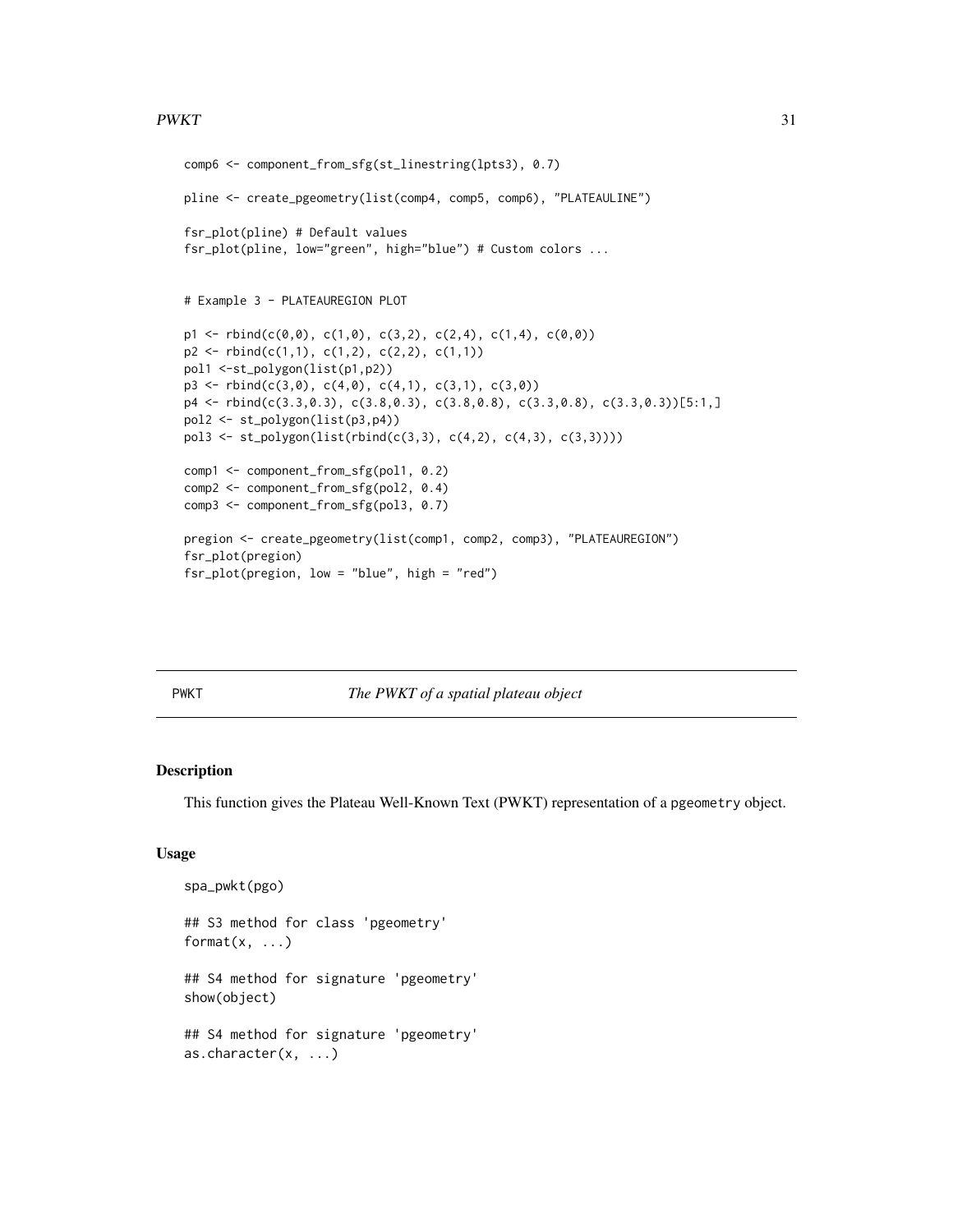### Arguments

| pgo    | A pgeometry object of any type.      |
|--------|--------------------------------------|
| X      | A pgeometry object of any type.      |
| .      | <dynamic-dots>Unused.</dynamic-dots> |
| object | A pgeometry object of any type.      |

# Details

It gives the textual representation for a pgeometry object, combining the Well-Known Text (WKT) representation for crisp vector geometry objects and the formal definitions of the tree spatial plateau data types. (i.e. PLATEAUPOINT, PLATEAULINE, PLATEAUREGION).

## Value

A character value with the textual representation of a given pgeometry object.

### References

[Carniel, A. C.; Schneider, M. Spatial Plateau Algebra: An Executable Type System for Fuzzy](https://ieeexplore.ieee.org/document/8491565) [Spatial Data Types. In Proceedings of the 2018 IEEE International Conference on Fuzzy Systems](https://ieeexplore.ieee.org/document/8491565) [\(FUZZ-IEEE 2018\), pp. 1-8, 2018.](https://ieeexplore.ieee.org/document/8491565)

```
library(sf)
# For a `PLATEAUPOINT` object.
pts1 <- rbind(c(1, 2), c(3, 2))comp1 <- component_from_sfg(st_multipoint(pts1), 0.2)
comp2 < - component_from_sfg(st\_point(c(1, 5)), 0.8)ppoint <- create_pgeometry(list(comp1, comp2), "PLATEAUPOINT")
spa_pwkt(ppoint)
# For a `PLATEAULINE` object.
lpts1 \leftarrow rbind(c(0, 0), c(1, 1))lpts2 \leftarrow \text{rbind}(c(1, 1), c(1.2, 1.9), c(2, 1))lpts3 \leftarrow rbind(c(2, 1), c(1.5, 0.5))comp4 <- component_from_sfg(st_linestring(lpts1), 0.4)
comp5 <- component_from_sfg(st_linestring(lpts2), 1)
comp6 <- component_from_sfg(st_linestring(lpts3), 0.7)
pline <- create_pgeometry(list(comp4, comp5, comp6), "PLATEAULINE")
spa_pwkt(pline)
```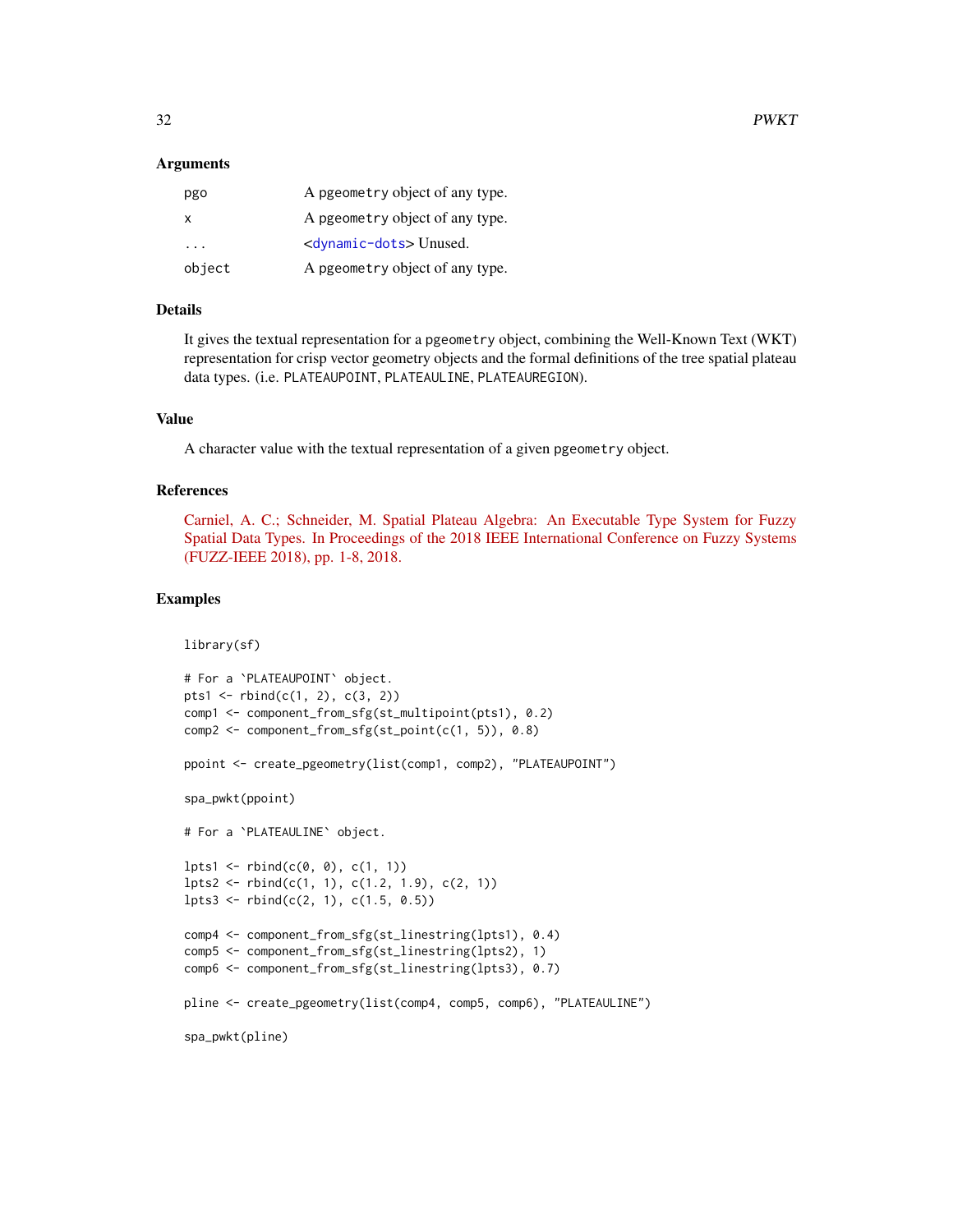```
# For a `PLATEAUREGION` object.
p1 \leq r \text{bind}(c(0,0), c(1,0), c(3,2), c(2,4), c(1,4), c(0,0))p2 \le - \text{rbind}(c(1,1), c(1,2), c(2,2), c(1,1))pol1 <-st_polygon(list(p1,p2))
comp1 <- component_from_sfg(pol1, 0.2)
pregion <- create_pgeometry(list(comp1), "PLATEAUREGION")
spa_pwkt(pregion)
```
spa\_add\_component *Adding components to a* pgeometry *object*

### Description

This function adds components to a spatial plateau object (i.e., pgeometry object). The crisp spatial object of the component must be compatible with the type of the plateau spatial object. For instance, a pgeometry object of the type PLATEAUREGION accepts only components containing polygons (e.g., POLYGON or MULTIPOLYGON).

### Usage

spa\_add\_component(pgo, components)

#### Arguments

| pgo        | A pgeometry object of any type.                    |
|------------|----------------------------------------------------|
| components | A component object or a list of component objects. |

# Details

This function implements the  $\odot$  operator defined by Spatial Plateau Algebra. The goal of this function is to insert a component or a list of components into a pgeometry object. This insertion is based on the membership degree of the component (e.g., created by component\_from\_sfg). Thus, it preserves the properties of a spatial plateau object. However, this function assumes that a component is compatible with the pgeometry object and its geometric format is valid (i.e., it does not overlap with existing components).

#### Value

A pgeometry object containing the component objects.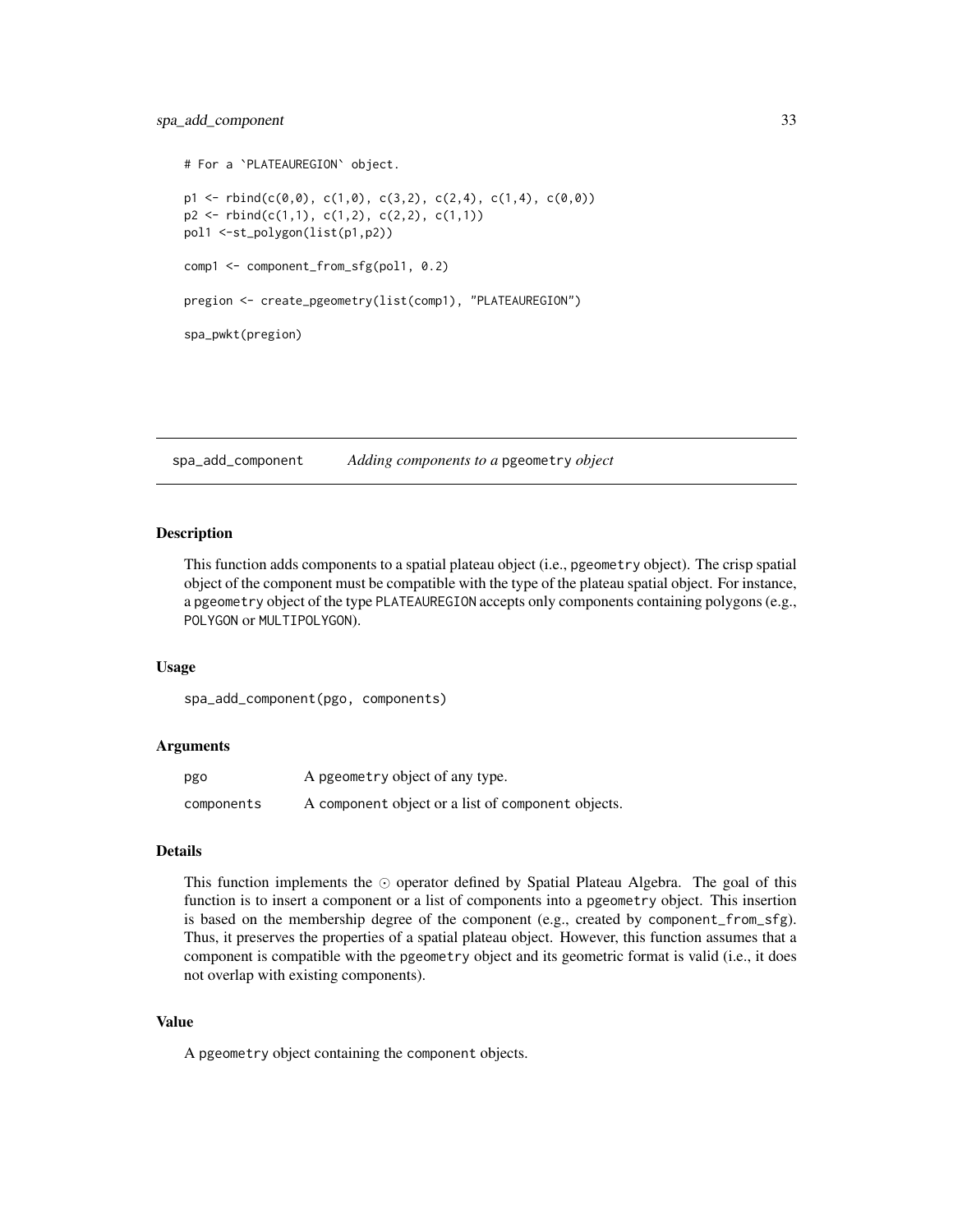### <span id="page-33-0"></span>References

[Carniel, A. C.; Schneider, M. Spatial Plateau Algebra: An Executable Type System for Fuzzy](https://ieeexplore.ieee.org/document/8491565) [Spatial Data Types. In Proceedings of the 2018 IEEE International Conference on Fuzzy Systems](https://ieeexplore.ieee.org/document/8491565) [\(FUZZ-IEEE 2018\), pp. 1-8, 2018.](https://ieeexplore.ieee.org/document/8491565)

### Examples

```
library(sf)
pts1 <- rbind(c(1, 2), c(3, 2))comp1 <- component_from_sfg(st_multipoint(pts1), 0.2)
comp2 <- component_from_sfg(st_point(c(1, 5)), 0.8)
# appending these components into an empty pgeometry object
pp <- create_empty_pgeometry("PLATEAUPOINT")
pp <- spa_add_component(pp, list(comp1, comp2))
pp
```
spa\_boundary\_pregion *Capturing the fuzzy boundary of a plateau region object*

# Description

This function yields a specific part of the fuzzy boundary of a plateau region object.

#### Usage

```
spa_boundary_pregion(pregion, bound_part = "region")
```
### Arguments

| pregion    | A pgeometry object of the type PLATEAUREGION. It throws an error if a different<br>type is given.                                            |
|------------|----------------------------------------------------------------------------------------------------------------------------------------------|
| bound_part | A character value that indicates the part of the fuzzy boundary to be returned. It<br>can be "region" or "line". See below for more details. |

### Details

It employs the definition of *fuzzy boundary* of a fuzzy region object in the context of spatial plateau algebra (as defined in the references). The *fuzzy boundary* of a fuzzy region object A has a heterogeneous nature since it consists of two parts:

- a fuzzy line object that corresponds to the boundary of the core of A.
- a fuzzy region object that comprises all points of A with a membership degree greater than 0 and less than 1.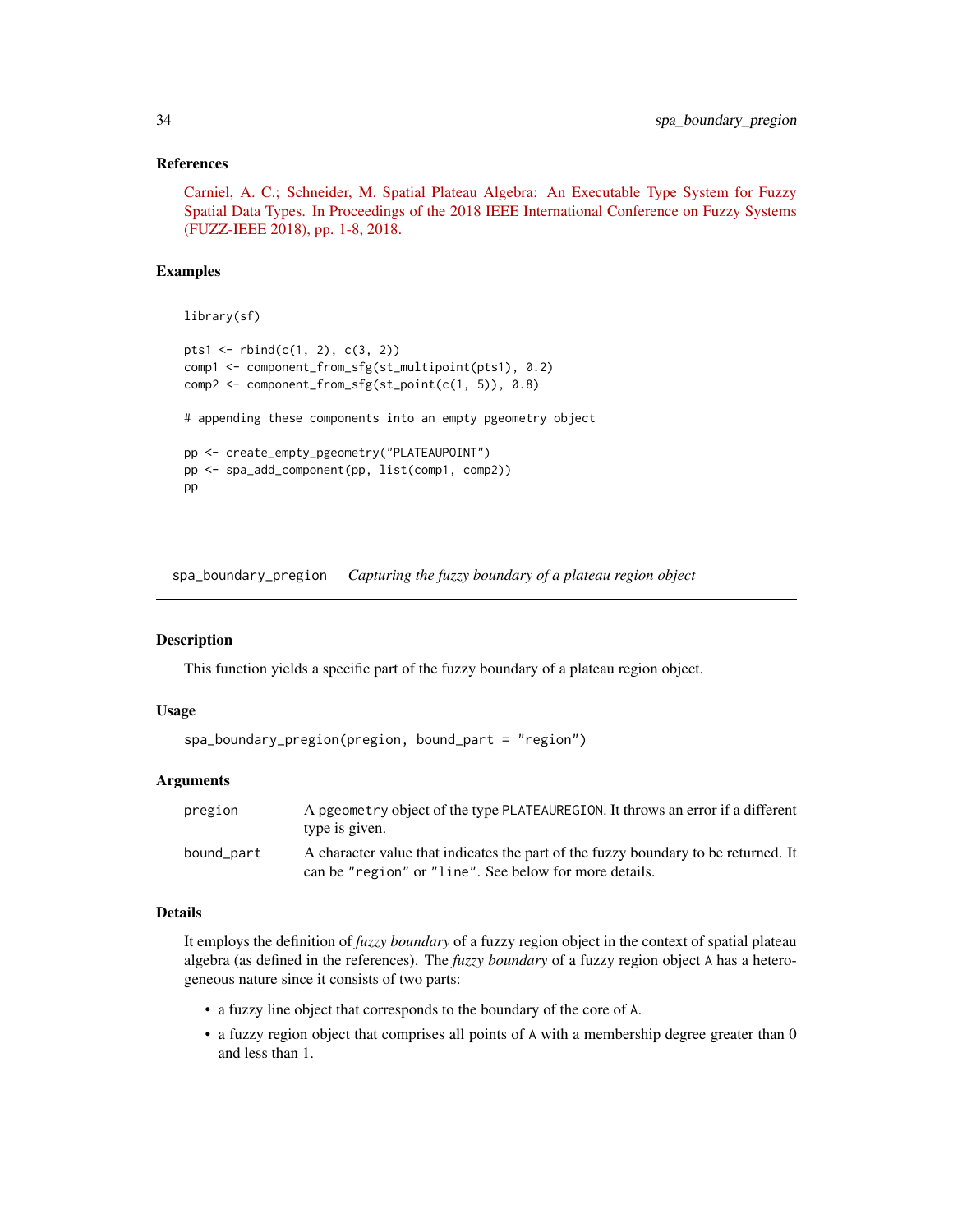This means that the function spa\_boundary\_pregion can yield one specific part of the fuzzy boundary of a plateau region object (the argument pgeometry). If boundary = "line", then the function returns the boundary plateau line of pgeometry (i.e., returns a pgeometry object of the type PLATEAULINE). Else if boundary = "region" (the default value), then the function returns the boundary plateau region of pgeometry (i.e., returns a pgeometry object of the type PLATEAUREGION).

### Value

A pgeometry object that represents a specific part of the fuzzy boundary of pgeometry object given as input.

### References

- [Carniel, A. C.; Schneider, M. A Conceptual Model of Fuzzy Topological Relationships for](https://ieeexplore.ieee.org/document/7737976) [Fuzzy Regions. In Proceedings of the 2016 IEEE International Conference on Fuzzy Systems](https://ieeexplore.ieee.org/document/7737976) [\(FUZZ-IEEE 2016\), pp. 2271-2278, 2016.](https://ieeexplore.ieee.org/document/7737976)
- [Carniel, A. C.; Schneider, M. Spatial Plateau Algebra: An Executable Type System for Fuzzy](https://ieeexplore.ieee.org/document/8491565) [Spatial Data Types. In Proceedings of the 2018 IEEE International Conference on Fuzzy](https://ieeexplore.ieee.org/document/8491565) [Systems \(FUZZ-IEEE 2018\), pp. 1-8, 2018.](https://ieeexplore.ieee.org/document/8491565)

# Examples

```
library(tibble)
library(FuzzyR)
set.seed(123)
# some random points to create pgeometry objects by using the function spa_creator
tb1 = tibble(x = runif(10, min= 0, max = 30),y = runif(10, min = 0, max = 50),
             z = runif(10, min = 0, max = 100)classes <- c("category-1", "category-2")
mf1 <- genmf("trapmf", c(0, 5, 20, 35))
mf2 <- genmf("trimf", c(20, 80, 100))
pregions \leq spa_creator(tbl, classes = classes, mfs = c(mf1, mf2))
pregions$pgeometry[[1]]
pregions$pgeometry[[2]]
# capturing and showing the boundary plateau line of each pgeometry object previously created
(spa_boundary_pregion(pregions$pgeometry[[1]], bound_part = "line"))
(spa_boundary_pregion(pregions$pgeometry[[2]], bound_part = "line"))
```
# the last boundary is empty because there is no core!

```
# capturing and showing the boundary plateau region (this is the default behavior)
(spa_boundary_pregion(pregions$pgeometry[[1]]))
(spa_boundary_pregion(pregions$pgeometry[[2]]))
```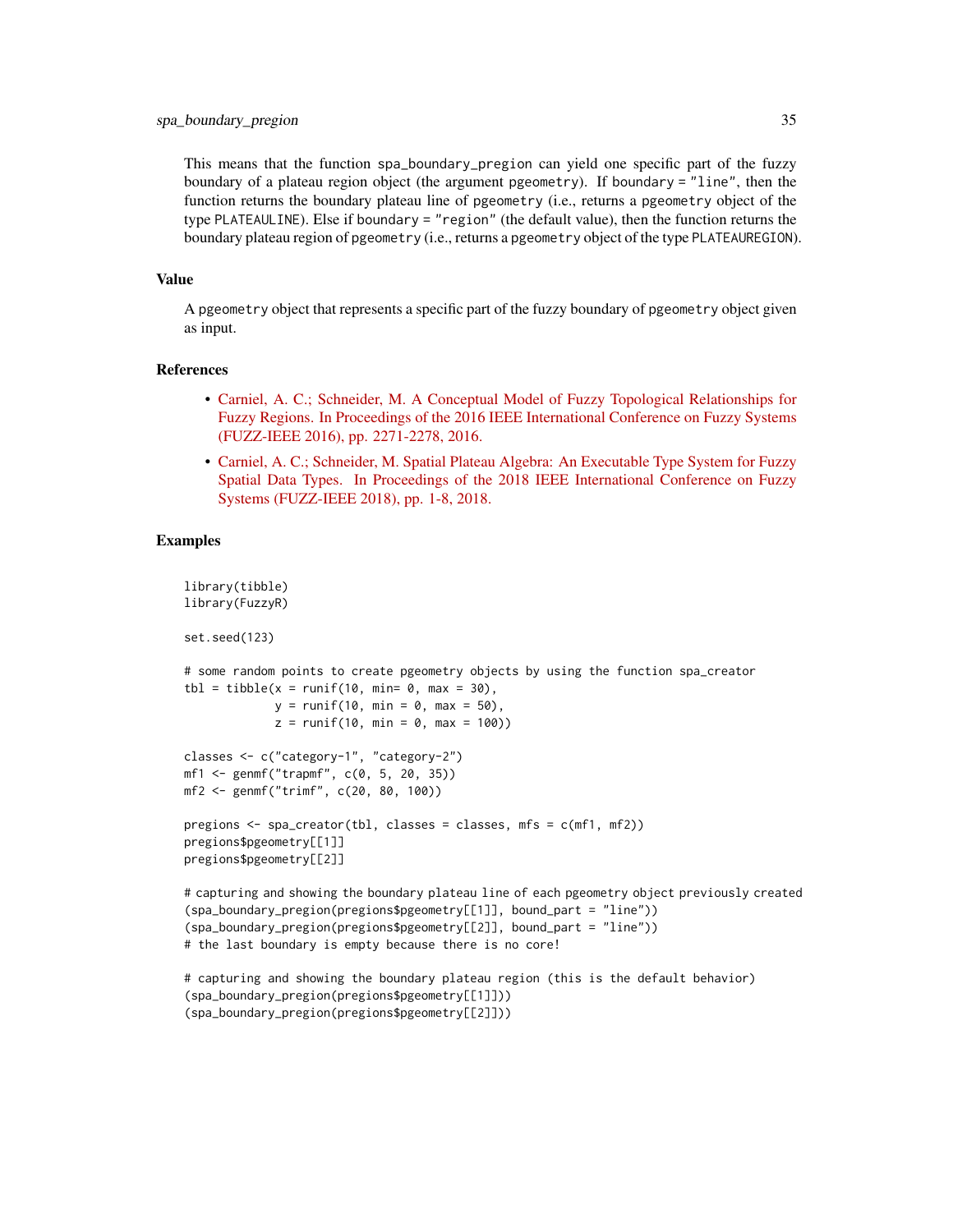<span id="page-35-0"></span>

#### Description

This function extracts the frontier (i.e., linear boundary) of a plateau region object by maintaining its membership degrees.

### Usage

```
spa_contour(pregion)
```
### Arguments

pregion A pgeometry object of the type PLATEAUREGION. It throws an error if a different type is given.

# Details

It employs the definition of *fuzzy frontier* of a fuzzy region object in the context of spatial plateau algebra (as defined in the references). The *fuzzy frontier* of a fuzzy region object A collects all single points of A, preserving its membership degrees, that are not in the interior of its support.

IMPORTANT NOTE: Fuzzy frontier is different from fuzzy boundary (see spa\_boundary\_region).

### Value

A pgeometry object of the type PLATEAULINE that represents the contour (i.e. frontier) of a plateau region object given as input.

# References

- [Carniel, A. C.; Schneider, M. A Conceptual Model of Fuzzy Topological Relationships for](https://ieeexplore.ieee.org/document/7737976) [Fuzzy Regions. In Proceedings of the 2016 IEEE International Conference on Fuzzy Systems](https://ieeexplore.ieee.org/document/7737976) [\(FUZZ-IEEE 2016\), pp. 2271-2278, 2016.](https://ieeexplore.ieee.org/document/7737976)
- [Carniel, A. C.; Schneider, M. Spatial Plateau Algebra: An Executable Type System for Fuzzy](https://ieeexplore.ieee.org/document/8491565) [Spatial Data Types. In Proceedings of the 2018 IEEE International Conference on Fuzzy](https://ieeexplore.ieee.org/document/8491565) [Systems \(FUZZ-IEEE 2018\), pp. 1-8, 2018.](https://ieeexplore.ieee.org/document/8491565)

### Examples

```
library(tibble)
library(sf)
library(FuzzyR)
```
set.seed(123)

# some random points to create pgeometry objects by using the function spa\_creator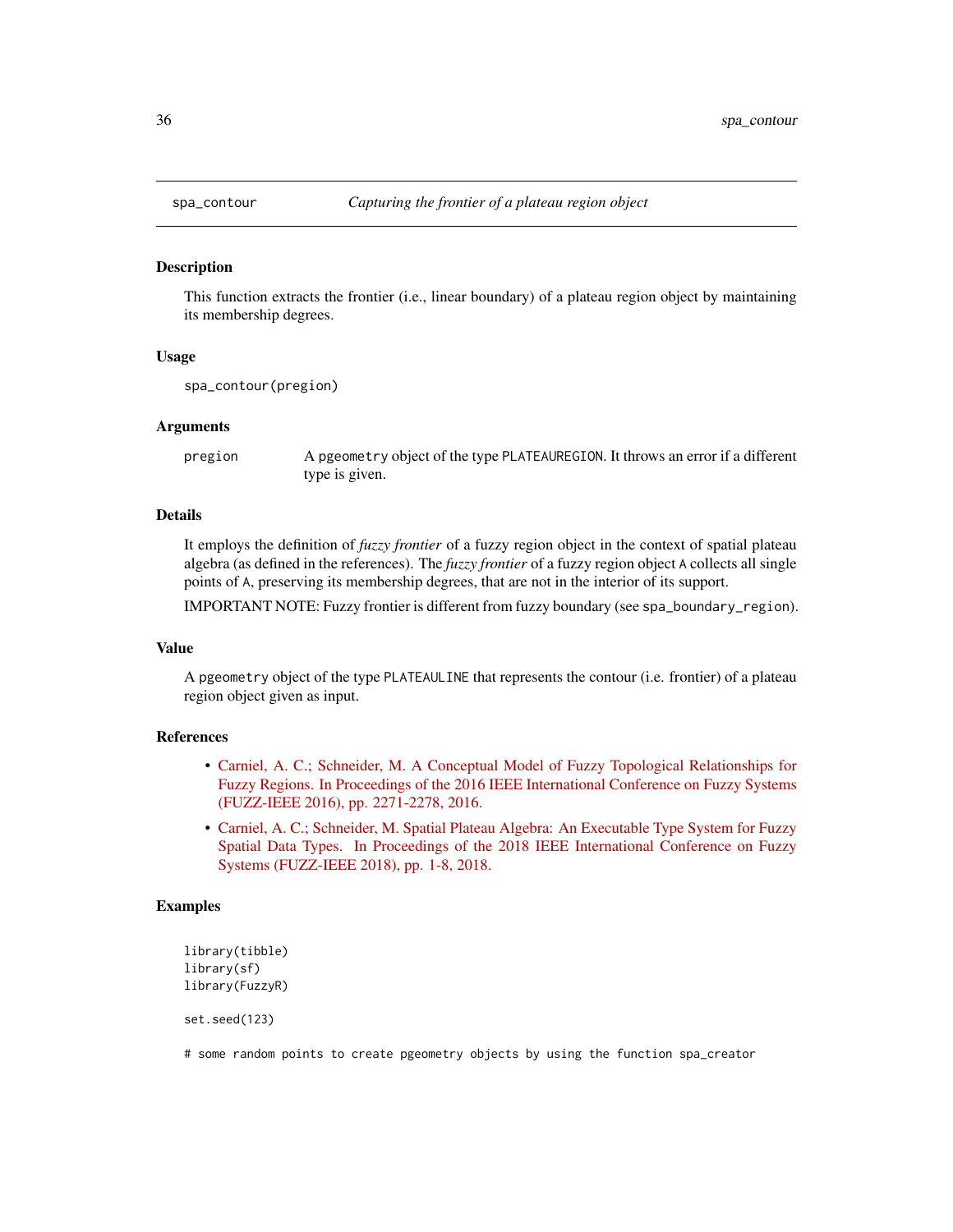<span id="page-36-0"></span>spa\_core 37

```
tbl = tibble(x = runif(10, min= 0, max = 30),
             y = runif(10, min = 0, max = 50),
             z = runif(10, min = 0, max = 100)classes <- c("category-1", "category-2")
mf1 <- genmf("trapmf", c(0, 5, 20, 35))
mf2 <- genmf("trimf", c(35, 80, 100))
#getting the convex hull on the points to clipping the construction of plateau region objects
pts \le st_as_sf(tbl, coords = c(1, 2))
ch <- st_convex_hull(do.call(c, st_geometry(pts)))
pregions <- spa_creator(tbl, classes = classes, mfs = c(mf1, mf2), base_poly = ch)
# capturing and showing the frontier of each pgeometry object previously created
frontier_pregion1 <- spa_contour(pregions$pgeometry[[1]])
frontier_pregion2 <- spa_contour(pregions$pgeometry[[2]])
plot(pregions$pgeometry[[1]])
plot(frontier_pregion1)
plot(pregions$pgeometry[[2]])
plot(frontier_pregion2)
```
spa\_core *Capturing the core of a* pgeometry *object*

### Description

This function yields a crisp spatial object (as an sfg object) that corresponds to the core of a pgeometry object given as input.

#### Usage

spa\_core(pgo)

#### Arguments

pgo A pgeometry object of any type.

# Details

It employs the classical definition of *core* from the fuzzy set theory in the context of spatial plateau algebra. The *core* only comprises the points with membership degree equal to 1. Hence, this operation returns the sfg object that represents the component labeled with membership degree equal to 1 of the pgeometry object given as input. If the pgeometry object has no core, then an empty sfg object is returned (i.e., a crisp spatial object without points).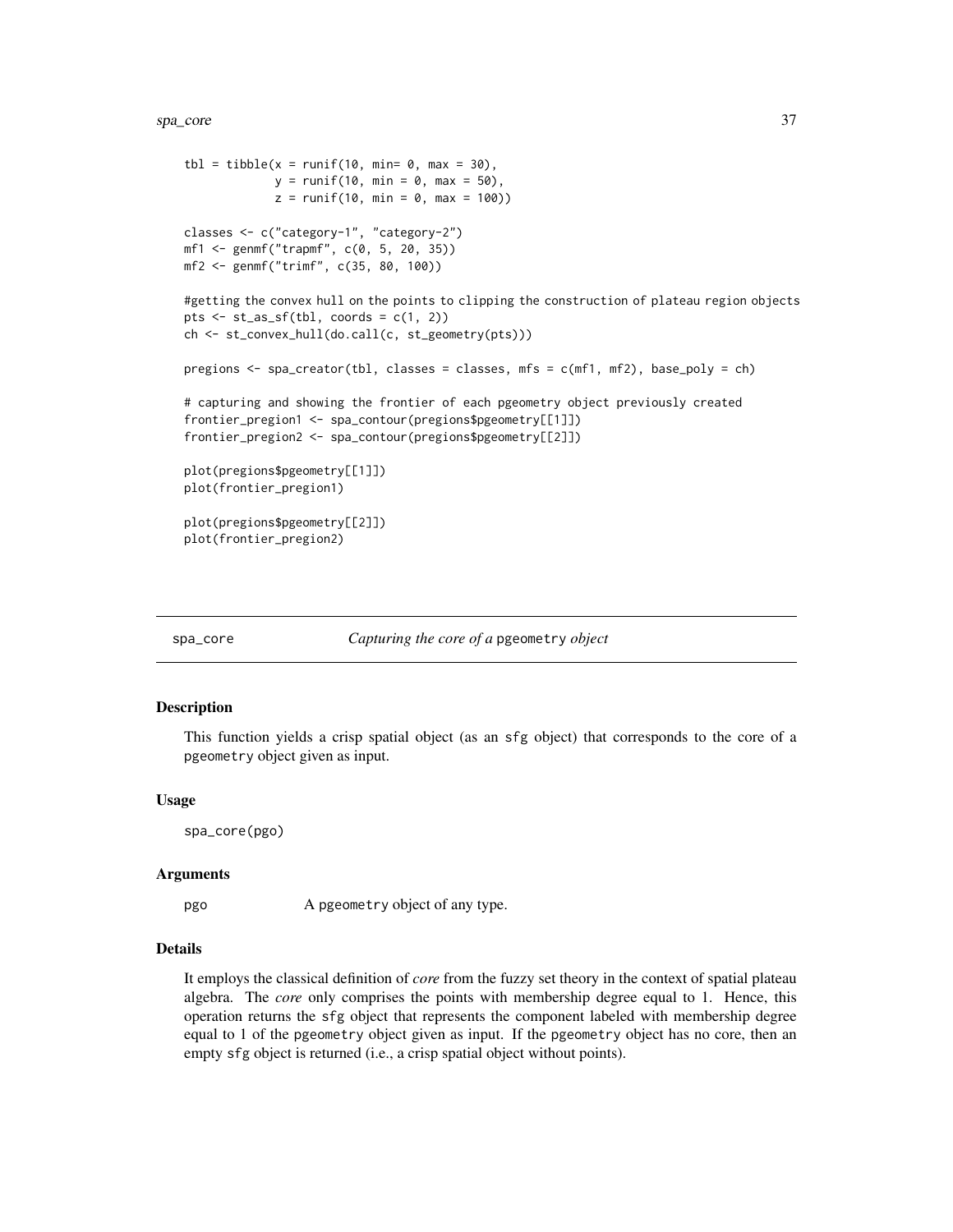### <span id="page-37-0"></span>Value

An sfg object that represents the core of pgo. It can be an empty object if pgo does not have a component with membership degree 1.

# References

[Carniel, A. C.; Schneider, M. A Conceptual Model of Fuzzy Topological Relationships for Fuzzy](https://ieeexplore.ieee.org/document/7737976) [Regions. In Proceedings of the 2016 IEEE International Conference on Fuzzy Systems \(FUZZ-](https://ieeexplore.ieee.org/document/7737976)[IEEE 2016\), pp. 2271-2278, 2016.](https://ieeexplore.ieee.org/document/7737976)

### Examples

```
library(sf)
```

```
pts1 <- rbind(c(1, 2), c(3, 2))pts2 <- rbind(c(1, 1), c(2, 3), c(2, 1))pts3 <- rbind(c(2, 2), c(3, 3))
cp1 <- component_from_sfg(st_multipoint(pts1), 0.3)
cp2 <- component_from_sfg(st_multipoint(pts2), 0.6)
cp3 <- component_from_sfg(st_multipoint(pts3), 1.0)
pp <- create_pgeometry(list(cp1, cp2, cp3), "PLATEAUPOINT")
pp
pp_core <- spa_core(pp)
pp_core
#Creating a pgeometry object without core
pp2 <- create_pgeometry(list(cp1, cp2), "PLATEAUPOINT")
pp2
spa_core(pp2)
```

|  | spa_creator | Ви |
|--|-------------|----|
|--|-------------|----|

#### spa\_creator *Building* pgeometry *objects from a point dataset*

### Description

This function builds a set of spatial plateau objects from a given point dataset assigned with domainspecific numerical values.

### Usage

```
spa\_creation(tbl, fuzzy\_policy = "fsp", const\_policy = "voronoi", ...)
```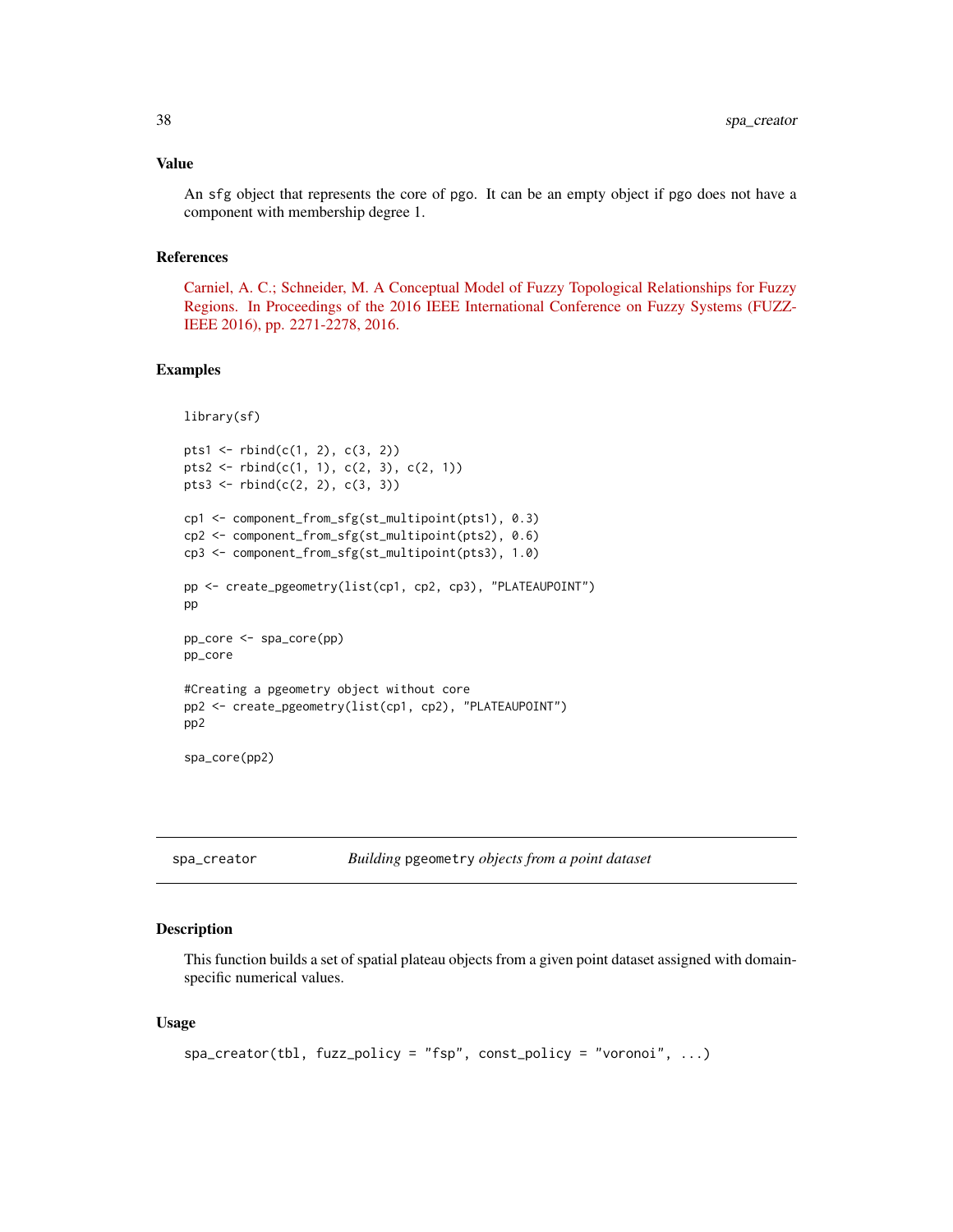### spa\_creator 39

#### Arguments

| tbl          | A data frame or tibble with the following format: $(x, y, z)$                        |
|--------------|--------------------------------------------------------------------------------------|
| fuzz_policy  | The fuzzification policy to be employed by the algorithm. See details below.         |
| const_policy | The construction policy to be used by the algorithm. See details below.              |
| $\ddotsc$    | <dynamic-dots> Parameters for the chosen policies. See details below.</dynamic-dots> |

# Details

It follows the two-stage construction method described in the research paper of reference.

The input tbl is a point dataset where each point represents the location of a phenomenon treated by the application. Further, each point is annotated with numerical data that describe its meaning in the application. Therefore, tbl must have three columns:  $(x, y, z)$ . The columns  $x, y$  are the pair of coordinates, and  $\zeta$  is the column containing domain-specific numeric values.

fuzz\_policy refers to the method used by the **fuzzification stage**. This stage aims to assign membership degrees to each point of the dataset. It accepts two possible values only: either "fsp" (default) or "fcp".

"fsp" stands for *fuzzy set policy* and requires two parameters that should be informed in ...:

- classes: A character vector containing the name of classes
- mfs: A vector of membership functions generated by the function genmf of FuzzyR package. Each membership function *i* represents the class *i*, where *i* in length(classes)

"fcp" stands for *fuzzy clustering policy* and requires the e1071 package. Its possible parameters, informed in ..., are:

- k: A numeric value that refers to the number of groups to be created
- method: A fuzzy clustering method of the package e1071, which can be either "cmeans" (default) or "cshell"
- use\_coords: A Boolean value to indicate whether the columns  $(x, y)$  should be used in the clustering algorithm (default is FALSE)
- iter: A numeric indicating the number of maximum iterations of the clustering algorithm (default is 100)

An optional and common parameter for both fuzzification stages is the "digits". This is an integer value that indicates the number of decimal digits of the membership degrees calculated by the fuzzification stage. That is, it is used to round such membership degrees to a specified number of decimal digits. Be careful with this optional parameter! If you specify a low value for "digits" some membership degrees could be rounded to 0 and thus, some components would not be created.

const\_policy refers to the method used by the **construction stage**. This stage aims to create polygons from the labeled point dataset and use them to build spatial plateau objects. It accepts two possible values only: either "voronoi" (default) or "delaunay".

"voronoi" stands for *Voronoi diagram policy* and has one optional parameter that can be provided in ...:

• base\_poly: An sfg object that will be used to clip the generated polygons (optional argument). If this parameter is not provided, the Voronoi is created by using a bounding box (standard behavior of sf).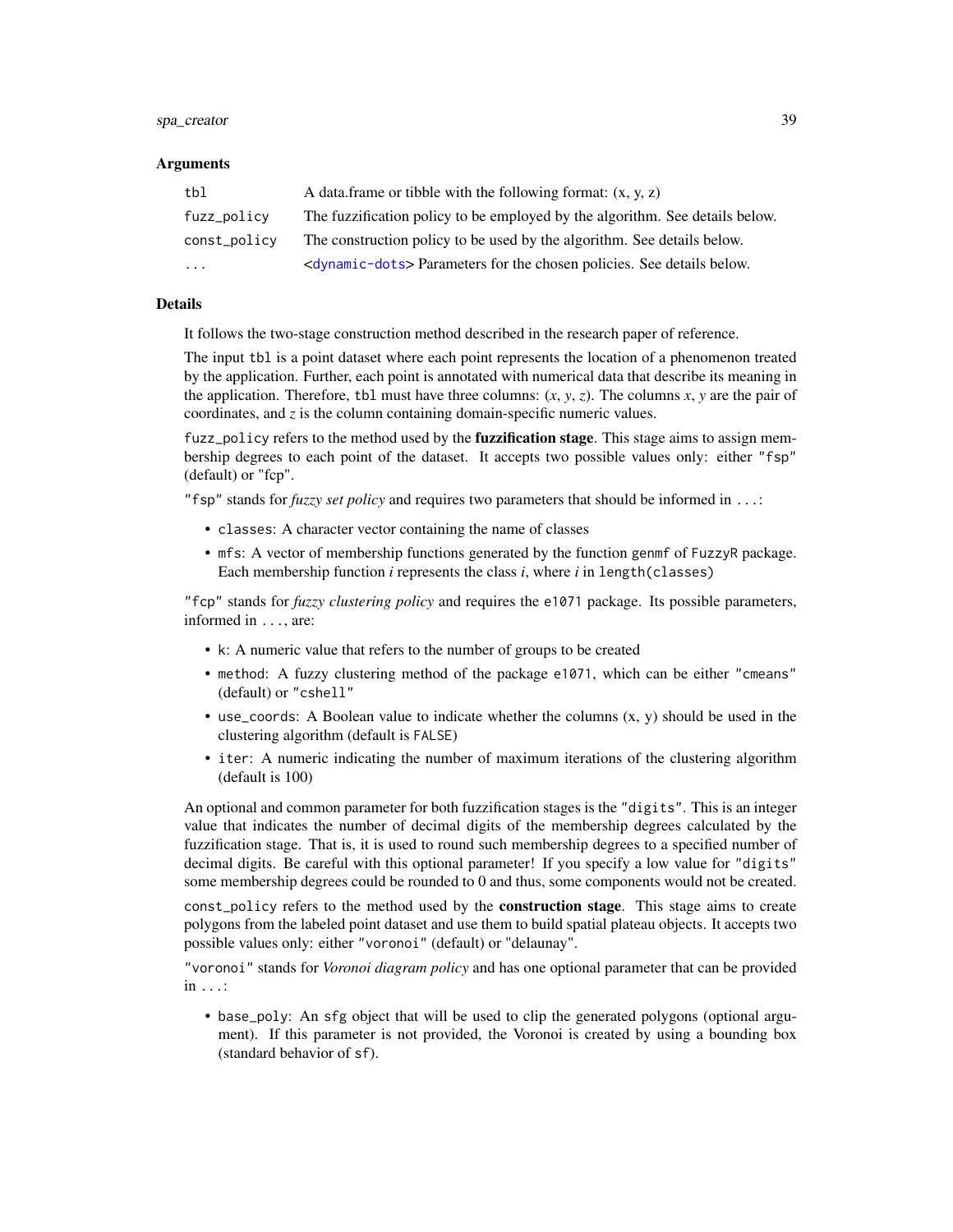"delaunay" stands for *Delaunay triangulation policy*, which accepts the following parameters in ...:

- base\_poly: An sfg object that will be used to clip the generated triangles (optional argument).
- tnorm: A t-norm used to calculate the membership degree of the triangle. It should be the name of a vector function. Possible values are "min" (default), and "prod". Note that it is possible to use your own t-norms. A t-norm should has the following signature:  $FUN(x)$  where
- *x* is a numeric vector. Such a function should return a single numeric value.

"convex\_hull" stands for *Convex hull policy*, which accepts the following parameters in ...:

- M: A numeric vector containing the membership degrees that will be used to create the components. The default is defined by  $seq(0.05, 1, by = 0.05)$ .
- d: A numeric value representing the tolerance distance to compute the membership degree between the elements of M and the membership degrees of the points. The default is 0.05.

#### Value

A tibble in the format (class, pgeometry), where class is a character column and pgeometry is a list of pgeometry objects. This means that a spatial plateau object is created for representing a specific class of the point dataset.

#### References

[Carniel, A. C.; Schneider, M. A Systematic Approach to Creating Fuzzy Region Objects from Real](https://ieeexplore.ieee.org/document/8858878/) [Spatial Data Sets. In Proceedings of the 2019 IEEE International Conference on Fuzzy Systems](https://ieeexplore.ieee.org/document/8858878/) [\(FUZZ-IEEE 2019\), pp. 1-6, 2019.](https://ieeexplore.ieee.org/document/8858878/)

```
library(tibble)
library(FuzzyR)
set.seed(7)
tb1 = tibble(x = runif(10, min= 0, max = 30),y = runif(10, min = 0, max = 50),
             z = runif(10, min = 0, max = 100)classes <- c("cold", "hot")
cold_mf <- genmf("trapmf", c(0, 10, 20, 35))
hot_mf <- genmf("trimf", c(35, 50, 100))
spa_creator(tbl, classes = classes, mfs = c(cold_mf, hot_mf))
spa\_creation(tbl, fuzzy\_policy = "fcp", k = 4)spa\_creation(tbl, fuzzypolicy = "fcp", k = 4, digits = 2)spa_creator(tbl, fuzz_policy = "fcp", k = 3, const_policy = "delaunay")
spa_creator(tbl, fuzz_policy = "fcp", const_policy = "delaunay", k = 3, tnorm = "prod")
```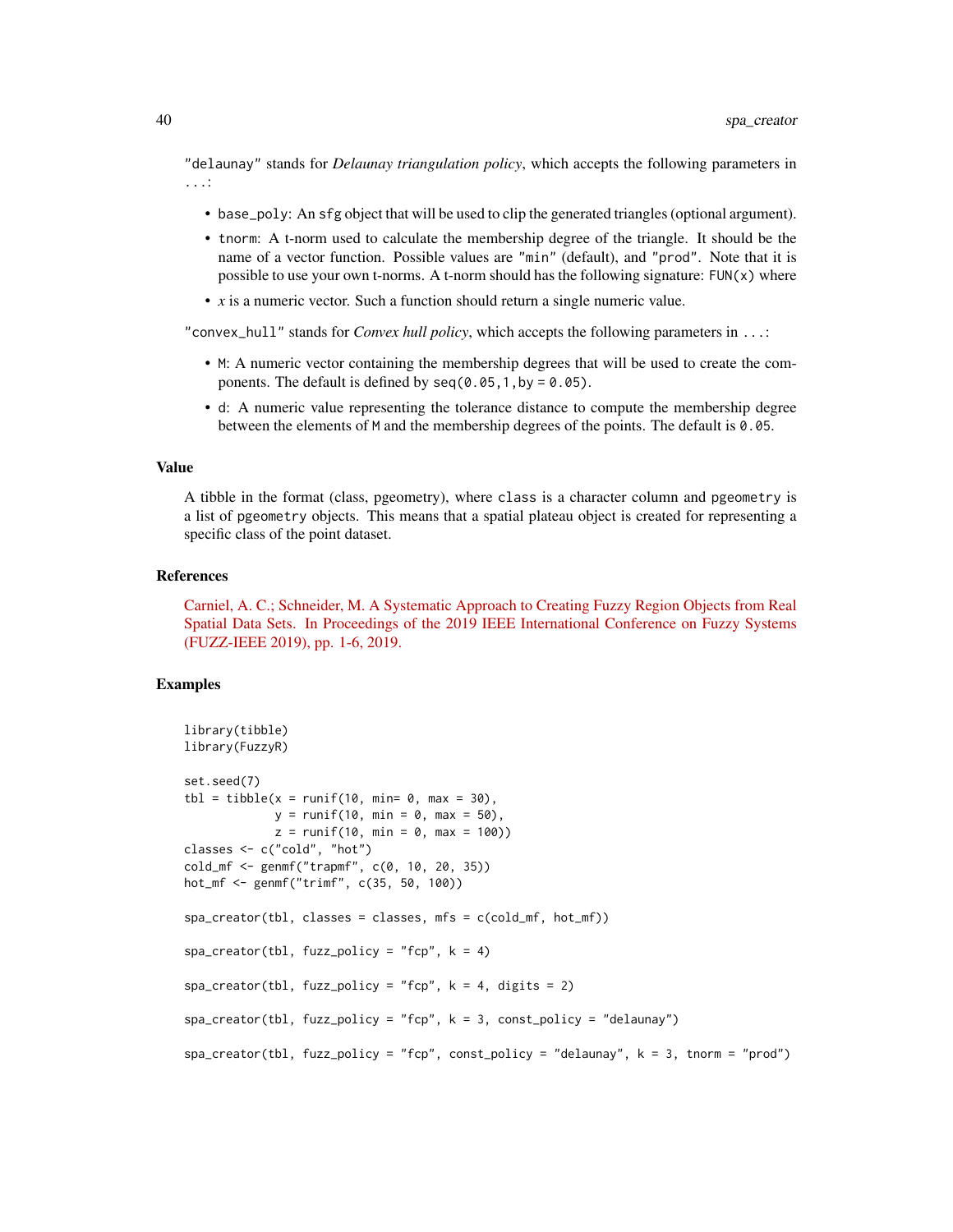```
spa\_creation(tbl, fuzzy\_policy = "fcp", k = 2, digits = 2,M = \text{seq}(0.1, 1, \text{ by } = 0.1), \text{ d} = 0.05, \text{ const\_policy} = \text{"convex\_hull"}spa_creator(tbl, classes = classes, mfs = c(cold_mf, hot_mf),
              digits = 2, const_policy = "convex_hull")
```
spa\_eval *Capturing the membership degree of a point*

### **Description**

This function evaluates the membership degree of a given point in a spatial plateau object of any type. It returns a value in [0, 1] that indicates to which extent the point belongs to the pgeometry object.

### Usage

spa\_eval(pgo, point)

### Arguments

| pgo   | A pgeometry object of any type.  |
|-------|----------------------------------|
| point | An sfg object of the type POINT. |

### Details

The goal of this function is to return the membership degree of a simple point object (i.e., sfg object) in a given spatial plateau object (i.e., pgeometry object). This evaluation depends on the following basic cases:

- if the simple point object belongs to the interior or boundary of *one* component of the spatial plateau object, it returns the membership degree of that component.
- if the simple point object intersects more components (e.g., boundaries of region components, or different line components), it returns the maximum membership degree of all intersected components.
- if the simple point object is disjoint to the support of the spatial plateau object, it returns 0.

#### Value

A numeric value between 0 and 1 that indicates the membership degree of a point (i.e., sfg object) in a spatial plateau object (i.e., pgeometry object).

# References

[Carniel, A. C.; Schneider, M. Spatial Plateau Algebra: An Executable Type System for Fuzzy](https://ieeexplore.ieee.org/document/8491565) [Spatial Data Types. In Proceedings of the 2018 IEEE International Conference on Fuzzy Systems](https://ieeexplore.ieee.org/document/8491565) [\(FUZZ-IEEE 2018\), pp. 1-8, 2018.](https://ieeexplore.ieee.org/document/8491565)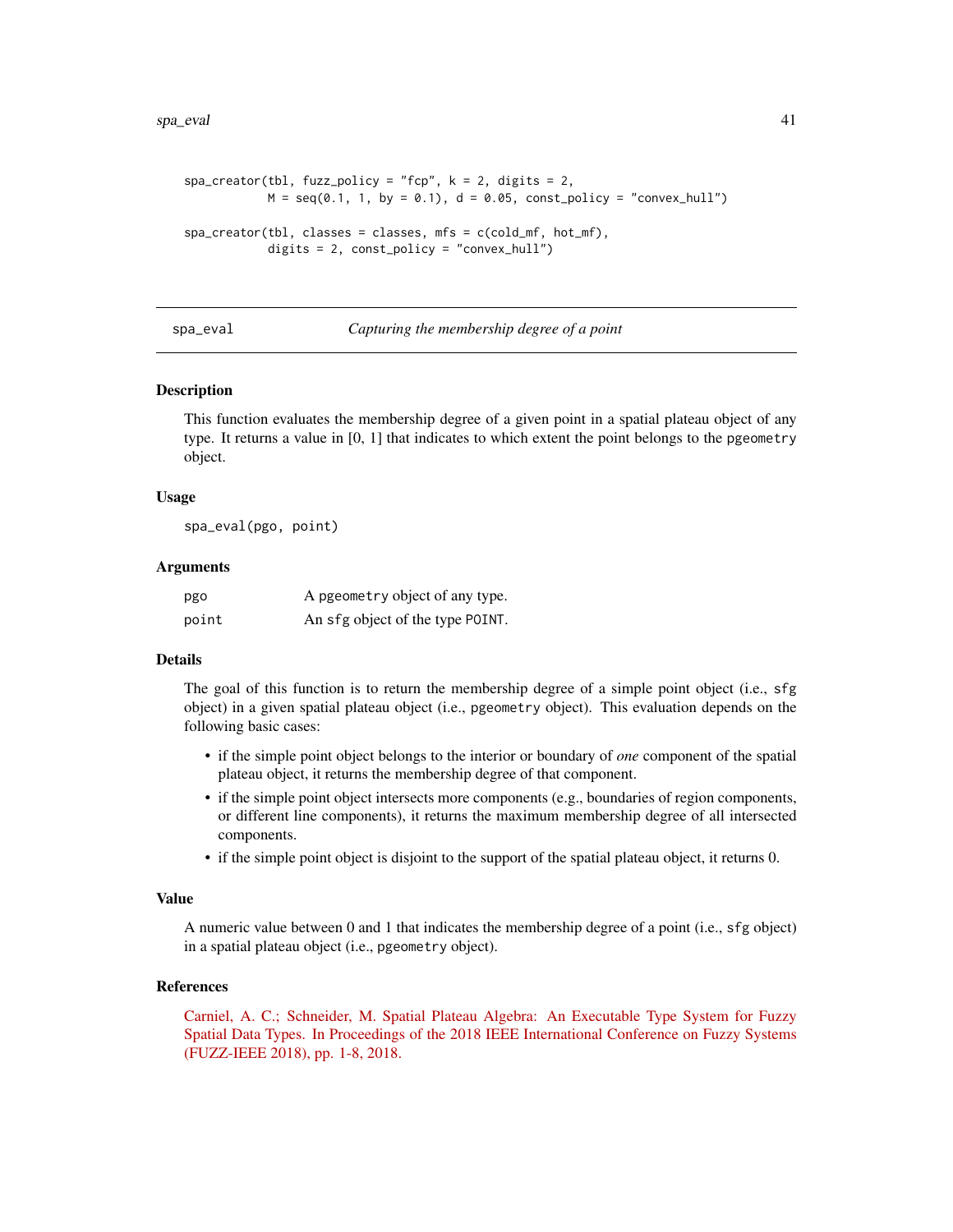# Examples

```
library(tibble)
library(sf)
library(FuzzyR)
# some basic examples
pts1 <- rbind(c(1, 2), c(3, 2))pts2 <- rbind(c(1, 1), c(2, 3), c(2, 1))pts3 \leftarrow rbind(c(2, 2), c(3, 3))cp1 <- component_from_sfg(st_multipoint(pts1), 0.3)
cp2 <- component_from_sfg(st_multipoint(pts2), 0.6)
cp3 <- component_from_sfg(st_multipoint(pts3), 1.0)
pp <- create_pgeometry(list(cp1, cp2, cp3), "PLATEAUPOINT")
spa_eval(pp, st_point(c(1, 2)))
spa_eval(pp, st_point(c(1, 3)))
# other examples with plateau regions
set.seed(345)
# some random points to create plateau region objects by using the function spa_creator
tbl = tibble(x = runif(10, min= 0, max = 20),
             y = runif(10, min = 0, max = 30),
             z = runif(10, min = 0, max = 100)#getting the convex hull on the points to clipping the construction of plateau region objects
pts \le st_as_sf(tbl, coords = c(1, 2))
ch <- st_convex_hull(do.call(c, st_geometry(pts)))
pregions <- spa_creator(tbl, fuzz_policy = "fcp", k = 2, base_poly = ch)
# capturing the membership degree of a specific point in each object
spa_eval(pregions$pgeometry[[1]], st_point(c(5, 15)))
spa_eval(pregions$pgeometry[[2]], st_point(c(5, 15)))
```
spa\_exact\_equal *Check exact equality*

### Description

This function checks whether two spatial plateau objects are exactly equal.

### Usage

spa\_exact\_equal(pgo1, pgo2)

<span id="page-41-0"></span>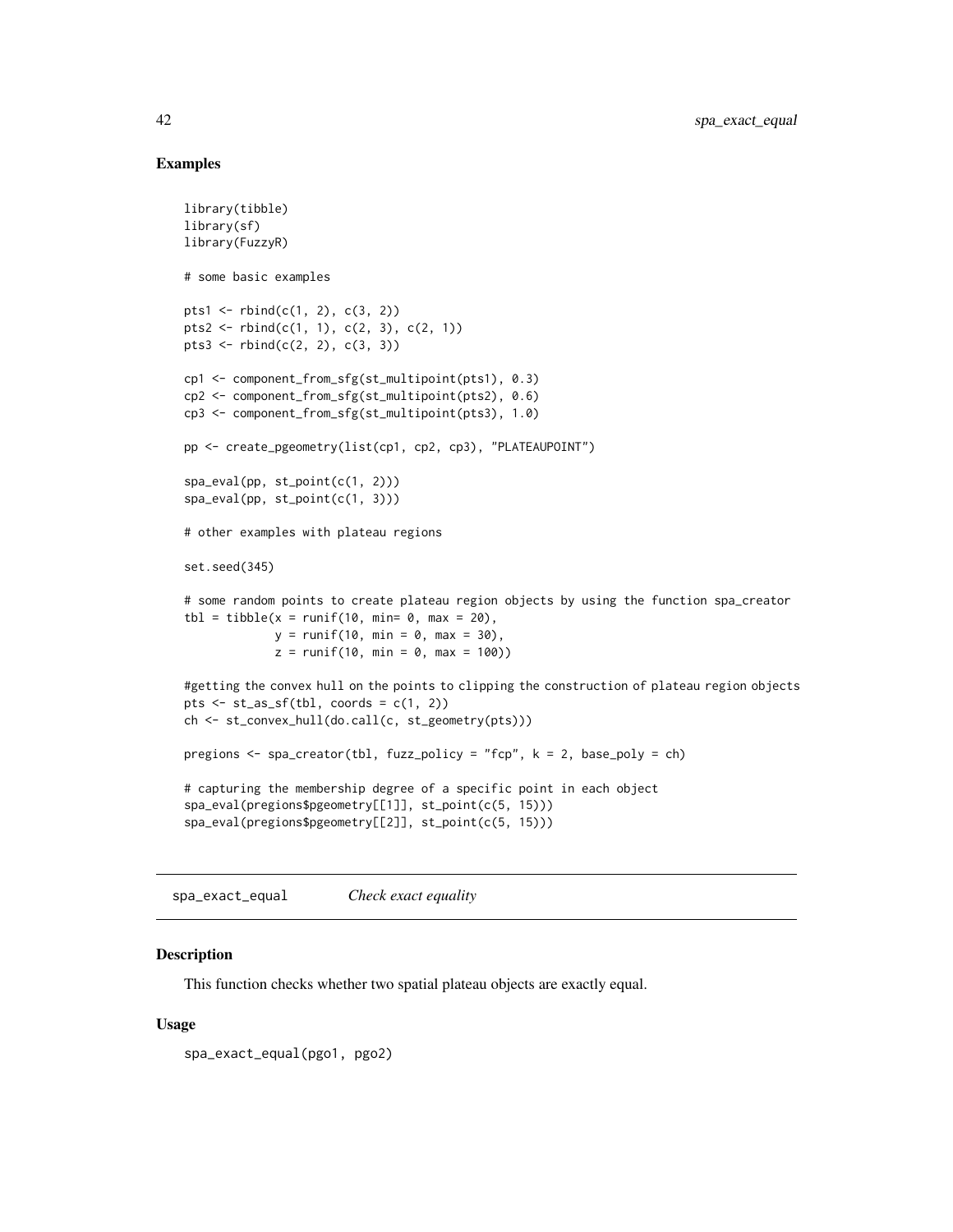#### <span id="page-42-0"></span>**Arguments**

| pgo1 | A pgeometry object of any type. |
|------|---------------------------------|
| pgo2 | A pgeometry object of any type. |

# Details

It is a Boolean function that checks *fuzzy equality* in the spatial plateau context. Two pgeometry objects are exactly equal if their components are equal. Two components are equal if they have the same membership degree and they are (spatially) equal (i.e., their sfg objects have the same geometric format - this means that the order of the points can be different).

# Value

A Boolean value that indicates if two pgeometry objects are exactly equal.

### References

[Carniel, A. C.; Schneider, M. Spatial Plateau Algebra: An Executable Type System for Fuzzy](https://ieeexplore.ieee.org/document/8491565) [Spatial Data Types. In Proceedings of the 2018 IEEE International Conference on Fuzzy Systems](https://ieeexplore.ieee.org/document/8491565) [\(FUZZ-IEEE 2018\), pp. 1-8, 2018.](https://ieeexplore.ieee.org/document/8491565)

### Examples

```
library(sf)
pts1 <- rbind(c(1, 2), c(3, 2))pts2 <- rbind(c(1, 1), c(2, 3), c(2, 1))
pts3 \leftarrow \text{rbind}(c(2, 2), c(3, 3))cp1 <- component_from_sfg(st_multipoint(pts1), 0.3)
cp2 <- component_from_sfg(st_multipoint(pts2), 0.6)
cp3 <- component_from_sfg(st_multipoint(pts3), 1.0)
pp1 <- create_pgeometry(list(cp1, cp2, cp3), "PLATEAUPOINT")
pp2 <- create_pgeometry(list(cp2, cp1), "PLATEAUPOINT")
spa_exact_equal(pp1, pp2)
spa_exact_equal(pp1, pp1)
```
spa\_exact\_inside *Check exact containment*

# **Description**

This function checks whether a pgeometry object is completely inside of another pgeometry object.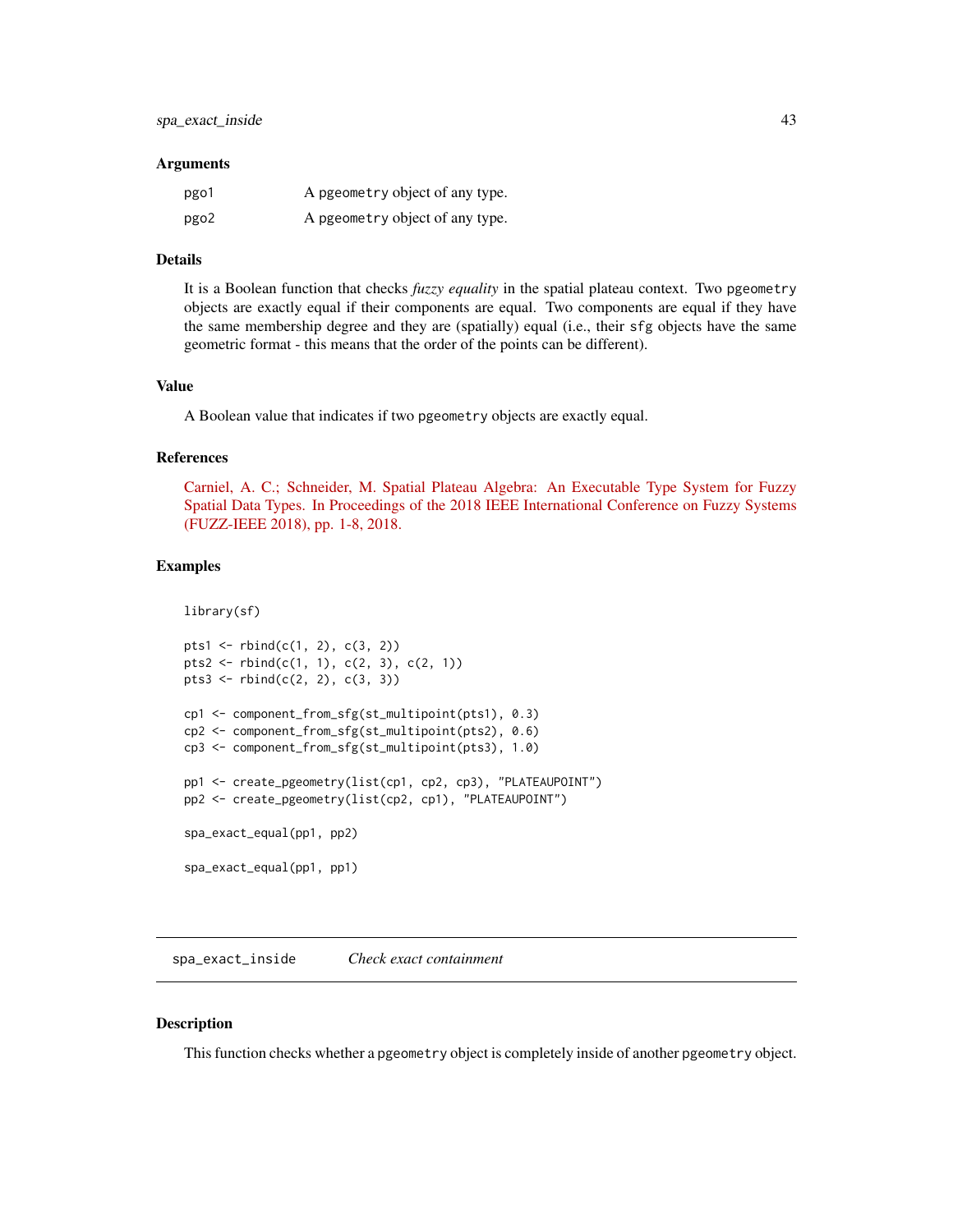### Usage

spa\_exact\_inside(pgo1, pgo2)

### Arguments

| pgo1 | A pgeometry object of any type. |
|------|---------------------------------|
| pgo2 | A pgeometry object of any type. |

### Details

It is a Boolean function that checks *fuzzy containment* in the spatial plateau context.

This Boolean function checks whether the components of pgo1 are contained in the components of pgo2 by considering their membership degrees and geographic positions. That is, it is follows the classical definition of fuzzy containment of the fuzzy set theory.

In other words, this function checks if the (standard) intersection of pgo1 and pgo2 is exactly equal to pgo1. The other of operands affects the result.

# Value

A Boolean value that indicates if a pgeometry is completely and certainly inside pgo2.

### References

[Carniel, A. C.; Schneider, M. Spatial Plateau Algebra: An Executable Type System for Fuzzy](https://ieeexplore.ieee.org/document/8491565) [Spatial Data Types. In Proceedings of the 2018 IEEE International Conference on Fuzzy Systems](https://ieeexplore.ieee.org/document/8491565) [\(FUZZ-IEEE 2018\), pp. 1-8, 2018.](https://ieeexplore.ieee.org/document/8491565)

```
library(sf)
pts1 <- rbind(c(1, 2), c(3, 2))
pts2 <- rbind(c(1, 1), c(2, 3), c(2, 1))
pts3 \leftarrow rbind(c(2, 2), c(3, 3))cp1 <- component_from_sfg(st_multipoint(pts1), 0.3)
cp2 <- component_from_sfg(st_multipoint(pts2), 0.6)
cp3 <- component_from_sfg(st_multipoint(pts3), 1.0)
# Creating two spatial plateau objects
pp1 <- create_pgeometry(list(cp1, cp2, cp3), "PLATEAUPOINT")
pp2 <- create_pgeometry(list(cp2, cp1), "PLATEAUPOINT")
# The other of operands after the result
# pp1 is not inside pp2 since it has one point that is not included in pp2
spa_exact_inside(pp1, pp2)
# on the other hand, pp2 is inside pp1
spa_exact_inside(pp2, pp1)
```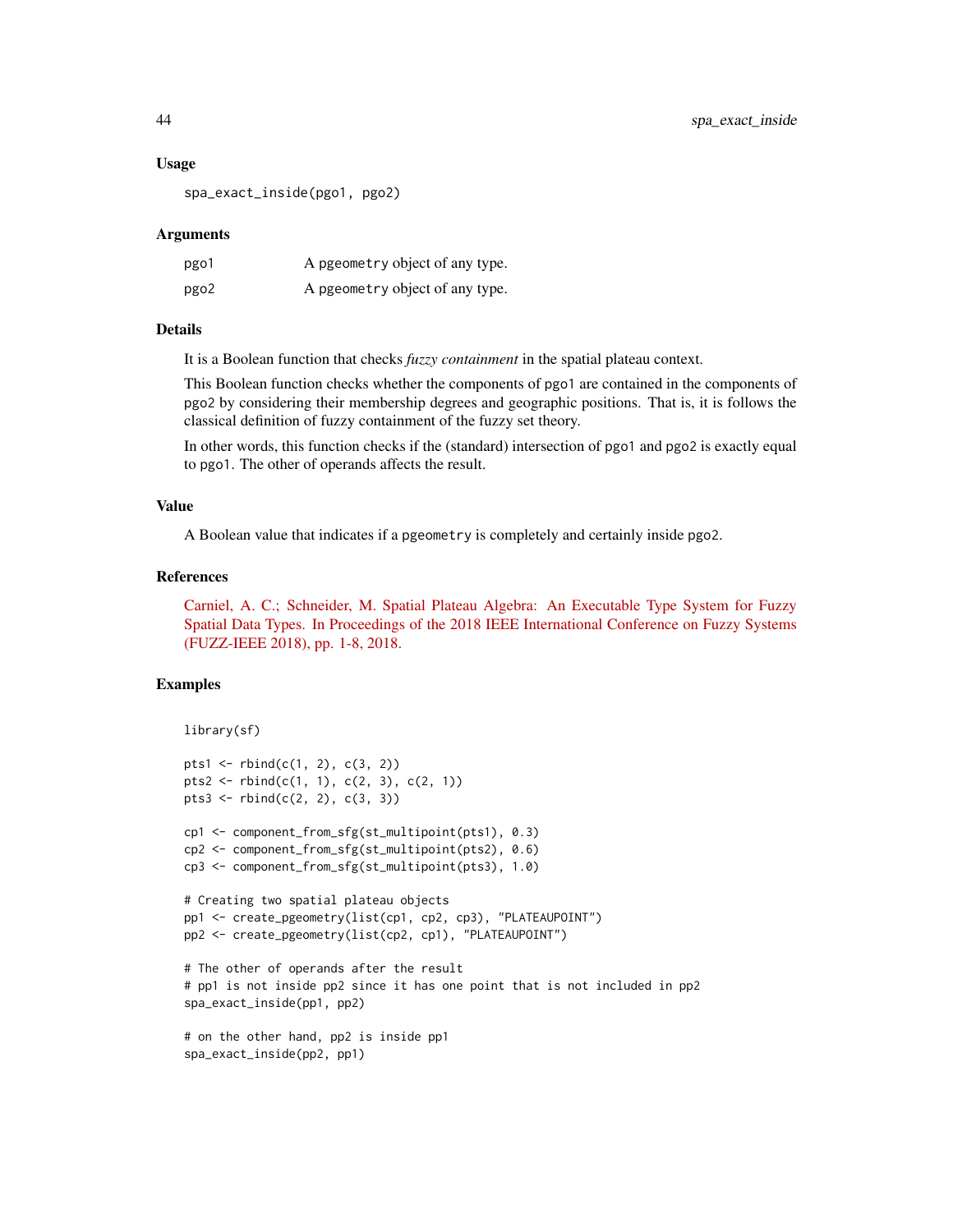<span id="page-44-0"></span>spa\_set\_classification

*Setting a new classification for fuzzy topological relationships*

# **Description**

This functions configures a new set of linguistic values and their corresponding membership functions to be used by fuzzy topological relationships.

#### Usage

spa\_set\_classification(classes, mfs)

### **Arguments**

| classes | A character vector containing linguistic values that characterizes different situ-<br>ations of fuzzy topological relationships. |
|---------|----------------------------------------------------------------------------------------------------------------------------------|
| mfs     | A vector containing membership functions generated by the function genmet of                                                     |
|         | the FuzzyR package. Their domain have to be in $[0, 1]$ .                                                                        |

# Details

This function replaces the default linguistic values employed by fuzzy topological relationships. Each membership function *i* of the parameter mfs represents the class *i* of the parameter classes. The length of these parameters have to be same.

### Value

No return values, called for side effects.

# References

[Carniel, A. C.; Schneider, M. Spatial Plateau Algebra: An Executable Type System for Fuzzy](https://ieeexplore.ieee.org/document/8491565) [Spatial Data Types. In Proceedings of the 2018 IEEE International Conference on Fuzzy Systems](https://ieeexplore.ieee.org/document/8491565) [\(FUZZ-IEEE 2018\), pp. 1-8, 2018.](https://ieeexplore.ieee.org/document/8491565)

### Examples

```
library(tibble)
library(sf)
library(FuzzyR)
```
set.seed(456)

# some random points to create pgeometry objects by using the function spa\_creator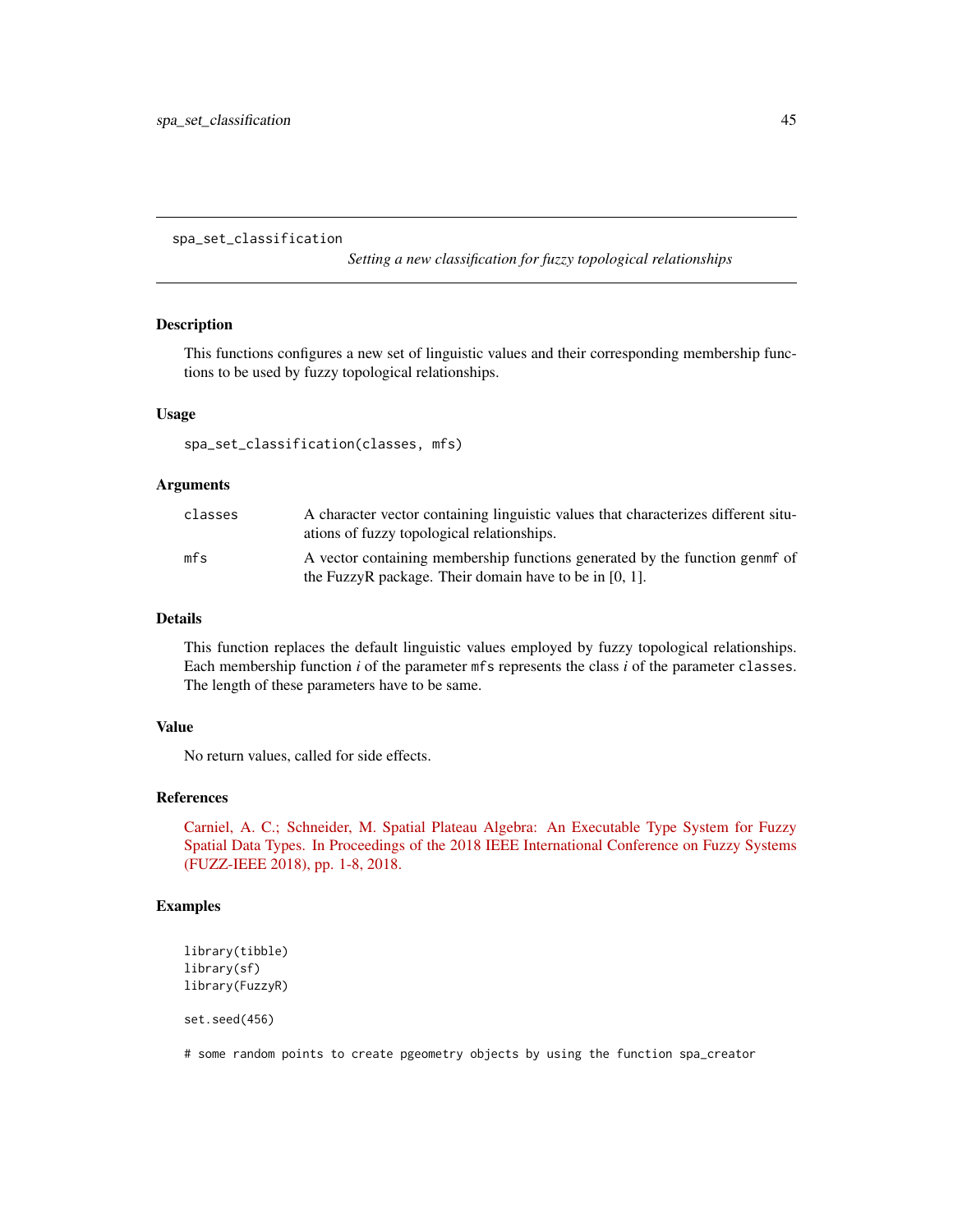```
tb1 = tibble(x = runif(10, min= 0, max = 30),y = runif(10, min = 0, max = 30),
             z = runif(10, min = 0, max = 50))#getting the convex hull on the points to clipping the construction of plateau region objects
pts \le st_as_sf(tbl, coords = c(1, 2))
ch <- st_convex_hull(do.call(c, st_geometry(pts)))
pregions <- spa_creator(tbl, base_poly = ch, fuzz_policy = "fcp", k = 2)
# Showing the default list of classes
spa_overlap(pregions$pgeometry[[1]], pregions$pgeometry[[2]], ret = "list")
# Changing the default classification
classes <- c("small", "medium", "large")
small <- genmf("trapmf", c(0, 0.3, 0.4, 0.6))
medium <- genmf("trapmf", c(0.4, 0.6, 0.8, 1))
large <- genmf("trapmf", c(0.6, 0.8, 1, 1))
spa_set_classification(classes, c(small, medium, large))
spa_overlap(pregions$pgeometry[[1]], pregions$pgeometry[[2]], ret = "list")
```
spa\_support *Capturing the support of a* pgeometry *object*

# Description

This function yields a crisp spatial object (as an sfg object) that corresponds to the support of a pgeometry object given as input.

#### Usage

spa\_support(pgo)

#### Arguments

pgo A pgeometry object of any type.

# Details

It employs the classical definition of *support* from the fuzzy set theory in the context of spatial plateau algebra. The *support* only comprises the points with membership degree greater than or equal to 1. Hence, this operation returns the sfg object that represents the total extent of the pgeometry given as input. If the pgeometry object has no components, then an empty sfg object is returned (i.e., a crisp spatial object without points).

<span id="page-45-0"></span>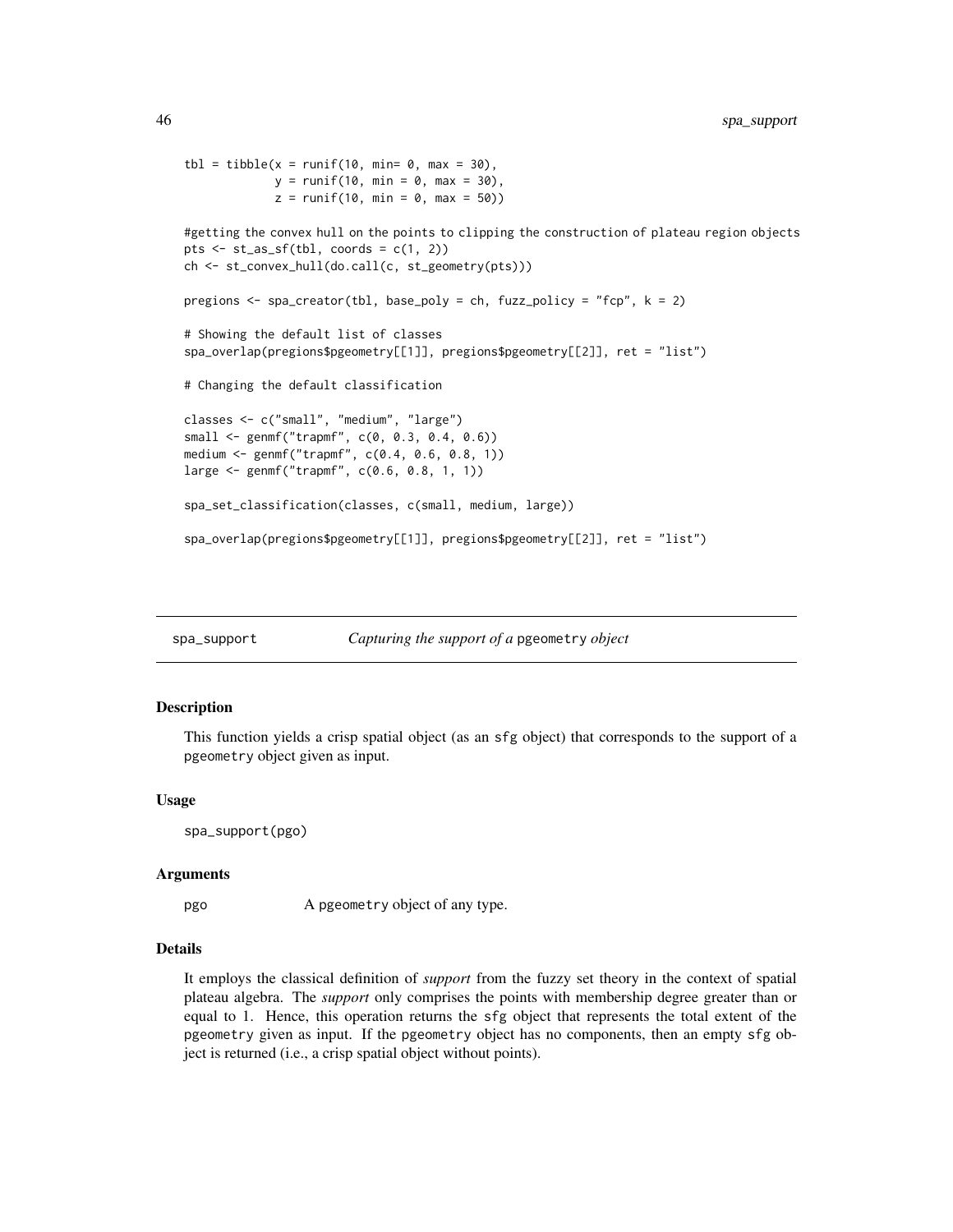### <span id="page-46-0"></span>visitation and the contract of the contract of the contract of the contract of the contract of the contract of the contract of the contract of the contract of the contract of the contract of the contract of the contract of

# Value

An sfg object that represents the support of pgeometry. It can be an empty object if pgeometry is empty.

# References

[Carniel, A. C.; Schneider, M. A Conceptual Model of Fuzzy Topological Relationships for Fuzzy](https://ieeexplore.ieee.org/document/7737976) [Regions. In Proceedings of the 2016 IEEE International Conference on Fuzzy Systems \(FUZZ-](https://ieeexplore.ieee.org/document/7737976)[IEEE 2016\), pp. 2271-2278, 2016.](https://ieeexplore.ieee.org/document/7737976)

# Examples

```
library(sf)
pts1 <- rbind(c(1, 2), c(3, 2))pts2 <- rbind(c(1, 1), c(2, 3), c(2, 1))
pts3 <- rbind(c(2, 2), c(3, 3))
cp1 <- component_from_sfg(st_multipoint(pts1), 0.3)
cp2 <- component_from_sfg(st_multipoint(pts2), 0.6)
cp3 <- component_from_sfg(st_multipoint(pts3), 1.0)
pp <- create_pgeometry(list(cp1, cp2, cp3), "PLATEAUPOINT")
pp
pp_supp <- spa_support(pp)
pp_supp
pp_empty <- create_empty_pgeometry("PLATEAUPOINT")
pp_empty_supp <- spa_support(pp_empty)
pp_empty_supp
```
### Description

This function provides an example, without rules, of a fuzzy spatial inference (FSI) model.

#### Usage

visitation()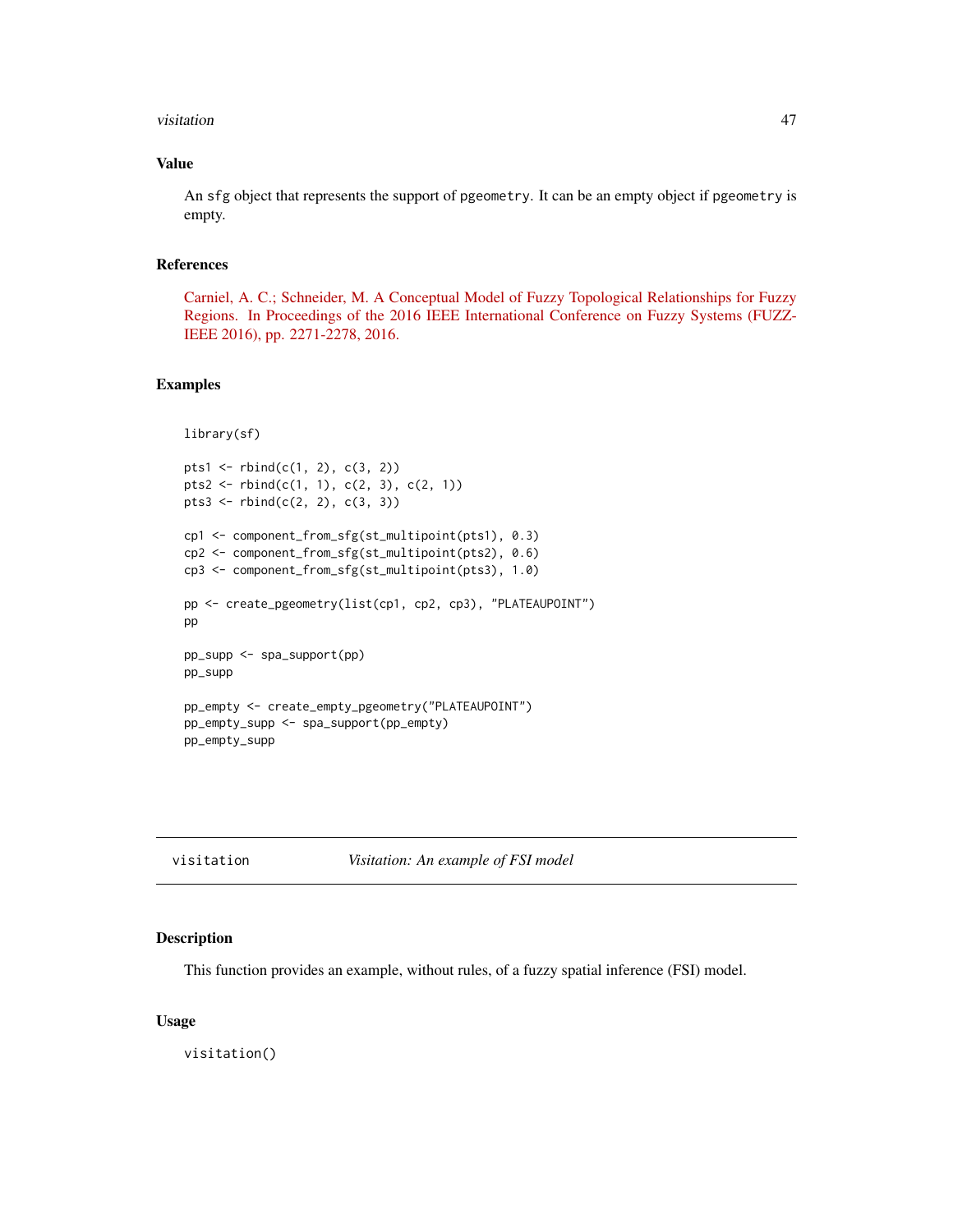### Details

The FSI model provided by this function represents an FSI model to estimate the visiting experience based on prices and overall ratings of accommodations as well as sanitary conditions of restaurants. The output of such a model infers a value between 0 and 100 that indicates how attractive it is to visit a specific location. For this, the experience can be classified as *awful*, *average*, and *great*.

The linguistic variables and their linguistic values of this FSI model are listed below:

- *accommodation price*, with *cut-rate*, *affordable*, and *expensive* as linguistic values;
- *accommodation review* with *bad*, *good*, and *excellent* as linguistic values;
- *food safety* with *low*, *medium*, and *high* as linguistic values, which represent levels of sanitary conditions.

The usage of FSI models is subdivided into a *preparation phase* and an *evaluation phase*. The preparation phase is responsible for instantiating a new FSI model with the elements of the data source component of FIFUS. For this, the fsr package provides the following functions: fsi\_create, fsi\_add\_fsa, and fsi\_add\_cs. These functions are employed by visitation so that users can add their own fuzzy set rules (by using fsi\_add\_rules) and perform the evaluation phase (by using the functions fsi\_eval and/or fsi\_qw\_eval). In this sense, visitation performs the following internal actions to return an FSI model:

- 1. specify the linguistic variables and their corresponding linguistic values, which are in turn represented by membership functions generated by the function genmf of the FuzzyR package. These items are specified according to the context of the running example.
- 2. define small point datasets that represent each linguistic variable. Such datasets are tibble objects.
- 3. build spatial plateau objects by using the function spa\_creator on the datasets. As a result, we get spatial plateau objects that represent each linguistic value.
- 4. create an FSI model with fsi\_create function.
- 5. add fuzzy spatial antecedents with the fsi\_add\_fsa function. Recall that the antecedents are spatial plateau objects previously built.
- 6. define the linguistic variable and its linguistic values with membership functions for the consequent.
- 7. add the consequent to the FSI model by using the function fsi\_add\_cs.

# Value

An example of an FSI model implemented without fuzzy rules set.

### Examples

fsi <- visitation()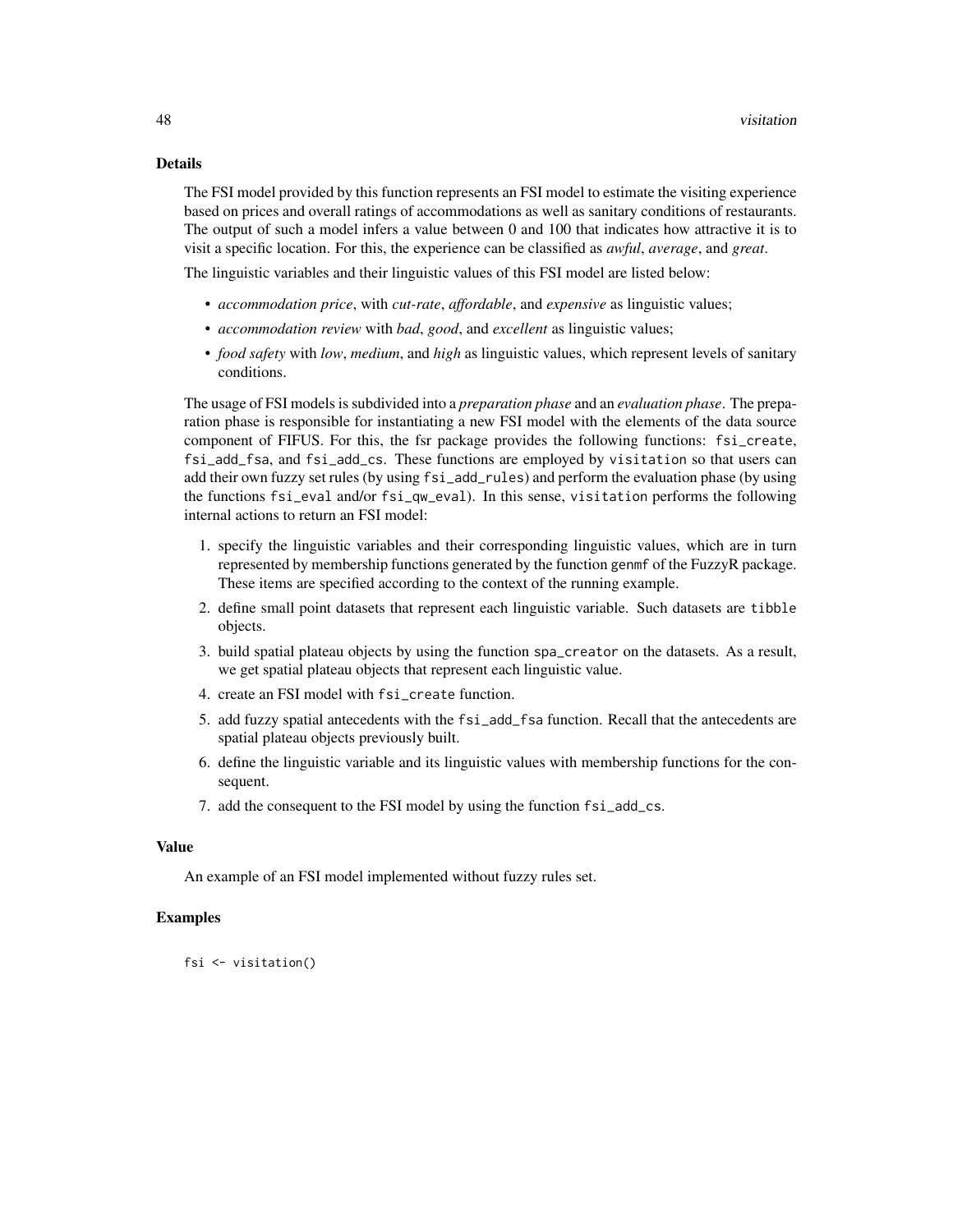# <span id="page-48-0"></span>**Index**

alpha\_eval *(*fsr\_eval\_modes*)*, [19](#page-18-0) as.character,pgeometry-method *(*PWKT*)*, [31](#page-30-0) as.data.frame.pgeometry *(*as\_tibble.pgeometry*)*, [3](#page-2-0) as\_tibble.pgeometry, [3](#page-2-0) component-class, [4](#page-3-0) component\_from\_sfg *(*fsr\_components*)*, [15](#page-14-0) create\_component *(*fsr\_components*)*, [15](#page-14-0) create\_empty\_pgeometry, [5](#page-4-0) create\_pgeometry, [6](#page-5-0) f\_abs\_diff *(*fsr\_diff\_operators*)*, [18](#page-17-0) f\_bound\_diff *(*fsr\_diff\_operators*)*, [18](#page-17-0) f\_diff *(*fsr\_diff\_operators*)*, [18](#page-17-0) f\_symm\_diff *(*fsr\_diff\_operators*)*, [18](#page-17-0) format.pgeometry *(*PWKT*)*, [31](#page-30-0) fsi\_add\_cs, [7](#page-6-0) fsi\_add\_fsa, [8](#page-7-0) fsi\_add\_rules, [9](#page-8-0) fsi\_create, [11](#page-10-0) fsi\_eval, [12](#page-11-0) fsi\_qw\_eval, [13](#page-12-0) fsr\_components, [15](#page-14-0) fsr\_diff\_operators, [18](#page-17-0) fsr\_eval\_modes, [19](#page-18-0) fsr\_geometric\_operations, [20](#page-19-0) fsr\_is\_empty, [22](#page-21-0) fsr\_numerical\_operations, [23](#page-22-0) fsr\_plot *(*plot*)*, [29](#page-28-0) fsr\_topological\_relationships, [25](#page-24-0)

pgeometry-class, [28](#page-27-0) plot, [29](#page-28-0) plot,pgeometry,missing-method *(*plot*)*, [29](#page-28-0) PWKT, [31](#page-30-0)

show,pgeometry-method *(*PWKT*)*, [31](#page-30-0) soft\_alpha\_eval *(*fsr\_eval\_modes*)*, [19](#page-18-0) soft\_eval *(*fsr\_eval\_modes*)*, [19](#page-18-0)

spa\_add\_component, [33](#page-32-0) spa\_area *(*fsr\_numerical\_operations*)*, [23](#page-22-0) spa\_avg\_degree *(*fsr\_numerical\_operations*)*, [23](#page-22-0) spa\_boundary\_pregion, [34](#page-33-0) spa\_common\_points *(*fsr\_geometric\_operations*)*, [20](#page-19-0) spa\_contains *(*fsr\_topological\_relationships*)*, [25](#page-24-0) spa\_contour, [36](#page-35-0) spa\_core, [37](#page-36-0) spa\_creator, [38](#page-37-0) spa\_difference *(*fsr\_geometric\_operations*)*, [20](#page-19-0) spa\_disjoint *(*fsr\_topological\_relationships*)*, [25](#page-24-0) spa\_equal *(*fsr\_topological\_relationships*)*, [25](#page-24-0) spa\_eval, [41](#page-40-0) spa\_exact\_equal, [42](#page-41-0) spa\_exact\_inside, [43](#page-42-0) spa\_inside *(*fsr\_topological\_relationships*)*, [25](#page-24-0) spa\_intersection *(*fsr\_geometric\_operations*)*, [20](#page-19-0) spa\_length *(*fsr\_numerical\_operations*)*, [23](#page-22-0) spa\_meet *(*fsr\_topological\_relationships*)*, [25](#page-24-0) spa\_ncomp *(*fsr\_numerical\_operations*)*, [23](#page-22-0) spa\_overlap *(*fsr\_topological\_relationships*)*, [25](#page-24-0) spa\_perimeter